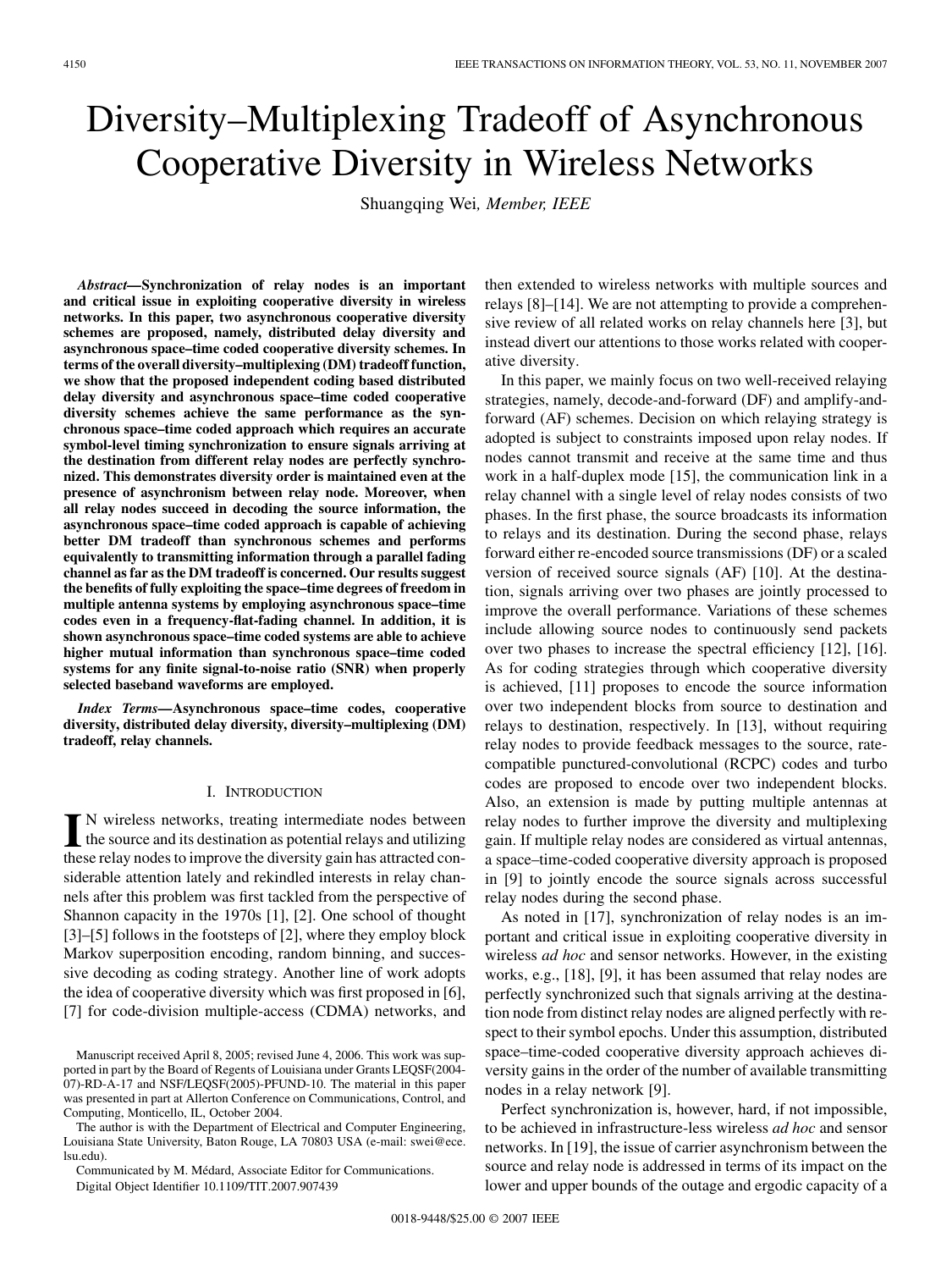three-node wireless relay channel. At the presence of time delays between relay nodes, an extension of Alamouti space–time block codes (STBC) [20] is proposed in [21] to exploit spatial diversity when time delay is only an integer number of symbol periods. And in [22], [23], macroscopic space–time codes are designed to perform robust against uncertainties of relative delays between different base stations. Without requiring the symbol synchronization, we propose a repetition coding based distributed delay diversity scheme in [24], [25] which achieves the same order of diversity promised by distributed space–time codes. Unlike the extension of other approaches to the synchronization problem in distributed space–time coding [22], the proposed system also admits a robust and easily trainable receiver when synchronization is not present in the system.

In [26], relay nodes perform adaptive DF or AF schemes allowing them to transmit or remain silent depending on the received signal-to-noise ratio (SNR). However, their proposed schemes require intentionally increasing data symbol period to avoid intersymbol interference (ISI) caused by the asynchronous transmission of the same source signal to different receivers, which limits efficiency. In [27], asynchronism caused by phase error of channel fading variables is studied in terms of its impact on relay network's energy efficiency in low-SNR region.

To the best of our knowledge, there does not exist yet too much work regarding the impact of symbol level asynchronism on the performance of relay networks in a comprehensive manner. The system model in [28] is closest to what we assumed in [29], [30] and this paper in terms of the consideration of symbol level asynchronism. However, only the AF scheme is considered in [28] from the perspective of the scaling law of ergodic capacity. In this paper, diversity–multiplexing (DM) tradeoff function is adopted as a metric to compare the performance of our proposed asynchronous cooperative diversity schemes with the existing synchronous space–time-coded cooperative diversity strategy. As first put forward by Zheng and Tse in the context of multiple-antenna systems [31], the DM tradeoff function reveals a fundamental relationship between diversity gain which characterizes the asymptotic rate of decoding error approaching zero as SNR increases, and multiplexing gain which characterizes the asymptotic spectral efficiency in the large SNR regime. The idea has recently been extended to relay channels [9], [16] and multiple-access channels (MACs) [32].

Without loss of generality (w.l.o.g.), we consider a relay channel where a source node communicates with its destination with the help of two potential relays. Nodes are assumed to work in a half-duplex mode [15], [27], [28], in which no one can transmit and receive simultaneously. The entire transmission period is divided into two phases. In the first phase, source broadcasts while relays and destination listen. In the second phase, source stops transmitting and relays which succeed in decoding in the first phase forward source messages to the destination, where received signals over the whole period is jointly processed. Our major contributions can be summarized as follows.

We first show the lower bound of the DM tradeoff for space– time-coded cooperative diversity scheme developed in [9] is actually the exact tradeoff function. In addition, it is shown the overall DM tradeoff under the DF strategy is dominated by a bottleneck case when no relay node succeeds in decoding the source information correctly.

We then propose two asynchronous cooperative schemes under the symbol-level asynchronism. The first one is distributed delay diversity scheme in which successful relay nodes forward source information encoded with the same codewords. Consequently, an equivalent multipath fading channel is constructed between relays and destination. When relay codeword is independent of source codeword, we prove that the overall DM-tradeoff function remains unchanged compared with the synchronous scheme, provided the MAC protocol ensures the relative delay  $T_0$  between two relay–destination links satisfies  $T_0 \geq 2/B_w$ , where  $B_w$  is the bandwidth of baseband signals. When relay codewords are identical with the source codewords, only when  $B_wT_0$  is a positive integer, can we reach the same conclusion as the independent case. Otherwise, the overall DM tradeoff is degraded.

The second asynchronous cooperative diversity approach we propose is more bandwidth efficient in that asynchronous space–time codes are employed across successful relay nodes to jointly encode the decoded source information at the presence of asynchronism. We first prove this scheme achieves the same amount of overall diversity as the synchronous one. Moreover, we demonstrate the presence of asynchronism provides us an opportunity to fully exploit all degrees of freedom in the space–time domain, as evidenced by an improvement of the DM tradeoff when all relay nodes succeed in decoding in the first phase. Such an improvement is due to the decoupling of the original multiple-input single-output (MISO) channel between relay nodes and destination into an equivalent parallel channel whose DM tradeoff is better than that of a synchronous MISO channel. In addition, under certain conditions on baseband waveforms, the mutual information of the asynchronous channel is even higher than the synchronous channel for any finite SNR.

It has been recently shown in [16] that the spectral efficiency and DM tradeoff for relay channels can be improved if a source node keeps on transmitting signals over two phases and relay nodes do not start forwarding until they collect sufficient information and energy to perform the decoding. As a comparison, we propose a mixing approach where the AF and asynchronous DF schemes are combined together. Such an approach not only alleviates to some extent the bottleneck caused by the absence of successful relay nodes, but also yields a better DM tradeoff than schemes proposed [16] for some range of multiplexing gain even when the source only broadcasts in the first phase and stops its transmission in the second phase, which is suggested not efficient in [16]. Our results suggest the ultimate efficient relaying strategy should be featuring both the nonorthogonal channel allocation as proposed by [16], as well as the complete exploitation of temporal–spatial degrees of freedom using asynchronous coding approach as revealed in our analysis.

This paper is organized as follows. The system model of a relay channel is introduced in Section II. We revisit the DM tradeoff of the synchronous space–time-coded scheme proposed by [9] in Section III-A and prove their lower bound is actu-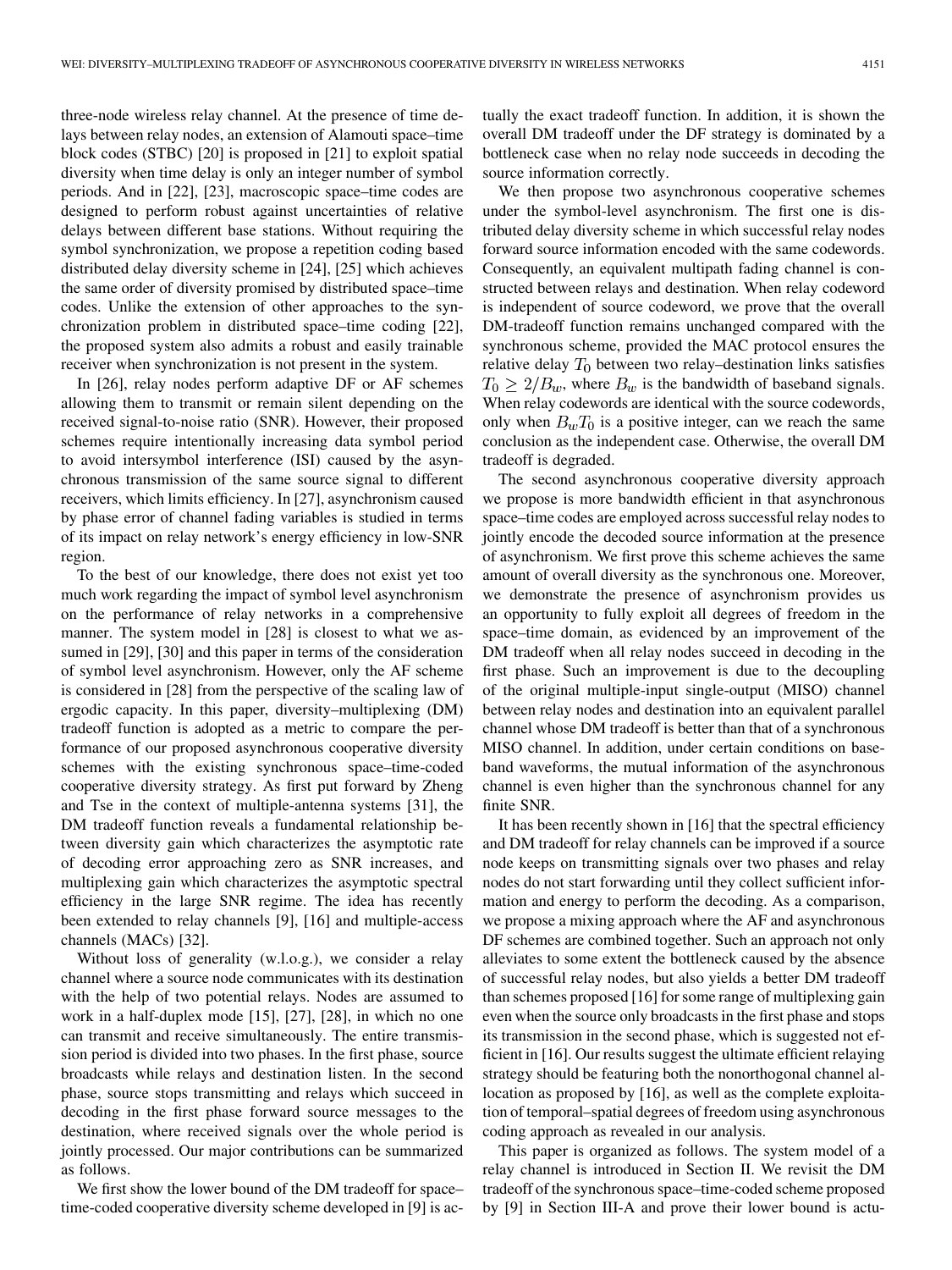

Fig. 1. System model of an *ad hoc* wireless network.

ally the exact value. An independent coding based and repetition coding based distributed delay diversity schemes and an asynchronous space–time-coded cooperative diversity scheme are proposed in Sections III-B and III-C, respectively. Their DM tradeoffs are analyzed and compared against the synchronous coded approach. A mixing relaying strategy combining DF and AF is proposed in Section III-D to resolve to certain extent the bottleneck issue which restricts the overall DM tradeoff for orthogonal relay channels. Finally, we conclude the paper in Section IV.

### II. SYSTEM MODEL

To simplify analysis and reveal fundamental insights, we consider a relay network where a source node transmits messages to its destination node with the help of  $K = 2$  relays. It is assumed that relay nodes work in a half-duplex mode, which prohibits them from transmitting and receiving at the same time [15]. As assumed in [9], the system works in two phases. In the first phase, the source broadcasts its transmission to its destination and potential relays. In the second phase, the source remains silent and only those relays which succeed in decoding the source information forward the packets after reprocessing. A mathematical model of such a network is shown in Fig. 1.

After some processing of the received signal  $Y_{R_k}(t)$ ,  $k = 1, 2$  from the source node  $N_S$  at the kth relay node  $N_{R_k}$ ,  $N_{R_k}$  transmits the processed packets via  $X_{R_k}(t)$  to the destination node  $N_D$ , where signals from all involved paths are processed jointly. Quasi-static narrowband transmission is assumed where the channel between any pair of nodes is frequency nonselective, and the associated fading coefficients remain unchanged during the transmission of a whole packet, but are independent from node to node and packet to packet. Time delays  $\{\tau_k\}$  are introduced on each path, which incorporate the processing time at relay nodes and propagation delays of the whole route. More specifically,  $\tau_0$  is the delay from  $N_S$ to  $N_D$ , and  $\tau_k$  is the cumulative delay for the transmission from  $N_S$  to  $N_{R_k}$ , processing at  $N_{R_k}$  and for transmission from  $N_{R_k}$ to  $N_D$ , for  $k = 1, 2$ .

The noise processes  $W_S(t)$ ,  $W_D(t)$ , and  $W_k(t)$ ,  $k = 1, 2$ are independent complex white Gaussian noise with two-sided power spectral density  $\mathcal{N}_0$ . Assume signals  $X_i(t)$ ,  $i \in \{S, R_1, R_2\}$  share a common radio channel with complex baseband equivalent bandwidth  $[-B_w/2, B_w/2]$  and each

node transmits signals of duration  $T_d$ , which leads to the transmission of  $L = [B_w T_d]$  independent complex symbols over one packet. Define  $SNR \triangleq \frac{P_s}{N_0R} = \frac{P_s}{N_0}$ , where  $P_s$  and are the common continuous- and discrete-time transmission power of each transmitting node, respectively [9], which are assumed fixed.

The complex channel gain  $\alpha_{i,j}$  captures the effects of both path loss and quasi-static fading on links between node  $N_i$  and node  $N_j$ , where  $i \in \{S, R_1, R_2\}$  and  $j \in \{R_1, R_2, D\}$ . Statistically,  $\alpha_{i,j}$  are modeled as zero mean, mutually independent complex Gaussian random variables with variances  $\sigma_{i,j}^2$ . The fading variances are specified using wireless path-loss models based on the network geometry [33]. Here, it is assumed that  $\sigma_{i,j}^2 \propto 1/d_{i,j}^{\mu}$ , where  $d_{i,j}$  is the distance from node  $N_i$  to  $N_j$ , and  $\mu$  is a constant whose value, as estimated from field experiments, lies in the range  $2 \leq \mu \leq 5$ . Throughout this paper, we assume  $\alpha_{i,j}$  is perfectly known at receiver  $N_j$ , but not available to the transmitter  $N_i$ . Consequently, transmission schemes exploiting transmitter side channel state information (CSI), such as successive encoding [34] using the dirty-paper coding approach [35] and power control schemes [36], are not considered in this paper.

The two-phase transmission and half-duplex mode of relay nodes results in orthogonality in time between the packet arriving at  $N_D$  via the direct path from  $N_s$  and the collection of packets arriving at  $N_D$  through different relay nodes. Note that the orthogonality between signals  $X_{R_1}(t)$  and  $X_{R_2}(t)$  is *not* assumed, which forms the crux of the problem. Time difference  $\tau_k - \tau_0$  incorporates the processing time of a whole packet at  $N_{R_k}$  in addition to the relative propagation delay between the  $k$ th relay path and the direct link. Without loss of generality (w.l.o.g.),  $\tau_0$  is set to zero. Under the preceding model, the received signals in Fig. 1 are specified by

$$
Y_{R_k}(t) = \alpha_{S,R_k} X_S(t) + W_k(t), \qquad k = 1, 2
$$
  
\n
$$
Y_{D_s}(t) = \alpha_{S,D} X_S(t) + W_S(t)
$$
  
\n
$$
Y_{D_R}(t) = \sum_{j \in \mathcal{D}(s)} \alpha_{j,D} X_j(t - \tau_j) + W_D(t)
$$
 (1)

where  $Y_{D_s}(t)$  and  $Y_{D_R}(t)$  have no common support in time domain, and  $\mathcal{D}(s)$  denotes the set of relay nodes which have successfully decoded the information from  $N_s$ , whose cardinality  $|\mathcal{D}(s)|$  satisfies  $|\mathcal{D}(s)| \in \{0,1,2\}.$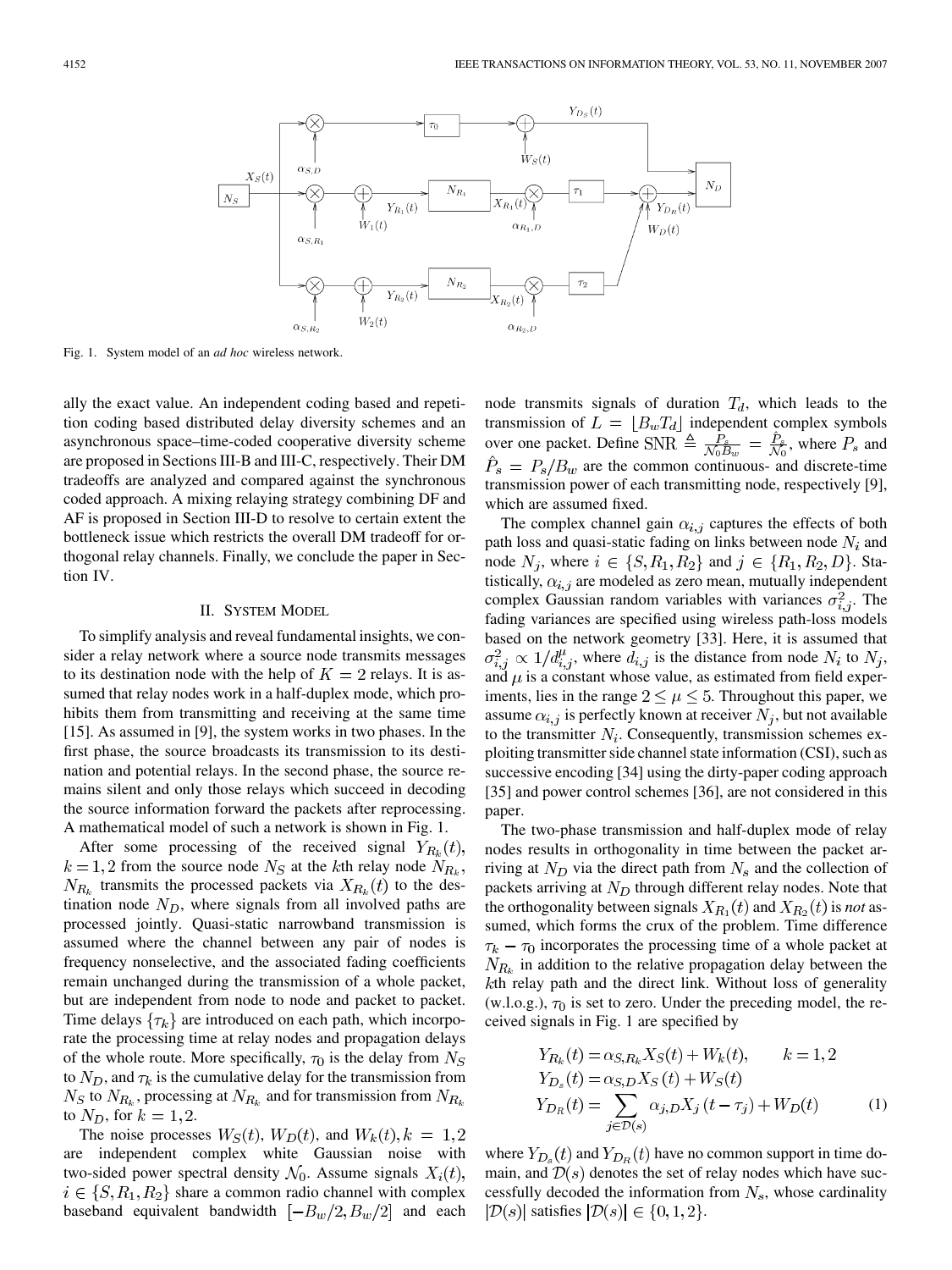#### III. DM TRADEOFF

# *A. Synchronous Distributed Space–Time-Coded Cooperative Diversity*

The DM tradeoff of the distributed space–time-coded cooperative relaying proposed in [9] is revisited in this section. To study DM-tradeoff function, the source transmission rate  $R$  (bits/s/Hz) needs to be parameterized as a function of the transmission  $SNR$  as follows [9]:

$$
R(SNR) = r \log \left( 1 + \text{SNR} \sigma_{S,D}^2 \right) \tag{2}
$$

where  $0 < r \leq 1$  characterizes the spectral efficiency normalized by the direct link channel capacity, which illustrates how fast the source data rate varies with respect to SNR and is defined as the multiplexing gain in [31], i.e.,

$$
r = \lim_{\text{SNR}\to\infty} \frac{R(\text{SNR})}{\log \text{SNR}}.
$$

A fundamental figure introduced in [31] is the DM tradeoff which illuminates the relationship between the reliability of data transmissions in terms of diversity gain, and the spectral efficiency in terms of multiplexing gain. This relationship can be characterized by mapping the diversity gain as a function of  $r$ , i.e.,  $d(r)$ , where  $d(r)$  is the diversity gain and defined by

$$
d(r) = \lim_{\text{SNR}\to\infty} -\frac{\log\left(\Pr\left[I < R(\text{SNR})\right]\right)}{\log\text{SNR}}\tag{3}
$$

where  $I$  is the mutual information between the source and its destination node.

Laneman and Wornell developed lower and upper bounds of this tradeoff function for space–time-coded cooperative diversity scheme by assuming perfect symbol-level synchronization [9]. Denote  $d_{\text{stc}}(r)$  as the corresponding tradeoff function. The bounds of  $d_{\text{stc}}(r)$  are

$$
(K+1)(1-2r) \le d_{\text{stc}}(r) \le (K+1)\left(1 - \frac{K}{K+1} \cdot 2r\right) \tag{4}
$$

where  $K+1$  denotes the total number of potential transmitting nodes in the network. In this paper, we have  $K + 1 = 3$  for a four-node network. When  $d_{\text{stc}}(r)$  is computed using the definition of (3),  $Pr[I < R(SNR)]$  is the outage probability that the mutual information of an equivalent channel between the source and its destination is below the parameterized spectral efficiency  $R$  when all possible outcomes of relays decoding source signals are counted. Next, we show the lower bound  $3 - 6r$  in (4) is actually tight.

*Theorem 1:* The lower bound of the DM tradeoff for the synchronous space–time-coded cooperative diversity developed in [9] is tight, i.e.,  $d_{\text{stc}}(r) = (K + 1)(1 - 2r)$ .

*Proof:* For comparison purpose, similar definitions as in [9] are adopted in the sequel. It will be shown below that a bottleneck case dominates the overall diversity order  $d_{\text{stc}}(r)$  and thus leads to the desired result.

Suppose independent and identically distributed (i.i.d.) circularly symmetric, complex Gaussian codebooks are employed by the source and all successful relay nodes. Conditioned on the decoding set  $\mathcal{D}(s)$ , the mutual information  $I_{\text{stc}}$  between  $N_S$  and  $N_D$  of the distributed space–time-coded scheme with perfect synchronization is [9, eq. (18)]

$$
I_{\rm stc} = \frac{1}{2} \log \left( 1 + \frac{2}{K+1} \text{SNR} |\alpha_{S,D}|^2 \right) +
$$

$$
\frac{1}{2} \log \left( 1 + \frac{2}{K+1} \text{SNR} \sum_{R_k \in \mathcal{D}(s)} |\alpha_{R_k,D}|^2 \right) \quad (5)
$$

where  $2/(K+1)$  is a normalization factor introduced to make a fair comparison with the noncooperative scheme and the factor  $1/2$  in front of log-functions is due to the encoding over two independent blocks.

The outage probability can be calculated based on the total probability law

$$
\Pr\left[I_{\text{stc}} < R\right] = \sum_{\mathcal{D}(s)} \Pr\left[\mathcal{D}(s)\right] \Pr\left[I_{\text{stc}} < R|\mathcal{D}(s)\right] \tag{6}
$$

where the probability of the decoding set is

$$
\Pr\left[\mathcal{D}(s)\right] = \prod_{R_k \in \mathcal{D}(s)} \Pr\left[I_{S,R_k} \ge R\right] \times \prod_{R_j \notin \mathcal{D}(s)} \Pr\left[I_{S,R_j} < R\right] \tag{7}
$$

and  $I_{S,R_j}$  is the mutual information between  $N_s$  and  $N_{R_i}$  using i.i.d. complex Gaussian codebooks, and is given by

$$
I_{S,R_j} = \frac{1}{2} \log \left( 1 + \frac{2}{K+1} \operatorname{SNR} |\alpha_{S,R_j}|^2 \right). \tag{8}
$$

In order to derive the overall tradeoff function  $d_{\text{stc}}(r)$ , we need to study the asymptotic behavior of all sum terms in (6) where  $R$  should be replaced by (2). However, in [9], the bounds of  $d_{\text{stc}}(r)$  in (4) are developed by first fixing R in order to obtain an asymptotic equivalence form of  $Pr[I_{\text{stc}} < R]$  and then substituting the rate  $R$  with  $R(SNR)$ . This approach conceals the dominance of the worst situation when all relay nodes fail in decoding source messages, which consequently drags down the overall diversity order in an overwhelming manner. This point will be made more clearly through our asymptotic analysis.

Consider first the outage probability  $\Pr [I_{S,R_i} < R]$  for large **SNR** 

$$
\Pr\left[I_{S,R_j} < R\right] = \Pr\left[\frac{1}{2}\log\left(1 + \frac{2}{K+1}\text{SNR}|\alpha_{S,R_j}|^2\right) \right] \right.
$$
\n
$$
\left.\left.\left.\left.\left.\left.\mathbf{c}\right|\right|\right| \right.
$$
\n
$$
\left.\left.\left.\mathbf{c}\right|\left[\alpha_{S,R_j}|^2 < \text{SNR}^{2r-1} \frac{\left(\sigma_{S,D}^2\right)^{2r}}{2/(K+1)}\right]\right| \right.
$$
\n
$$
= 1 - \exp\left\{-\lambda_{S,R_j}\text{SNR}^{2r-1}\alpha_0\right\} \tag{9}
$$

where " $\sim$ " is the symbol representing an asymptotic equivalence at large SNR [37], i.e., as SNR  $\rightarrow \infty$ 

$$
f(SNR) \sim g(SNR) \Rightarrow \lim_{SNR \to \infty} f(SNR)/g(SNR) = 1.
$$

With  $c_0 = \frac{(\sigma_{S,D}^2)^{2r}}{2/(K+1)}$ , we get the second equality because  $|\alpha_{i,j}|^2$ is exponentially distributed with parameter  $\lambda_{i,j} = 1/\sigma_{i,j}^2$ . It can be seen from (9) that if  $r \geq 1/2$ , the probability of no successful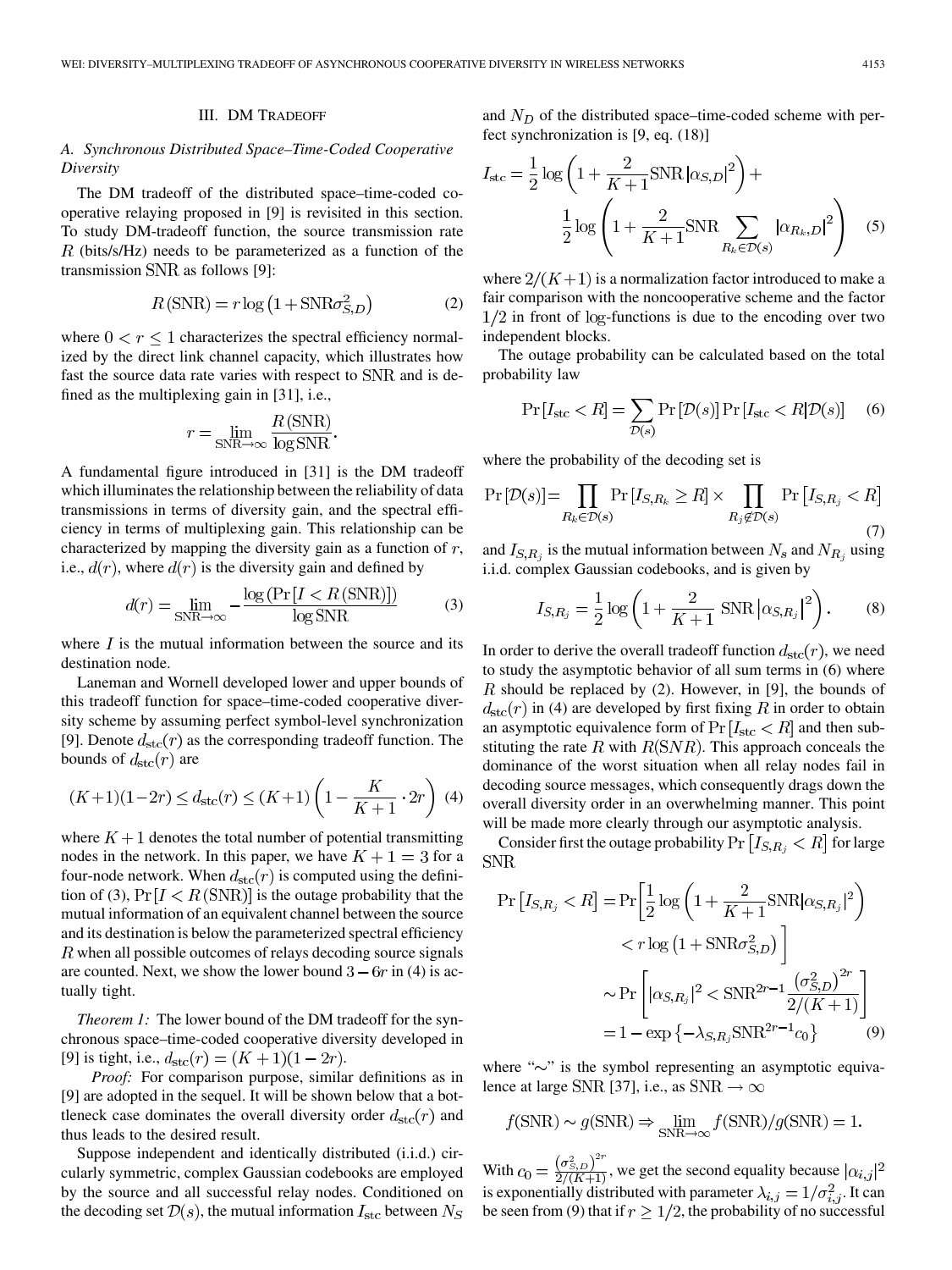relay nodes, i.e.,  $|\mathcal{D}(s)| = 0$ , is in an order of a nonzero constant for large SNR. In addition, the conditional overall outage probability given  $|\mathcal{D}(s)| = 0$  can be determined similarly by

$$
\Pr\left[I_{\text{stc}} < R||\mathcal{D}(s)| = 0\right] \sim 1 - \exp\left\{-\lambda_{S,D}\text{SNR}^{2r-1}c_0\right\} \tag{10}
$$

which is also in the order of a nonzero constant when  $r > 1/2$ . Therefore, if  $r > 1/2$ , the overall outage probability  $Pr[I<sub>stc</sub> < R]$  is dominated by a nonzero and nonvanishing term as  $SNR \rightarrow \infty$  which is of no interest to our investigation of the DM tradeoff. Actually, such limitation imposed on multiplexing gain is due to our restriction of letting source and relay nodes work in the half-duplex mode. Recently, cooperative diversity schemes addressing this half-duplex limitation have been proposed in [16]. In Section III-D, we will make comparisons between our proposed strategies and those in [16] to illustrate benefits of exploiting asynchronism. For schemes proposed subsequently in this paper, we only consider multiplexing gains  $r \in [0,1/2)$ . Under such condition and  $e^x \sim 1 + x$  for  $x \to 0$ , we obtain

$$
\Pr\left[I_{S,R_j} < R\right] \sim \lambda_{S,R_j} c_0 \text{SNR}^{-(1-2r)}\tag{11}
$$

for  $0 \le r < 1/2$ ,  $j = 1, 2$ .

Thus, the probability of the decoding set  $\mathcal{D}(s)$  is

$$
\Pr\left[\mathcal{D}(s)\right] \sim \left[c_0 \text{SNR}^{-(1-2r)}\right]^{K - |\mathcal{D}(s)|} \prod_{j \notin \mathcal{D}(s)} \lambda_{S, R_j} \tag{12}
$$

where  $|\mathcal{D}(s)| \in \{0,1,2\}.$ 

Combining (10) and (12), we obtain

$$
\Pr\left[I_{\rm stc} < R, |\mathcal{D}(s)| = 0\right] \sim \lambda_{S,D} \prod_{j=1}^{2} \lambda_{S,R_j} c_0^3 \cdot \text{SNR}^{-3(1-2r)}.\tag{13}
$$

Next, we show that when  $|\mathcal{D}(s)| > 0$ , the overall diversity is dominated by the term  $3(1-2r)$ , i.e.,  $\text{SNR}^{-3(1-2r)}$  becomes the slowest vanishing term as  $SNR \rightarrow \infty$ .

To simplify denotations, we define  $\widetilde{SNR} = \sigma_{S,D}^2 SNR$  and

$$
|\tilde{\alpha}_{i,j}|^2 = \frac{2/(K+1)}{\sigma_{S,D}^2} \cdot |\alpha_{i,j}|^2.
$$

Random variables  $|\tilde{\alpha}_{i,j}|^2$  are exponentially distributed with parameters

$$
\tilde{\lambda}_{i,j} = \frac{\sigma_{S,D}^2}{2/(K+1)} \cdot \lambda_{i,j}.
$$

In order to study the asymptotic behavior of the conditional outage probability  $Pr[I_{\text{stc}} < R | \mathcal{D}(s)]$  for  $|\mathcal{D}(s)| > 0$ , we further normalize  $|\tilde{\alpha}_{i,j}|^2$  by

$$
\beta_{i,j} = -\frac{\log |\tilde{\alpha}_{i,j}|^2}{\log \widetilde{\text{SNR}}}
$$

[31], which yields

$$
\left(1+\widetilde{\text{SNR}}|\tilde{\alpha}_{i,j}|^2\right) \sim \widetilde{\text{SNR}}^{(1-\beta_{i,j})^+}
$$

for large SNR, where  $(z)^+$  denotes  $\max\{z, 0\}$ . Thus, the conditional outage probability given  $N_{R_1} \in \mathcal{D}(s)$  is

$$
\Pr[I_{\text{stc}} < R||\mathcal{D}(s)| = 1, N_{R_1} \in \mathcal{D}(s)]
$$
\n
$$
= \Pr\left[\sum_{i \in \{S, R_1\}} \log\left(1 + \widetilde{\text{SNR}} \left|\tilde{\alpha}_{i,D}\right|^2\right) < 2r \log\left(1 + \widetilde{\text{SNR}}\right)\right]
$$
\n
$$
\sim \Pr\left[\widetilde{\text{SNR}}^{\sum_{i \in \{S, R_1\}} (1 - \beta_{i,D})^+} < \widetilde{\text{SNR}}^{2r}\right]
$$
\n
$$
= \Pr\left[\sum_{i \in \{S, R_1\}} (1 - \beta_{i,D})^+ < 2r\right]
$$
\n
$$
= \int_{\underline{\beta} \in \mathcal{A}} \left(\log \widetilde{\text{SNR}}\right)^2 \prod_{k \in \{S, R_1\}} \widetilde{\text{SNR}}^{-\beta_{k,D}} \tilde{\lambda}_{k,D}
$$
\n
$$
\exp\left\{-\tilde{\lambda}_{k,D} \widetilde{\text{SNR}}^{-\beta_{k,D}}\right\} d\beta_{S,D} d\beta_{R_1,D} \tag{14}
$$

where 
$$
\underline{\beta} = {\beta_{i,D}}
$$
 and  
\n
$$
\mathcal{A} = \left\{ \underline{\beta} : \sum_{i \in \{S, R_1\}} (1 - \beta_{i,D})^+ < 2r \right\}
$$

and the last equality is yielded by integrating the joint probability density function of the vector of  $\{\beta_{i,D}\}\text{ over }\mathcal{A}\text{. As shown}$ in [31, p. 1079], we only need to consider the set

$$
\tilde{\mathcal{A}} = \left\{ \underline{\beta} : \sum_{i \in \{S, R_1\}} (1 - \beta_{i,D})^+ < 2r, \beta_{i,D} \ge 0 \right\}
$$

for the asymptotic behavior of the right-hand side (RHS) of (10) since the term  $\exp{\{-\lambda_k s\widetilde{\rm NR}^{-\beta_{k,D}}\}}$  decays exponentially fast for any  $\beta_{i,D}$  < 0 whose exclusion does not affect the diversity order. Therefore

$$
\Pr[I_{\text{stc}} < R | \mathcal{D}(s) = \{N_{R_1}\}] \sim \int_{\underline{\beta} \in \tilde{\mathcal{A}}} \left(\log \widetilde{\text{SNR}}\right)^2
$$
\n
$$
\prod_{k \in \{S, R_1\}} \widetilde{\text{SNR}}^{-\beta_{k, D}} \tilde{\lambda}_{k, D} \, d\beta_{S, D} d\beta_{R_1, D}. \quad (15)
$$

As we need to obtain the asymptotic relation of all sum terms in (6), studying an asymptotic equivalence of  $\log(\Pr[I_{\text{stc}} < R | \mathcal{D}(s) = \{N_{R_1}\}])$  as  $\log \text{SNR} \rightarrow \infty$  is not sufficient to give us the desired asymptotic equivalence for  $\Pr[I_{\text{stc}} < R | \mathcal{D}(s) = \{N_{R_1}\}]$  because in general we have [37, p. 38]

$$
\log(f(x)) \sim \log(g(x)), x \to \infty \nRightarrow f(x) \sim g(x), x \to \infty.
$$
\n(16)

Consequently, we need to delve into more precise asymptotic characterization of (15) by dividing  $A$  into four nonoverlapping subsets:  $\tilde{\mathcal{A}} = \bigcup_{i=1}^{4} \tilde{\mathcal{A}}_i$ , where

$$
\tilde{\mathcal{A}}_1 = \{ \beta_{S,D} \ge 1, \beta_{R_1,D} \ge 1 \}
$$
  

$$
\tilde{\mathcal{A}}_2 = \{ \beta_{S,D} \ge 1, 1 - 2r < \beta_{R_1,D} < 1 \}
$$
  

$$
\tilde{\mathcal{A}}_3 = \{ 1 - 2r < \beta_{S,D} < 1, \beta_{R_1,D} \ge 1 \}
$$

and

$$
\tilde{\mathcal{A}}_4 = \left\{ 0 \leq \beta_{k,D} < 1, \sum_{k \in \{S, R_1\}} \beta_k > 2 - 2r \right\}.
$$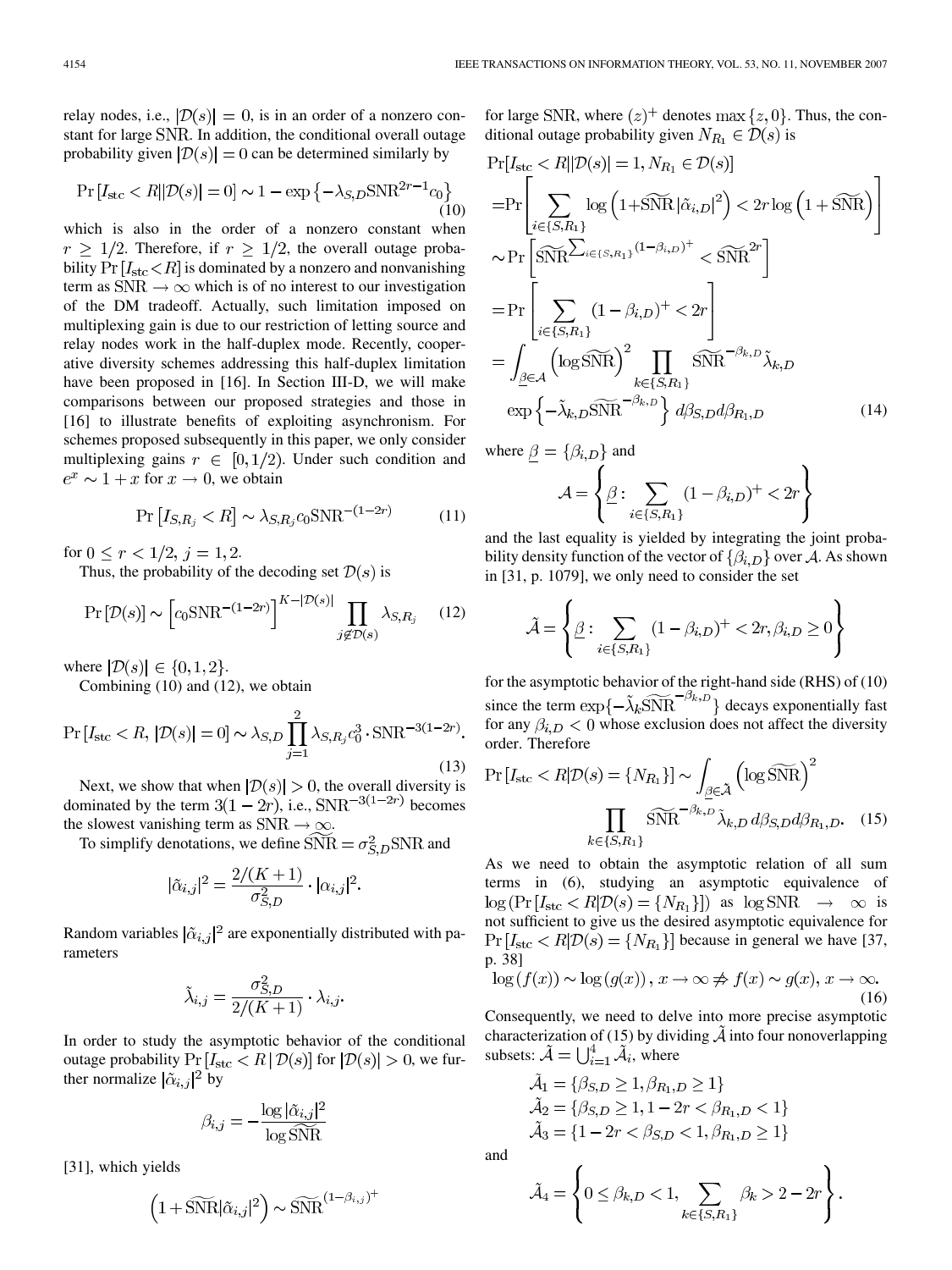As a result, the RHS of (15) is divided into four terms each of which is an integral over  $A_i$ ,  $i = 1, ..., 4$ , respectively. The asymptomatic equivalence of each term is then studied individually leading to Lemma 1.

*Lemma 1:* The asymptotic equivalence of the RHS of (15) is

$$
\int_{\underline{\beta}\in\tilde{\mathcal{A}}} \left(\log \widetilde{\text{SNR}}\right)^2 \prod_{k\in\{S,R_1\}} \widetilde{\text{SNR}}^{-\beta_{k,D}} \tilde{\lambda}_{k,D} \, d\beta_{k,D} \sim
$$
\n
$$
\left(2r \log \widetilde{\text{SNR}}\right) \left(\widetilde{\text{SNR}}\right)^{-(2-2r)} \prod_{k\in\{S,R_1\}} \tilde{\lambda}_{k,D}. \tag{17}
$$

*Proof:* See Appendix A

If  $f \sim \phi$  and  $g \sim \psi$  as  $x \to x_0$ , we have  $fg \sim \phi \psi$  [37]. Thus, combining (12), (15) and (1) yields the following lemma.

*Lemma 2:* The asymptotic equivalence of the outage probability for  $\mathcal{D}(s) = \{N_{R_1}\}\$ is

$$
\Pr[I_{\text{stc}} < R, \mathcal{D}(s) = \{N_{R_1}\}]
$$
\n
$$
\sim c_0 \tilde{\lambda}_{S,D} \tilde{\lambda}_{R_1,D} \tilde{\lambda}_{S,R_2} \left(\widehat{\text{SNR}}\right)^{-(3-4r)} \left(2r \log \widehat{\text{SNR}}\right). \quad (18)
$$

It can be shown using the similar approach that

$$
\Pr\left[I_{\text{stc}} < R, \mathcal{D}(s) = \{N_{R_2}\}\right] \sim c_0 \tilde{\lambda}_{S,D} \tilde{\lambda}_{R_2,D} \tilde{\lambda}_{S,R_1} \left(\widehat{\text{SNR}}\right)^{-(3-4r)} \left(2r \log \widehat{\text{SNR}}\right) \tag{19}
$$

which makes the following asymptotic equivalence hold:

$$
\Pr\left[I_{\text{stc}} < R, |\mathcal{D}(s)| = 1\right] \sim \left(\tilde{\lambda}_{S,R_1}\tilde{\lambda}_{R_2,D} + \tilde{\lambda}_{S,R_2}\tilde{\lambda}_{R_1,D}\right)\tilde{\lambda}_{S,D} \tag{20}
$$
\n
$$
\left(\widetilde{\text{SNR}}\right)^{-(3-4r)} \left(2r\log\widetilde{\text{SNR}}\right). \tag{20}
$$

The only term left in (6) represents the case when two relay nodes both succeed in decoding the source messages and then jointly encode using i.i.d. complex Gaussian codebooks independent of the source codewords. For this case, we obtain the following.

*Lemma 3:* When both relay nodes are in the decoding set, the overall outage probability has an asymptotic behavior characterized by

$$
\Pr[I_{\text{stc}} < R, |\mathcal{D}(s)| = 2] \sim 2 \prod_{k \in \{S, R_1, R_2\}} \tilde{\lambda}_{k,D} \left(\widehat{\text{SNR}}\right)^{-3+4r}.
$$
\nProof: See Appendix B.

Given the asymptotic equivalence of outage probabilities  $\Pr[I_{\text{stc}} < R, |\mathcal{D}(s)| = j]$  for  $j \in \{0, 1, 2\}$  in (13), (20), and (21), we can conclude the overall decaying rate of  $Pr[I_{\text{stc}} < R]$ toward zero is subject to the worse case when there is no relay node in the decoding set because  $SNR^{-3+6r}$  in (13) dominates  $SNR^{-3+4r}$  in (20) and (21) for large SNR. Therefore, the overall outage probability has the following asymptotic behavior:

$$
\Pr\left[I_{\text{stc}} < R\right] \sim \prod_{k \in \{D, R_1, R_2\}} \tilde{\lambda}_{S,k} \left(\widetilde{\text{SNR}}\right)^{-3+6r}, 0 \le r < \frac{1}{2} \tag{22}
$$

which implies  $d_{\text{stc}}(r) = 3(1-2r)$ ,  $0 \le r < 1/2$ . This is the lower bound of (4) developed in [9] for  $K + 1 = 3$ . It means that the worst scenario in a cooperative diversity scheme using the DF strategy is when all relay nodes fail to decode the source packets correctly and the DM-tradeoff function under this case becomes the dominant one in determining the overall DM-tradeoff function  $d_{\text{stc}}(r)$ . This conclusion can be extended in a straightforward manner to the case of more than two relay nodes yielding

$$
d_{\text{stc}}(r) = \lim_{\text{SNR}\to\infty} -\frac{\log(\Pr[I < R(\text{SNR})])}{\log \text{SNR}}
$$

$$
= (K+1)(1-2r), \qquad 0 \le r < 1/2 \tag{23}
$$

which thus proves Theorem 1.

 $\Box$ 

Next, without assuming perfect synchronization between relay nodes, we investigate the impact of asynchronism on the overall DM tradeoff for cooperative diversity schemes. This asynchronism is presented in terms of nonzero relative delays between relay–destination links. As long as the source only transmits in the first phase, different cooperative diversity schemes differ only in the second phase on how relay nodes encode over that period. No matter which scheme is employed, the overall DM tradeoff is always  $3-6r$  provided the case of an empty set  $\mathcal{D}(s)$  overshadows other cases when more than one relay node succeeds in decoding. If this occurs that the overall DM tradeoff is not affected by asynchronism.

#### *B. Distributed Delay Diversity*

In this subsection, we first consider a scheme in which successful relay nodes employ the same Gaussian codebook independent of the source codebook. We also investigate a repetition coding based delay diversity scheme where relay nodes in  $\mathcal{D}(s)$ use the same codebook adopted by source [24].

It will be shown next in Theorems 3 and 4 that as long as relative delay  $T_0$  and transmitted signal bandwidth  $B_w$  satisfiy certain conditions, both of these two schemes can achieve the same DM tradeoff as the synchronous distributed space–timecoded scheme, which shows asynchronism does not hurt DM tradeoff in certain cases. In addition, we prove that repetition coding based approach is fundamentally inferior to that of the independent coding based approach due to its inefficiency in exploiting degrees of freedom, as revealed in Theorem 4.

In [38], a deliberate delay was also introduced between two transmit antennas at a base station in order to exploit the potential spatial diversity. Our proposed distributed delay diversity schemes are similar to that scheme in the sense that both of these two approaches create an equivalent multipath link between the transmitter and the receiver. They differ fundamentally, however, in the following ways: The relative delays between transmit antennas at different relay nodes are inherent in nature in our case due to distinct locations of relay nodes, as well as the difference in processing time at each relay node. Also, relative delays are required to satisfy certain conditions in order to achieve certain amount of DM tradeoff as proved in Theorems 3 and 4. These conditions imply higher layer protocols should be implemented across relay nodes as proposed in [25]. While in [38] coordination through protocols is not an issue as antennas

 $\Box$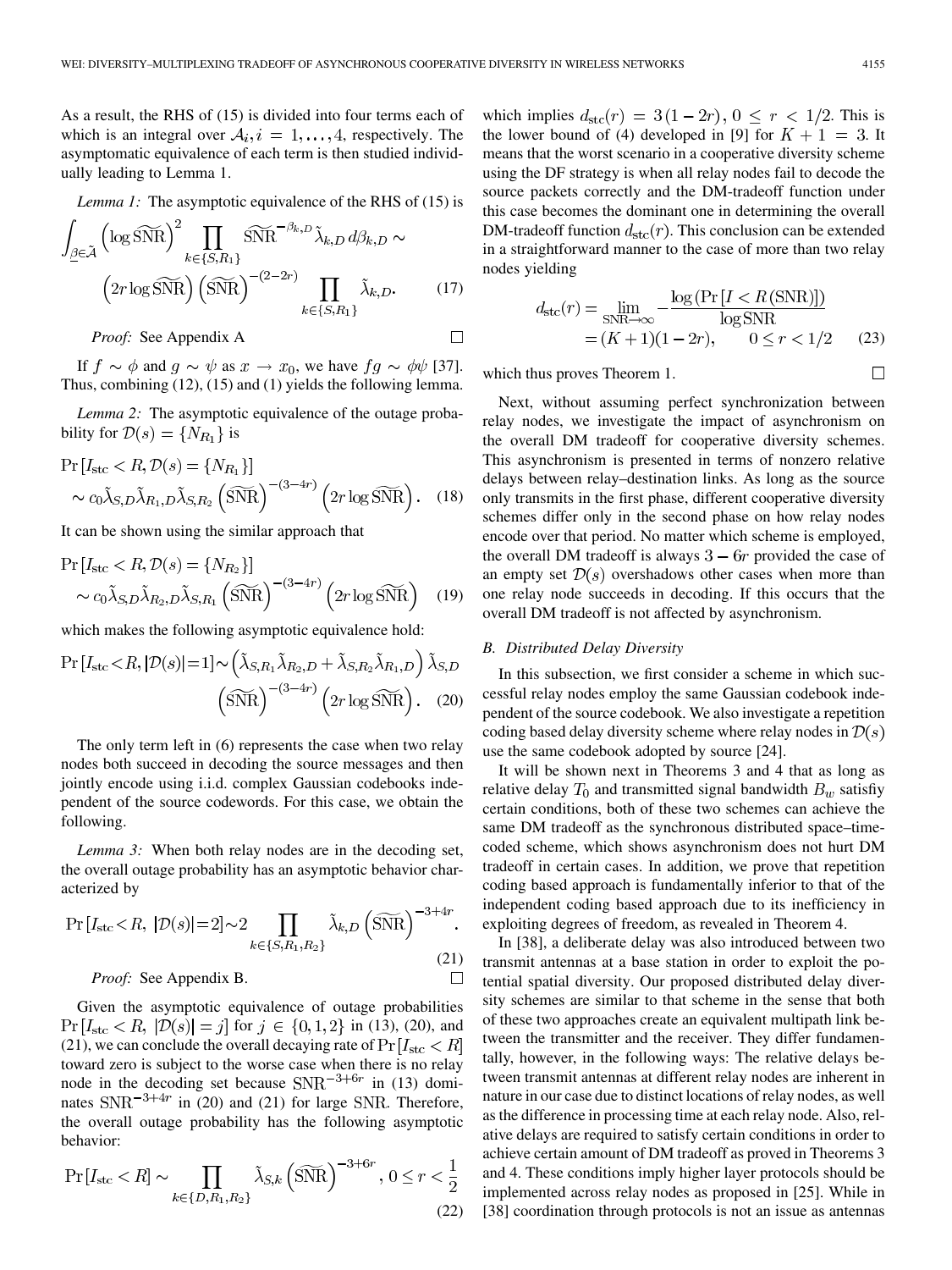are located at a base station. The last major difference we are concerned here is with the DM-tradeoff function of diversity schemes. As a contrast, the diversity order studied by [38] is only one particular point on the DM-tradeoff curve for  $r = 0$ . Therefore, we term our schemes as *distributed* delay diversity schemes in the sequel to avoid any further confusion.

*1) Independent Coding Based Distributed Delay Diversity:* In the system model described in Section II, we assume  $\tau_1 \neq \tau_2$ and  $X_{R_1}(t) = X_{R_2}(t) = X_R(t)$ . Information-bearing baseband signals  $X_S(t)$  and  $X_R(t)$ ,  $t \in [0, T]$ , are finite-duration replicas of two independent stationary complex Gaussian random processes having zero mean and independent real and imaginary parts. Their power spectral densities (PSD) have double-sided bandwidth  $B_w/2$  and are assumed to be flat since transmitters do not have side information about the channel state and therefore "water-pouring" [39] cannot be used [40]. Hence, the transmission of  $X_i(t)$  equivalently leads to the transmission of  $L = |B_wT|$  independent complex Gaussian symbols over one packet [40] during each phase. If there are more than one relay node in the decoding set  $\mathcal{D}(s)$ , an equivalent multipath fading channel is formed between these successful relay nodes and the destination in the second phase.

When  $B_w T \gg 1$ , the mutual information of the whole link, given the decoding set  $\mathcal{D}(s)$ , is

$$
I_{TDA} = \frac{1}{2} \log \left[ 1 + \rho_0 |\alpha_{S,D}|^2 \right]
$$
  
+ 
$$
\frac{1}{2B_w} \int_{-B_w/2}^{B_w/2} \log \left[ 1 + \rho_0 |H_{R,D}(f)|^2 \right] df \text{ (bits/s/Hz)} (24)
$$

where the second term is the mutual information of the equivalent multipath fading channel whose frequency response is [40] conditioned on fading gains  $\alpha_{i,j}$  and time delays  $\{\tau_k, R_k \in \mathcal{D}(s)\}\$ , and is the normalized SNR.

Given delays  $\{\tau_k\}$ , the conditional outage probability is

$$
P_{out|_{\mathcal{I}}} = Pr(I_{TDA} < R|\mathcal{I})
$$
\n
$$
= \sum_{\mathcal{D}(s)} Pr[D(s)|\mathcal{I}] Pr[I_{TDA} < R|\mathcal{D}(s), \mathcal{I}] \quad (25)
$$

where R is defined in (2) and  $\underline{\tau}$  is the delay vector. The outage probability averaged over the distribution of delays is

$$
P_{\text{out}} = Pr(I_{TDA} < R) = E_{\underline{\tau}} \left[ P_{\text{out} | \underline{\tau}} \right]. \tag{26}
$$

Next, we show the asymptotic behavior of  $P_{\text{out}|_{\tau}}$  as  $\text{SNR} \to \infty$ is irrelevant to the exact values of delays, provided  $\{\tau_k\}$  satisfies certain conditions.

If the number of relay nodes forwarding in the second phase is no greater than 1, i.e.,  $|\mathcal{D}(s)| \leq 1$ , there does not exist an equivalent multipath channel in the second phase and thus the mutual information  $I_{TDA}$  in (40) is equal to  $I_{\text{stc}}$  determined in (5) for the same decoding set  $\mathcal{D}(s)$ . Therefore, the sum terms in (25) corresponding to  $|\mathcal{D}(s)| = 0$  and  $|\mathcal{D}(s)| = 1$  have the same asymptotic slopes of  $SNR$  as characterized in  $(13)$ and (11). However, when two relay nodes are both in  $\mathcal{D}(s)$ , the mutual information  $I_{TDA}$  in (24) needs to be studied individually. Assume  $\tau_k$  is put in an increasing order and w.l.o.g. let  $\tau_1 = \min_{R_k \in \mathcal{D}(s)} \tau_k = 0$ . Define  $T_0 = \min_{R_k \in \mathcal{D}(s), \tau_k \neq 0} \tau_k$ . We have the following theorem.

*Theorem 2:* As long as the relative delay between two paths  $N_{R_1} \rightarrow N_D$  and  $N_{R_2} \rightarrow N_D$  satisfies and  $T_0 B_w \notin \mathcal{Z}^+$ , the conditional outage probability given  $|\mathcal{D}(s)| = 2$  satisfies

$$
\frac{1}{2} \prod_{k \in \{S, R_1, R_2\}} \tilde{\lambda}_{k,D} \left( \widetilde{\text{SNR}} \right)^{-3+4r} \lesssim \Pr[I_{TDA} < R, |\mathcal{D}(s)| = 2|\underline{\tau}] \lesssim 2 \prod_{k \in \{S, R_1, R_2\}} \tilde{\lambda}_{k,D} \left( \widetilde{\text{SNR}} \right)^{-3+6r} \tag{27}
$$

for  $r \in [0, 1/2]$ . If relative delay satisfies  $T_0 B_w \in \mathcal{Z}^+$ 

$$
\Pr\left[I_{TDA} < R, \, |\mathcal{D}(s)| = 2|\underline{\tau}\right]
$$

vanishes at a rate of  $(SNR)$  for large SNR.

*Proof:* Given  $|\mathcal{D}(s)| = 2$ ,  $I_{TDA}$  in (24) can be expressed by

$$
I_{TDA} = \frac{1}{2} \log \left[ 1 + \rho_0 |\alpha_{S,D}|^2 \right]
$$
  
+ 
$$
\frac{1}{4\pi B_w T_0} \int_{-\pi B_w T_0}^{\pi B_w T_0} \log \left[ 1 + \rho_0 \left| \sum_{k \in \mathcal{D}(s)} \alpha_{R_k, D} e^{j u \frac{\tau_k}{T_0}} \right|^2 \right] du. (28)
$$

Note by Cauchy–Schwartz inequality, we have

$$
\left|\sum_{k \in \mathcal{D}(s)} \alpha_{R_k, D} e^{j u \frac{\tau_k}{T_0}}\right|^2 \leq |\mathcal{D}(s)| \sum_{k \in \mathcal{D}(s)} |\alpha_{R_k, D}|^2.
$$

As a result, the mutual information  $I_{TDA}$  in (28) can be upperbounded by  $I_{TDA}^{(U)}$  defined as follows:

$$
I_{TDA} \le \frac{1}{2} \log \left[ 1 + 2\rho_0 \left( |\alpha_{R_1, D}|^2 + |\alpha_{R_2, D}|^2 \right) \right] + \frac{1}{2} \log \left[ 1 + \rho_0 |\alpha_{S, D}|^2 \right] \triangleq I_{TDA}^{(U)}.
$$
 (29)

Comparing  $I_{TDA}^{(U)}$  with  $I_{\text{stc}}$  in (5), we can see  $I_{TDA}^{(U)}$  is actually the mutual information of a synchronous space–time-coded cooperative diversity scheme with  $|\mathcal{D}(s)| = 2$  and power scaled in the second phase. Therefore, the outage probability in (2) can be characterized by Lemma 3

$$
\Pr\left[I_{TDA}^{(U)} < R, |\mathcal{D}(s)| = 2, |\tau|\right] \sim \frac{1}{2} \prod_{k \in \{S, R_1, R_2\}} \tilde{\lambda}_{k,D} \left(\widetilde{\text{SNR}}\right)^{-3+4r} \tag{30}
$$

for  $r \in [0, 1/2)$ , which implies the DM tradeoff of the independent coding based distributed delay diversity scheme given  $|\mathcal{D}(s)| = 2$  cannot beat the corresponding synchronous space–time-coded approach, as expected.

Next, we seek a lower bound of  $I_{TDA}$ . Assume  $T_0B_w \geq 1$ and denote  $\Delta_1 = |T_0 B_w| / [T_0 B_w] \leq 1$ , where |x| is the greatest integer less than or equal to x and  $\lceil x \rceil$  is the smallest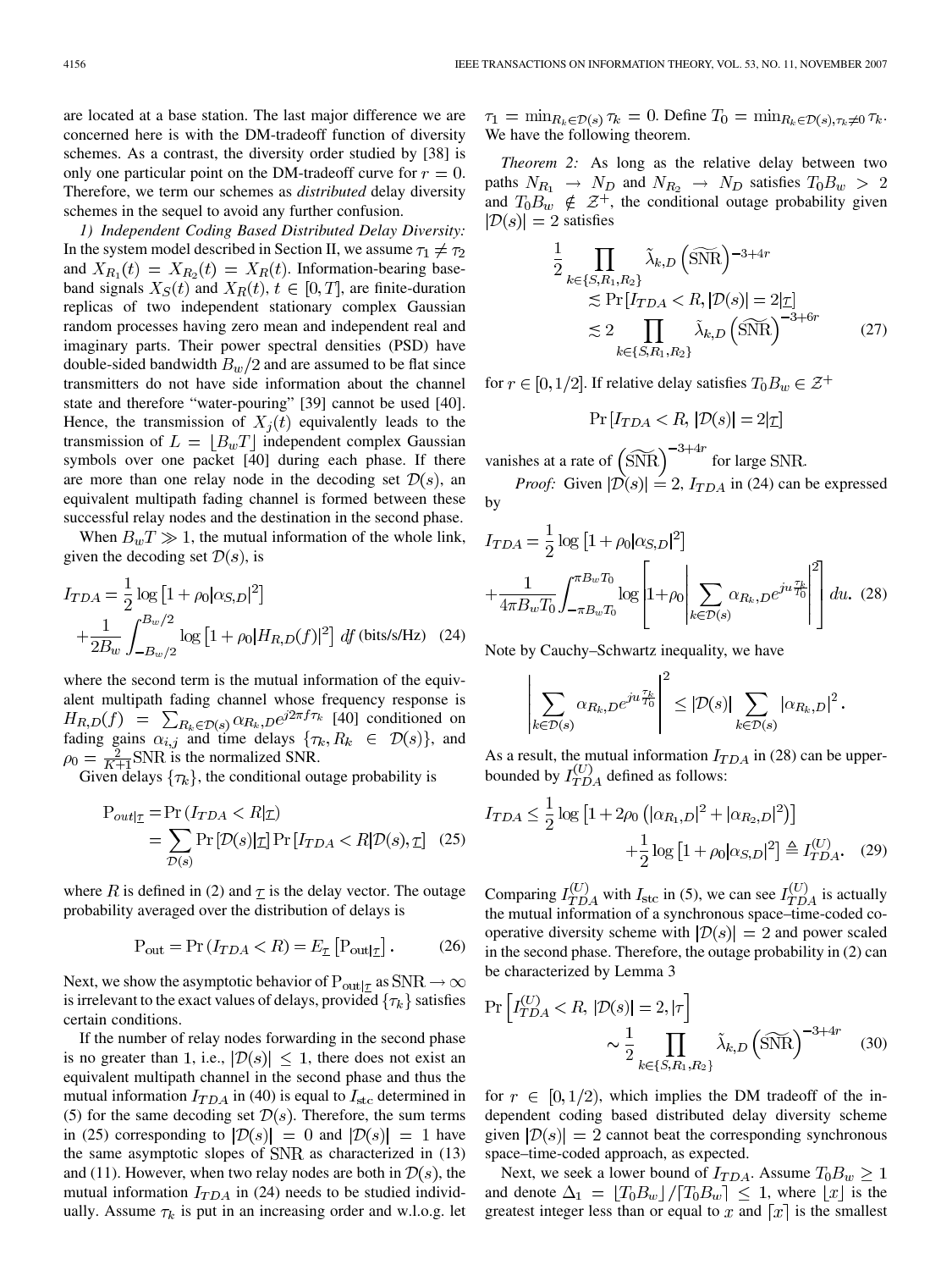integer greater than or equal to x. The lower bound  $I_{TDA}^{(L)}$  of  $I_{TDA}$  can be determined as

$$
I_{TDA} \geq \frac{\Delta_1}{2} \frac{1}{2\pi\delta_1} \int_{-\pi\delta_1}^{\pi\delta_1} \log \left[ 1 + \rho_0 \left| \sum_{k \in \mathcal{D}(s)} \alpha_{R_k, D} e^{j u \frac{\tau_k}{T_0}} \right|^2 \right] du
$$
  
+  $\frac{1}{2} \log \left[ 1 + \rho_0 |\alpha_{S,D}|^2 \right]$   
=  $\frac{\Delta_1}{2} \log \left[ \frac{1 + \rho_0 \nu + \sqrt{1 + (\rho_0 \omega)^2 + 2\rho_0 \nu}}{2} \right]$   
+  $\frac{1}{2} \log \left[ 1 + \rho_0 |\alpha_{S,D}|^2 \right]$   
 $\geq \frac{\Delta_1}{2} \left( \log \left[ \frac{1 + \rho_0 \left( |\alpha_{R_1,D}|^2 + |\alpha_{R_2,D}|^2 \right)}{2} \right] + \log \left[ 1 + \rho_0 |\alpha_{S,D}|^2 \right] \right) \triangleq I_{TDA}^{(L)}$  (31)

where  $\delta_1 = [T_0 B_w], \nu = |\alpha_{R_1,D}|^2 + |\alpha_{R_2,D}|^2$  and  $\omega =$  $|\alpha_{R_1,D}|^2 - |\alpha_{R_2,D}|^2$ . The first inequality is due to the nonnegative integrand in (28) and  $\Delta_1 \leq 1$ . The equality follows from the integral equation  $[41, p. 527, eq. (41)]$ :

$$
\frac{1}{2\pi} \int_0^{2\pi} \log(1 + a\sin x + b\cos x) dx
$$

$$
= \log \frac{1 + \sqrt{1 - a^2 - b^2}}{2}
$$
(32)

for  $a^2+b^2 < 1$ . The last inequality is due to  $1+(\rho_0\omega)^2+2\rho_0\nu \ge$ 0 and  $\Delta_1 \leq 1$ . Similar techniques used in proving Lemma 3 can be applied to yield

$$
\Pr\left[I_{TDA}^{(L)} < R, |\mathcal{D}(s)| = 2|\tau\right] \sim
$$
\n
$$
2 \prod_{k \in \{S, R_1, R_2\}} \tilde{\lambda}_{k,D} \left(\widetilde{\text{SNR}}\right)^{-3+4\frac{r}{\Delta_1}}. \quad (33)
$$

If  $T_0 B_w$  is a positive integer, we have  $\Delta_1 = 1$  which makes the lower bound and upper bound of the outage probability, as shown in (30) and (33), have the same asymptotic behavior. If  $T_0 B_w$  is a noninteger and  $T_0 B_w > 2$ , i.e., the relative delay between two relay–destination links satisfies  $T_0 > 2/B_w$ , we have  $\Delta_1 \geq 2/3$  yielding  $3 - 4r/\Delta_1 \geq 3 - 6r$ . Combining (30) and (33), therefore, yields Theorem 2.  $\Box$ 

Theorem 2 essentially illustrates when two relay nodes both succeed in decoding the source information and then forward it using the same Gaussian codebook independent of what is sent by the source, the overall diversity gain is at least as good as  $3-6r$  as long as the relative delay  $T_0$  between two paths is sufficiently large satisfying the lower bound  $T_0 > 2/B_w$ . This inequality reveals a fundamental relationship featuring the dependence of performance in terms of DM tradeoff on the equivalent channel characterizations.

If this condition on relative delay is violated, we are unable to achieve the amount of diversity promised in Theorem 2. For example, when  $\tau_1 = \tau_2$ , i.e.,  $T_0 = 0$ , signals transmitted by relay 1 and 2 will be superposed at the destination end like

a one-node relay channel whose channel fading coefficient is  $\alpha_{R_1,D} + \alpha_{R_2,D}$ . The resulting conditional outage probability  $\Pr[I_{TDA} < R, |\mathcal{D}(s)| = 2|T_0 = 0]$  thus has the same asymptotic relation as the one with  $|\mathcal{D}(s)| = 1$  characterized by Lemma 1, which implies the overall diversity order is now dominated by  $2 - 2r$  and therefore demonstrates the necessity and importance of satisfying the condition of  $T_0 B_w \geq 2$ . Since relative positions of nodes do not necessarily ensure  $T_0 B_w \geq 2$ , a MAC layer protocol is required to meet this requirement [25].

Another remarkable point is that the condition in Theorem 2 only involves the relative delay  $T_0$  and signal bandwidth  $B_w$ . This is because in our model, we consider transmitting a band-limited Gaussian random process in a continuous waveform channel and assume  $B_wT \gg 1$  in order to invoke the asymptotic results to obtain the closed-form expression in (24) [40], [39]. When transmitted signals take the form of linearly modulated cyclostationary random process, as a practical communication system does, the overall DM tradeoff of delay diversity will be addressed in Section III-B3 and stated in Theorem 5.

Given the asymptotic behavior of  $\Pr[I_{TDA} < R, \mathcal{D}(s) | \underline{\tau}]$ for different  $|\mathcal{D}(s)|$ , we are ready to calculate the overall DMtradeoff.

*Theorem 3:* Given  $T_0 B_w \geq 2$ , where  $T_0$  is the relative delay between two paths from relay nodes to node  $N_D$  and  $B_w$  is the transmitted signal bandwidth, the DM tradeoff of the distributed independent coding based delay diversity scheme is

$$
d_{TDA}(r) = \lim_{\text{SNR}\to\infty} -\frac{\log\left(\Pr\left[I_{TDA} < R\left(\text{SNR}\right)\right]\right)}{\log\text{SNR}}
$$
\n
$$
= 3(1 - 2r) = d_{\text{stc}}(r), \qquad 0 \le r < 1/2. \tag{34}
$$

*Proof:* When  $|\mathcal{D}(s)| \leq 1$ , the rates of this conditional outage probability decreasing to zero for large are equal to those for the corresponding distributed synchronous space–time-coded scheme, i.e., diminishing rates of  $Pr[I_{TDA} < R, \mathcal{D}(s) | \tau]$  are in the order of  $(SNR)^{-3+6r}$ and  $(\widetilde{\text{SNR}})^{-3+4r}$  for  $|\mathcal{D}(s)| = 0$  and  $|\mathcal{D}(s)| = 1$ , respectively. When  $|\mathcal{D}(s)| = 2$ , as long as  $T_0 B_w \geq 2$ ,  $\Pr[I_{TDA} < R, \mathcal{D}(s) | \underline{\tau}]$  decreases to zero at least in the order of  $(SNR)^{-3+6r}$  from Theorem 2. Therefore, as far as the overall DM tradeoff is concerned,  $3 - 6r$  is the dominant term determining the slope of the total outage probability  $P_{\text{out}}|_{\tau}$  in (25) decreasing to zero given  $T_0 B_w \geq 2$ .

Moreover, we can see if  $T_0 B_w \geq 2$ , bounds in Theorem 2 do not depend on the exact value of  $T_0$ , which implies in (26) has the same asymptotic dominant term  $SNR$ . Therefore, even at the presence of nonzero relative delays, the same DM tradeoff as the synchronized space–time-coded cooperative diversity scheme can still be achieved, which proves Theorem 3.  $\Box$ 

Note that we restrict ourselves to the case of having only two relay nodes. For cases having more than two relay nodes, the analysis will be more involved and we expect there will exist a lower bound on the minimum relative delay among multipaths from each relay node to the destination in order to yield a satisfying DM tradeoff lower bound.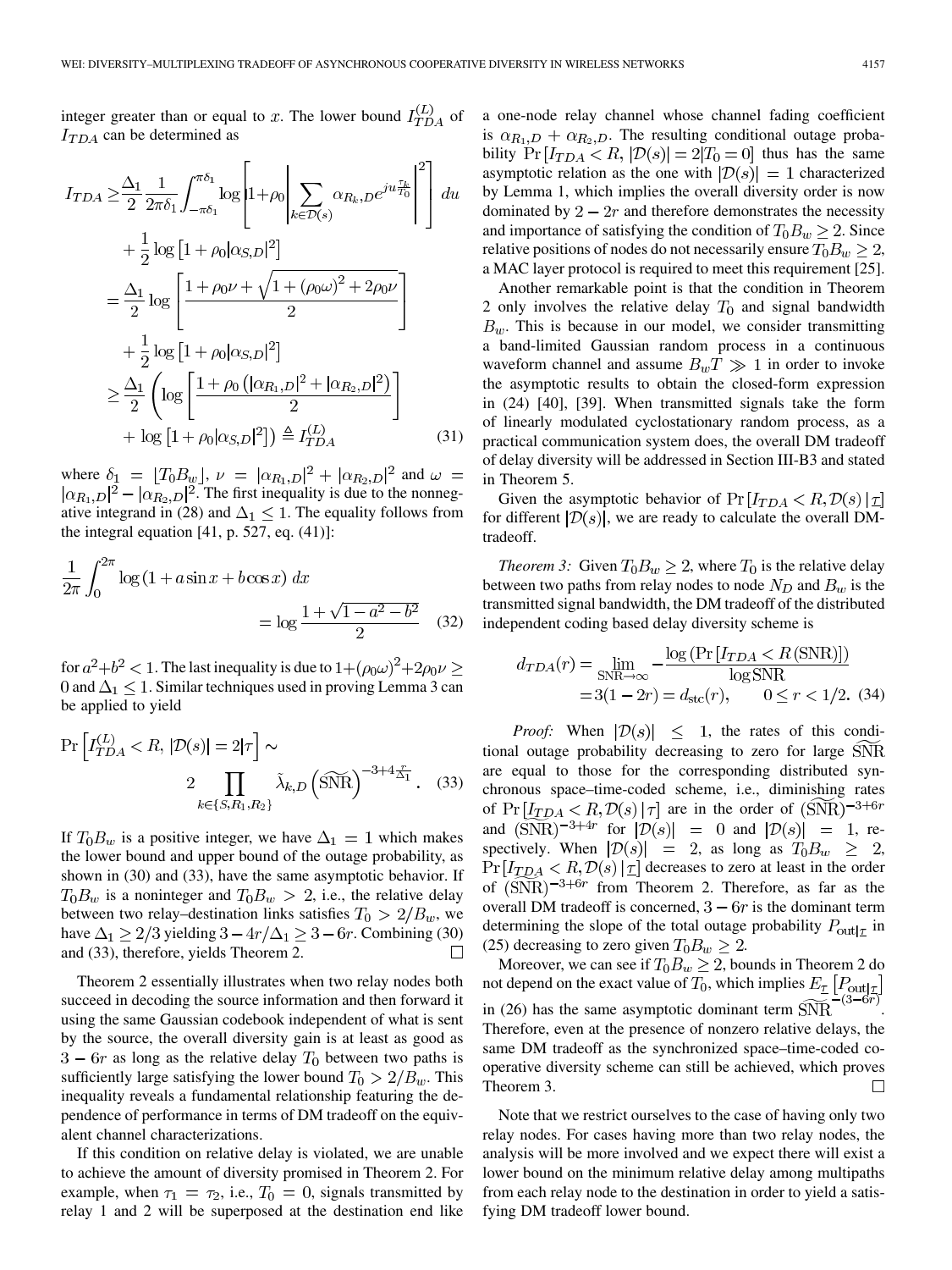*2) Repetition Coding Based Distributed Delay Diversity:* For the purpose of simplicity, relay nodes in the decoding set can also use the same codeword employed by source instead of using an independent codebook. In this subsection, we look into the DM tradeoff of such a repetition coding based distributed delay diversity approach.

Denote  $I_{R-TDA}$  as the mutual information of this relay channel. It can be shown [40]

$$
I_{R-TDA}
$$
  
=  $\frac{1}{2B_w} \int_{-\frac{B_w}{2}}^{\frac{B_w}{2}} \log[1 + \rho_0 |\alpha_{S,D}|^2 + \rho_0 |H_{R,D}(f)|^2] df$  (35)

where  $H_{R,D}(f)$  is defined after (2). Next, we investigate the asymptotic behavior of  $\Pr[I_{R-TDA} < R, |\mathcal{D}(s)| = j | \underline{\tau}],$  $i = 0, 1, 2.$ 

For  $|\mathcal{D}(s)| = 0$ , we have  $I_{R-TDA} = I_{\text{stc}} = \frac{1}{2} \log(1 +$  $\rho_0|\alpha_{S,D}|^2$ ) whose outage probability has the same asymptotic characteristic as in (13). When  $|\mathcal{D}(s)| = 1$ , we have

$$
I_{R-TDA} = \frac{1}{2} \log \left[ 1 + \rho_0 \left( |\alpha_{S,D}|^2 + |\alpha_{R_j,D}|^2 \right) \right]
$$

where  $N_{R_i} \in \mathcal{D}(s)$ . The sum of two independently distributed exponential random variables  $(|\alpha_{S,D}|^2 + |\alpha_{R_i,D}|^2)$  has similar asymptotic probability density function (pdf) as specified in (93). The outage probability in this case is characterized by Lemma 4.

*Lemma 4:* When there is only one relay node in  $\mathcal{D}(s)$ , the asymptotic equivalence of the outage probability for repetition coding based distributed delay diversity is

$$
\Pr[I_{R-TDA} < R, |\mathcal{D}(s)| = 1 \,|\, \mathcal{I}]
$$
\n
$$
\sim \left(\tilde{\lambda}_{S,R_1} \tilde{\lambda}_{R_2,D} + \tilde{\lambda}_{S,R_2} \tilde{\lambda}_{R_1,D}\right) \tilde{\lambda}_{S,D} \widetilde{\text{SNR}}^{-3(1-2r)}. \tag{36}
$$

*Proof:* Combining the asymptotic result on the decoding set probability in (12) for  $|\mathcal{D}(s)| = 1$  and slight modifying the proof of Lemma 3, we obtain the RHS of (4).  $\Box$ 

If both relay nodes are in  $\mathcal{D}(s)$ , the repetition coding based mutual information  $I_{R-TDA}$  is [40]

$$
I_{R-TDA} = \frac{1}{4\pi B_w T_0} \int_{-\pi B_w T_0}^{\pi B_w T_0} \log\left[1 + \rho_0 |\alpha_{S,D}|^2 + \rho_0 \left|\sum_{k \in \mathcal{D}(s)} \alpha_{R_k, D} e^{j u \frac{\tau_k}{T_0}}\right|^2\right] du.
$$
 (37)

Applying the bounding techniques developed for  $I_{TDA}$  when  $|\mathcal{D}(s)| = 2$ , we obtain

$$
Q_0(\tilde{\lambda}) \left(\widetilde{\text{SNR}}\right)^{-3+6r} \lesssim \Pr\left[I_{R-TDA} < R, |\mathcal{D}(s)| = 2|\underline{\tau}\right] \\
\lesssim Q_1\left(\tilde{\lambda}\right) \left(\widetilde{\text{SNR}}\right)^{-3+6r/\Delta_1} \tag{38}
$$

where

$$
Q_0(\tilde{\lambda}) = \frac{1}{4} \frac{2\tilde{\lambda}_{S,D} - \tilde{\lambda}_{R_1,D}}{2\tilde{\lambda}_{S,D} - \tilde{\lambda}_{R_2,D}} \prod_{k \in \{S,R_1,R_2\}} \tilde{\lambda}_{k,D}
$$
  

$$
Q_1(\tilde{\lambda}) = \frac{\tilde{\lambda}_{S,D} - \tilde{\lambda}_{R_1,D}}{\tilde{\lambda}_{S,D} - \tilde{\lambda}_{R_2,D}} \prod_{k \in \{S,R_1,R_2\}} \tilde{\lambda}_{k,D}
$$

given  $\tilde{\lambda}_{S,D} > \tilde{\lambda}_{R_1,D} > \tilde{\lambda}_{S,D}$ . For other situations regarding  $\{\tilde{\lambda}_{j,D}\}\,$ , we have the similar lower and upper bounds as in (38) except functions  $Q_0(\lambda)$  and  $Q_1(\lambda)$  need to be modified accordingly without affecting slopes.

Based on the asymptotic equivalence of conditional outage probability for cases  $|\mathcal{D}(s)| = j, j = 0, 1, 2$ , as shown in (13), (4), and (38), respectively, we can conclude the following about the overall diversity gain for the repetition coding based distributed delay diversity.

*Theorem 4:* The upper and lower bounds of the overall DM tradeoff of the repetition coding based distributed delay diversity are determined by

$$
3 - 6r/\Delta_1 \le d_{R-TDA}(r) \le 3 - 6r = d_{TDA}(r), 0 \le r < \frac{1}{2}
$$
\n(39)

where  $\Delta_1 = |T_0 B_w| / [T_0 B_w] \leq 1$ , provided the relative delay  $T_0$  and transmitted signal bandwidth  $B_w$  satisfy  $T_0 B_w \geq 1$ . The equality in (39) is achieved when  $T_0 B_w \in \mathcal{Z}^+$ , i.e., when  $\Delta_1=1.$ 

*Proof:* First, the lower bound in (38) demonstrates  $\Pr[I_{R-TDA} < R, |\mathcal{D}(s)| = 2|\mathcal{I}|$  decreases to zero no faster than  $(SNR)^{-3+6r}$ , which is the vanishing rate for cases of  $|\mathcal{D}(s)| \leq 1$ , as reflected in (13) and (4). We can thus infer that the dominant factor affecting the overall DM tradeoff is subject to the case of  $|\mathcal{D}(s)| = 2$ , which consequently yields the inequality in (39).

If the relative delay and transmitted signal bandwidth satisfies  $T_0 B_w \geq 1$ , we have  $1 \geq \Delta_1 \geq 1/2$ ; otherwise,  $\Delta_1 = 0$ making the lower bound in (39) trivial. Meanwhile, when  $T_0 B_w$ is a positive integer, the asymptotic rates reflected in the lower and upper bounds in (38) agree with each other, which yields  $d_{R-TDA}(r) = 3 - 6r.$ 

We can therefore conclude, based upon the preceding analysis, that the diversity of repetition coding based distributed delay diversity scheme is always no greater than the independent coding based distributed delay diversity scheme, and thus complete proof of Theorem 4.  $\Box$ 

In terms of the DM tradeoff, Theorem 4 reveals a fundamental limitation imposed by employing the *repetition* coding based relaying strategy as compared with the *independent* coding based one in Theorem 3 . An additional observation we can make from Theorems 4 and 3 is that distributed delay diversity schemes achieve the same DM tradeoff  $3 - 6r$  as that under synchronous distributed space–time-coded cooperative diversity approach studied in[9], if the relative delay  $T_0$  and bandwidth  $B_w$  satisfy  $T_0B_w \in \mathcal{Z}^+$ . Moreover, if  $T_0B_w \geq 2$ , both of these two cooperative diversity schemes achieve a diversity of order 3, the number of potential transmit nodes, when the spectral efficiency  $R$  remains fixed with respect to SNR, i.e.,  $r = 0$ , which further demonstrates asynchronism does not hurt diversity as long as the relative delay is sufficiently big to allow us to exploit spatial diversity.

*3) Distributed Delay Diversity With Linearly Modulated Waveforms:* For the distributed delay diversity schemes analyzed in Sections III-B1 and III-B2, the transmitted information-carrying signal  $X_i(t)$  is assumed to be a finite duration replica of a complex stationary Gaussian random process with a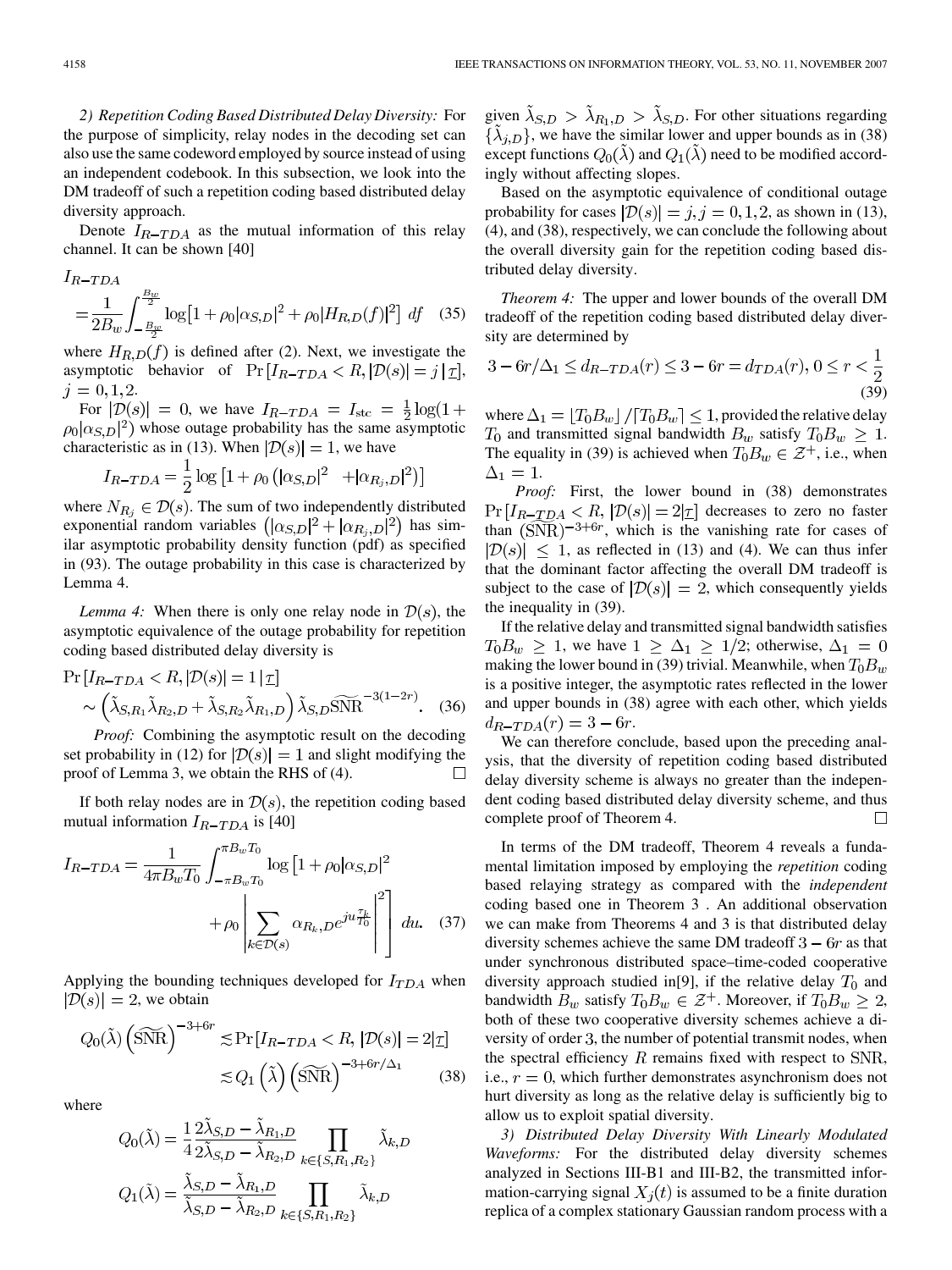flat power spectral density, which is widely adopted in studying the capacity of frequency-selective fading channel [40]. In this subsection, we study the diversity gain of an independent coding based distributed delay diversity scheme employing linearly modulation waveforms  $X_j(t) = \sum_{k=1}^n b_j(k) s_j(t - kT_s)$ for  $j \in \{S, R_1, R_2\}$ , where  $s_i(t)$  is a strictly time limited and root-mean squared (RMS) band-limited waveform [42] of duration  $T_s$ , with unit energy  $\int_0^{T_s} |s_j(t)|^2 dt = 1$  ( $T_s$  is the symbol period), and  $b_i(k)$  is the kth symbol transmitted by the  $j$ th user satisfying the following power constraint: , with  $p_i = \frac{2}{K+1} P_s$ . This linearly modulated waveform model is often employed to study the capacity of asynchronous multiuser systems [43], [42], [44], and will be adopted as well when we investigate the DM tradeoff of our proposed asynchronous space–time-coded cooperative diversity scheme in Section III-C.

Assume that relay nodes employ the DF strategy under which  $\{b_{R_1}(k) = b_{R_2}(k)\}\$ is a sequence of i.i.d. complex Gaussian random variables with zero mean and unit variance, and independent of  $\{b_S(k)\}\$ . Let  $I_{L-TDA}$  denote the mutual information of an entire link, which can be computed as in (24)

$$
I_{L-TDA} = \frac{1}{2} \log \left( 1 + \rho_0 |\alpha_{S,D}|^2 \right) + \frac{1}{2} I_{2-TDA}
$$
 (40)

where  $I_{2-TDA}$  is defined as the mutual information of the equivalent channel between two relays and destination node.

When there is no more than one relay node involved in forwarding, the outage probability  $P\{I_{L-TDA} < R, \mathcal{D}(s)\}\)$  for  $|\mathcal{D}(s)| \leq 1$  has the same asymptotic behavior as  $P\{I_{TDA}$  <  $R, \mathcal{D}(s)$  obtained in Section III-B1 in same cases. We thus focus only on the case of  $|\mathcal{D}(s)| = 2$ .

*Theorem 5:* For the independent coding based distributed delay diversity scheme under a relative delay  $\tau \in (0, T_s]$ , if  $X_i(t)$  is linearly modulated using a time-limited waveform  $s(t)$  of duration  $T_s$ , the outage probability  $Pr[I_{L-TDA} < R, |\mathcal{D}(s)| = 2]$  has the following asymptotic equivalence:

$$
\Pr[I_{L-TDA} < R, |\mathcal{D}(s)| = 2] \\
\sim \frac{2}{\sqrt{1 - |\rho_{12}|^2}} \prod_{k \in \{S, R_1, R_2\}} \tilde{\lambda}_{k,D} \left(\widetilde{\text{SNR}}\right)^{-3+4r} \tag{41}
$$

for  $0 \le r \le 1/2$ , where  $|\rho_{12}| = |\int_0^{T_s} s(t)s(t-\tau) dt| < 1$  and  $\tilde{\lambda}_{k,D}$  are defined in Section III-A.

*Proof:* The proof is given in Appendix C.  $\Box$ 

Theorem 5 demonstrates when  $X_i(t)$  is linearly modulated using  $s(t)$  of duration  $T_s$  and two relay nodes are both in  $\mathcal{D}(s)$ , the independent coding based distributed delay diversity scheme achieves a diversity of order  $3-4r$ . This result shows under certain conditions asynchronism does not affect the DM tradeoff when compared with the synchronous space–time coded approach as revealed in Lemma 3. When we count all possible outcomes of the relay decoding to calculate the overall DM-tradeoff function, we obtain  $d_{L-TDA}(r) = 3 - 6r = d_{\text{stc}}(r)$ ,  $r \in$  $[0,1/2]$  due to the same dominating factor caused by no relay nodes forwarding source information as observed in previous sections.

## *C. Asynchronous Space–Time-Coded Cooperative Diversity*

In this section, assuming no synchronization among relay nodes, we propose a more spectral efficient approach termed as asynchronous space–time-coded diversity scheme to exploit the spatial diversity in relay channels. This approach has a better DM tradeoff than both the distributed delay diversity and synchronous space–time-coded schemes when two relay nodes are both in the decoding set  $\mathcal{D}(s)$ . Actually, we will show under certain conditions on the baseband waveform used by both relay nodes, the link between source and its destination across two relay nodes is equivalent to a parallel channel consisting of three independent channels in terms of the overall DM-tradeoff function. As a result, employing asynchronous space–time codes enables us to fully exploit all degrees of freedom available in the *space–time* domain in relay channels.

We divide the major proof into three steps to streamline our presentation. First, we set up an equivalent discrete-time channel model from which we obtain the sufficient statistics for decoding under symbol level asynchronism. Next, we prove a convergence result for the achievable mutual information rate as the codeword block length goes to infinity by applying some techniques in asymptotic spectrum distribution of Toeplitz forms. Finally, we prove a sufficient condition for the existence of a strictly positive minimum eigenvalue of the Toeplitz form involved in the former asymptotic mutual information rate. The existence of such positive minimum eigenvalue proves to be crucial in showing an equivalence of the relay–destination link to a parallel channel consisting of two independent users, and thus leads us to the desired result on DM-tradeoff function. At the end of this section, we will make remarks on some cases where not only does asynchronous coded approach perform better than the synchronous one in terms of DM tradeoff, but also it results in strictly greater capacity than synchronous one when both relay nodes succeed in decoding.

*1) Discrete-Time System Model for Asynchronous Space– Time-Coded Approach:* To address the impact of asynchronism, we follow the footsteps of [43] by assuming a time-limited baseband waveform. What distinguishes us from [43] is our approaches and results are valid for time-constrained waveforms of an arbitrary finite duration, while [43] requires a waveform lasting for one symbol period. To gain insights and w.l.o.g., we first tackle a problem where the baseband waveforms employed are time-limited within two symbol periods, and then extend the results to the case with any arbitrarily time-limited waveforms. The transmitted baseband signals are

$$
X_j(t) = \sum_{k=1}^n b_j(k)s_j(t - kT_s), \qquad j \in \{S, R_1, R_2\}
$$

where  $s_i(t)$  is a time-limited waveform of duration  $2T_s$  with unit energy, i.e.,  $\int_0^{2T_s} |s_j(t)|^2 dt = 1$ , and  $b_j(k)$  is the kth symbol transmitted by the  $j$ th user satisfying the same power constraint described in Section III-B3. We assume  $X_i(t)$  lasts over a duration of length  $T$  and the number of symbols transmitted  $n = T/T_s$  is sufficiently large, i.e.,  $n \gg 1$ , such that the later mutual information has a convergent closed form.

When two relay nodes both succeed in decoding the source messages, asynchronous space–time codes are encoded across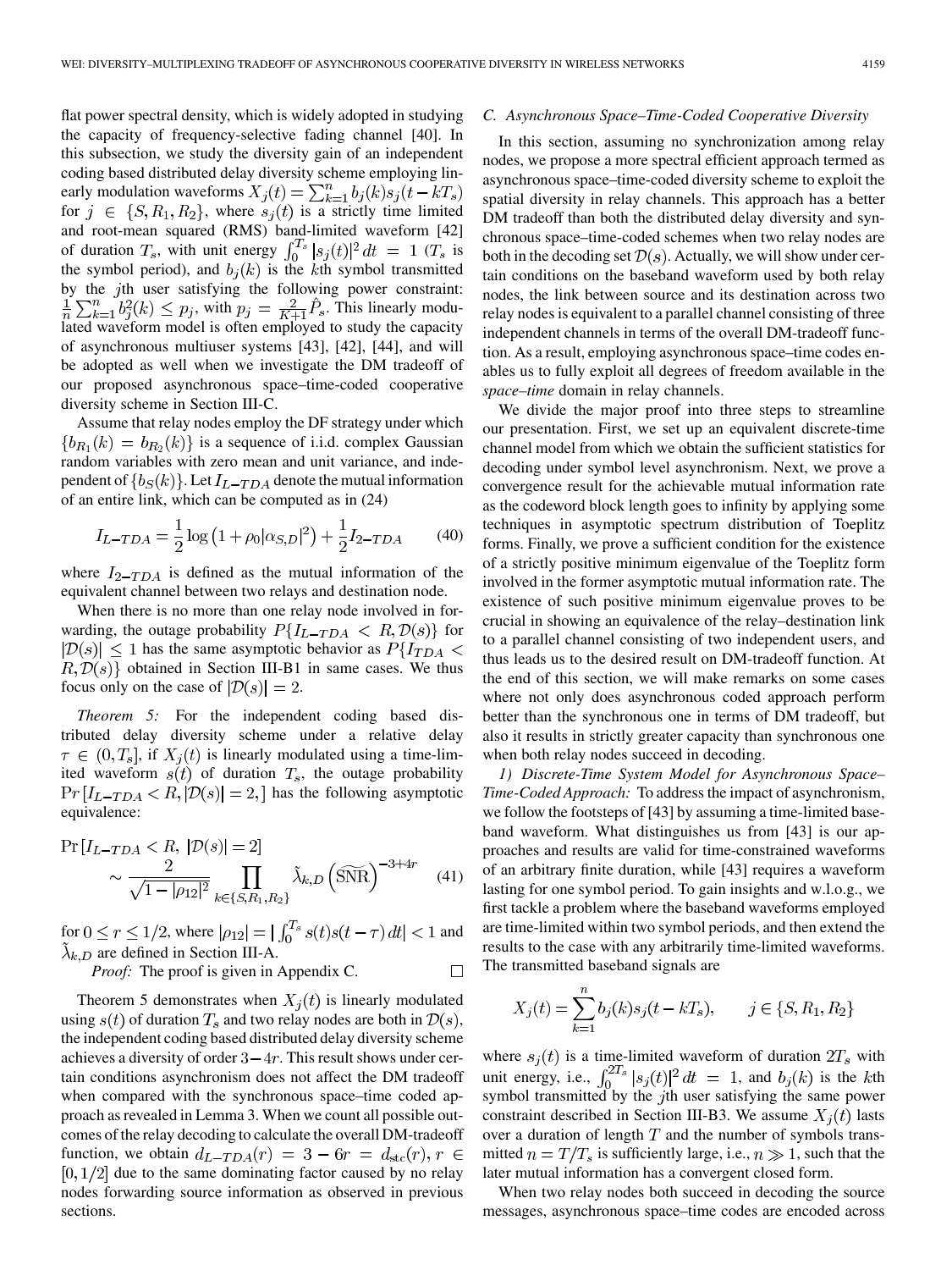them to forward the source messages to the destination. Without any CSI of the link between  $N_{R_i}$  and  $N_D$ , independent i.i.d. complex Gaussian codebooks are assumed which are independent of the source codebook. The main difference from the traditional space–time codes is the asynchronous one encodes without requiring signals arriving at the destination from virtual antennas (i.e., relay nodes) to be perfectly synchronized

Let  $I_{A-stc}$  denote the mutual information of the source–destination channel under the proposed asynchronous space–timecoded scheme. The outage probability of the whole link is

$$
\Pr[I_{A-stc} < R] = \sum_{j=0}^{2} \Pr[I_{A-stc} < R, |\mathcal{D}(s)| = j]. \tag{42}
$$

As only when  $|\mathcal{D}(s)| = 2$  will we consider the issue of encoding across relay nodes and cases of  $|\mathcal{D}(s)| \leq 1$  are identical as the corresponding cases for synchronous space–time-coded approach, we first focus on the case of  $|\mathcal{D}(s)| = 2$ . Given  $|\mathcal{D}(s)| = 2$ , we obtain

$$
I_{A-stc} = \frac{1}{2}I_{E-SD} + \frac{1}{2}I_{E-MacA}
$$
 (43)

where  $I_{E-SD}$  is the mutual information of the direct link channel when the baseband waveform has finite duration, and  $I_{E-MacA}$  is the mutual information of a 2  $\times$  1 MISO system featuring the communication link between two successful relay nodes and the destination at the presence of symbol level asynchronism caused by the relative delay  $\tau_2 - \tau_1$ , which is assumed to satisfy  $T_s > \tau_2 - \tau_1 > 0$ . If the relative delay is greater than  $T_s$ , this does not affect  $I_{E-MacA}$  for asymptotically long codeword [45]. Our objective is to study the asymptotic behavior of  $I_{E-MacA}$  for large n since this is closely related to the asymptotic analysis of outage provability conditioned on  $|\mathcal{D}(s)|=2.$ 

Next, we develop an equivalent discrete-time system model. Assuming  $\tau_i$  are known to the destination perfectly, we obtain sufficient statistics for making decisions on transmitted data vector  $\{b_1(k), b_2(k)\}, k = 1, \ldots, n$  by passing the received signals through two matched filters for signals  $s_i(t-\tau_i)$ , respectively [43]. The sampled matched filter outputs are

$$
y_{D_{R_j}}(k) = \int_{kT_s + \tau_j}^{(k+2)T_s + \tau_j} y_{D_R}(t) \alpha_{R_j, D}^* s_j \left(t - kT_s - \tau_j\right) dt
$$
\n(44)

for  $j = 1, 2, k = 1, ..., n$ .

Given  $T_s > \tau_2 - \tau_1 > 0$ , the equivalent discrete-time system model is characterized by

$$
\begin{aligned}\n\begin{bmatrix} y_{D_{R_1}}(k) \\ y_{D_{R_2}}(k) \end{bmatrix} &= \begin{bmatrix} 0 & c_2 \alpha_{R_1}^* \alpha_{R_2} \\ 0 & 0 \end{bmatrix} \begin{bmatrix} b_{R_1}(k-2) \\ b_{R_2}(k-2) \end{bmatrix} \\
&+ \begin{bmatrix} a_1 |\alpha_{R_1}|^2 & c_1 \alpha_{R_1}^* \alpha_{R_2} \\ f_1 \alpha_{R_2}^* \alpha_{R_1} & |\alpha_{R_2}|^2 d_1 \end{bmatrix} \begin{bmatrix} b_{R_1}(k-1) \\ b_{R_2}(k-1) \end{bmatrix} \\
&+ \begin{bmatrix} |\alpha_{R_1}|^2 & c_0 \alpha_{R_1}^* \alpha_{R_2} \\ c_0 \alpha_{R_2}^* \alpha_{R_1} & |\alpha_{R_2}|^2 \end{bmatrix} \begin{bmatrix} b_{R_1}(k) \\ b_{R_2}(k) \end{bmatrix} \\
&+ \begin{bmatrix} a_1 |\alpha_{R_1}|^2 & f_1 \alpha_{R_1}^* \alpha_{R_2} \\ c_1 \alpha_{R_2}^* \alpha_{R_1} & |\alpha_{R_2}|^2 d_1 \end{bmatrix} \begin{bmatrix} b_{R_1}(k+1) \\ b_{R_2}(k+1) \end{bmatrix} \\
&+ \begin{bmatrix} 0 & 0 \\ c_2 \alpha_{R_2}^* \alpha_{R_1} & 0 \end{bmatrix} \begin{bmatrix} b_{R_1}(k+2) \\ b_{R_2}(k+2) \end{bmatrix} + \begin{bmatrix} z_{R_1}(k) \\ z_{R_2}(k) \end{bmatrix} \end{aligned} \tag{45}
$$

for  $k = 1, ..., n$ , with  $b_{R_i}(0) = b_{R_i}(-1) = b_{R_i}(n+1) =$  $b_{R_i}(n+2) = 0, j = 1, 2$ . The coefficients of  $c_1, a_1, f_1$ , and  $d_1$ are defined as

$$
a_1 = \int_0^{T_s} s_1(t)s_1(t+T_s), d_1 = \int_0^{T_s} s_2(t)s_2(t+T_s) \quad (46)
$$

$$
c_0 = \int_0^{24s} s_1(t)s_2(t - \tau_2 + \tau_1)
$$
 (47)

$$
c_1 = \int_0^{2I_s} s_1(t)s_2(t+T_s+\tau_1-\tau_2)
$$
\n(48)

$$
f_1 = \int_0^{T_s} s_2(t)s_1(t + T_s + \tau_2 - \tau_1)
$$
\n(49)

$$
c_2 = \int_0^{T_s} s_1(t)s_2(t + 2T_s - \tau_2 + \tau_1).
$$
 (50)

Thus, the original  $2 \times 1$  MISO channel is now transformed into a  $2 \times 2$  MIMO channel in the discrete-time domain with vector ISI. The additive noise vector  $[z_{R_1}(k), z_{R_2}(k)]^T$  in (45) is a discrete-time Gaussian random process with zero mean and covariance matrix

$$
E\left[\begin{bmatrix} z_{R_1}(k) \\ z_{R_2}(k) \end{bmatrix} \begin{bmatrix} z_{R_1}^*(l), \ z_{R_2}^*(l) \end{bmatrix} \right] = \mathcal{N}_0 \mathbf{H_E}(k-l) \tag{51}
$$

where  $H_E(i)$  for  $|i| > 2$  are all-zero matrices, and matrices  $H_E(j), -2 \leq j \leq 2$  are

$$
\boldsymbol{H_E}(0) = \begin{bmatrix} |\alpha_{R_1}|^2 & c_0 \alpha_{R_1}^* \alpha_{R_2} \\ c_0 \alpha_{R_2}^* \alpha_{R_1} & |\alpha_{R_2}|^2 \end{bmatrix}
$$
(52)

$$
H_E(1) = H_E^{\dagger}(-1) = \begin{bmatrix} a_1 |\alpha_{R_1}|^2 & c_1 \alpha_{R_1}^* \alpha_{R_2} \\ f_1 \alpha_{R_2}^* \alpha_{R_1} & |\alpha_{R_2}|^2 d_1 \end{bmatrix}
$$
(53)

$$
\boldsymbol{H_E}(2) = \boldsymbol{H_E}^\dagger(-2) = \begin{bmatrix} 0 & c_2 \alpha_{R_1}^* \alpha_{R_2} \\ 0 & 0 \end{bmatrix}
$$
 (54)

where  $A^{\dagger}$  is the conjugate transpose of a matrix A.

Denote  $y_{D_R}(k) = [y_{D_{R_1}}(k), y_{D_{R_2}}(k)], \, b_R(k)$  $[b_{R_1}(k), b_{R_2}(k)]$ , and  $\underline{z_R}(k) = [z_{R_1}(k), z_{R_2}(k)]$  for  $k =$  $1, \ldots, n$ . The discrete-time system model of (45) can be expressed in a more compact form by

$$
\underline{\boldsymbol{y}}^n = \mathcal{H}_E \underline{\boldsymbol{b}}^n + \underline{\boldsymbol{z}}^n \tag{55}
$$

where

$$
\underline{\boldsymbol{y}}^{n} = \left[ \underline{y}_{D_R}(1), \, \underline{y}_{D_R}(2), \, \, \dots, \, \underline{y}_{D_R}(n) \right]^T \tag{56}
$$

$$
\underline{\boldsymbol{b}}^{n} = [\underline{b}_{R}(1), \, \underline{b}_{R}(2), \, \dots, \underline{b}_{R}(n)]^{T} \tag{57}
$$

$$
\underline{\mathbf{z}}^n = \left[\underline{z}_R(1), \, \underline{z}_R(2), \, \dots, \underline{z}_R(n)\right]^T \tag{58}
$$

and  $\mathcal{H}_E$  is a Hermitian block Toeplitz matrix defined by

$$
\mathcal{H}_{E} = \begin{bmatrix} H_{E}(0) & H_{E}(-1) & H_{E}(-2) \\ H_{E}(1) & H_{E}(0) & H_{E}(-1) & H_{E}(-2) \\ H_{E}(2) & H_{E}(1) & H_{E}(0) & H_{E}(-1) & H_{E}(-2) \\ \vdots & \vdots & \vdots & \ddots & \vdots \\ H_{E}(2) & H_{E}(1) & H_{E}(0) & (59) \end{bmatrix}
$$

which is also the covariance matrix of the Gaussian vector  $\underline{\mathbf{z}}^n$ .

(45) codebooks, i.e., vectors  $\mathbf{b}_{R_1} = [b_{R_1}(1), \dots, b_{R_2}(n)]^T$  and Suppose  $\mathcal{H}_{\mathbf{E}}^n$  is available only at the destination end and transmitters employ independent complex Gaussian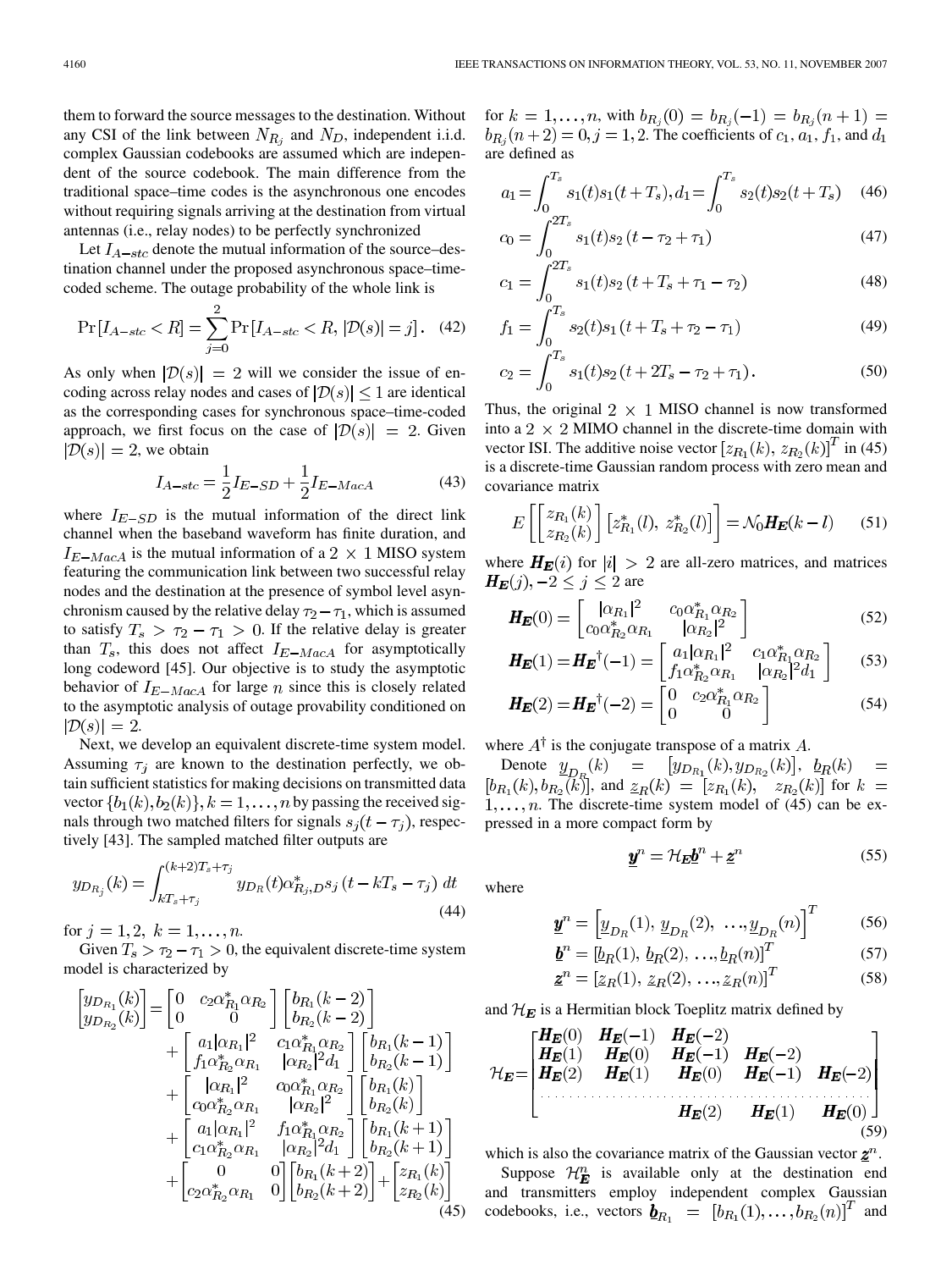are independently distributed proper complex white Gaussian vectors, the mutual information of this equivalent  $2 \times 2$  MIMO system in the presence of memory introduced by ISI is [39]

$$
I_{E-MacA}^{(n)} = \frac{1}{n} I(\underline{\mathbf{y}}^n; \underline{\mathbf{b}}^n)
$$
  
=  $\frac{1}{n} \log \det \left[ I_{2n} + \frac{1}{\mathcal{N}_0} E \left[ \underline{\mathbf{b}}^n (\underline{\mathbf{b}}^n)^{\dagger} \right] \mathcal{H}_E \right].$  (60)

2) Convergence of  $I_{E-MacA}^{(n)}$  as  $n \rightarrow \infty$ . To obtain the asymptotic result of  $I_{E-MacA}^{(n)}$  as n approaches infinity, we can rewrite the matrix  $\mathcal{H}_E$  as  $\mathcal{H}_E = \bm{P}^n \mathcal{T}^{(2n)} (\bm{P}^n)^\text{T}$  , where is a Hermitian block matrix [46] defined by

$$
\mathcal{T}^{(2n)} = \begin{bmatrix} |\alpha_{R_1,D}|^2 \mathbf{T} \mathbf{E}^n(1,1) & \alpha_{R_1,D} \alpha_{R_2,D}^* \mathbf{T} \mathbf{E}^n(1,2) \\ \alpha_{R_1,D}^* \alpha_{R_2,D} \mathbf{T} \mathbf{E}^n(2,1) & |\alpha_{R_2,D}|^2 \mathbf{T} \mathbf{E}^n(2,2) \end{bmatrix}
$$

and  $P^n$  is a permutation matrix such that  $P^n \underline{b}^n$  is a column vector of dimension  $2n$  whose first and second half entries are  $\underline{\bm{b}}_{R_1}$  and  $\underline{\bm{b}}_{R_2}$ , respectively. The block matrices  $\boldsymbol{T_E}^n(i,j), i, j \in$  $\{1,2\}$  are  $n \times n$  Toeplitz matrices specified as

$$
\boldsymbol{T_E}^n(1,1) = \begin{bmatrix} 1 & a_1 & 0 & & & \\ a_1 & 1 & a_1 & 0 & & \\ 0 & a_1 & 1 & a_1 & 0 & \\ & & & & a_1 & 1 \end{bmatrix}
$$

$$
\boldsymbol{T_E}^n(2,2) = \begin{bmatrix} 1 & d_1 & 0 & & & \\ d_1 & 1 & d_1 & 0 & & \\ 0 & d_1 & 1 & d_1 & 0 & \\ & & & & & d_1 & 1 \end{bmatrix}
$$
(61)

and

$$
\mathbf{T_E}^n(1,2) = (\mathbf{T_E}^n)^T (2,1)
$$
\n
$$
= \begin{bmatrix} c_0 & f_1 & 0 \\ c_1 & c_0 & f_1 & 0 \\ c_2 & c_1 & c_0 & f_1 & 0 \\ 0 & c_2 & c_1 & c_0 & f_1 & 0 \\ \vdots & \vdots & \vdots & \ddots & \vdots & \vdots \\ c_2 & c_1 & c_0 & c_2 & c_1 & c_0 \end{bmatrix} . \tag{62}
$$

Permutation matrix  $P^n$  is an orthonormal matrix satisfying which enables us to rewrite the mutual information  $I_{E-MacA}^{(n)}$  as

$$
I_{E-MacA}^{(n)} = \frac{1}{n} \log \det \left[ I_{2n} + \frac{1}{\mathcal{N}_0} \begin{bmatrix} \Sigma_1 & \mathbf{0}_n \\ \mathbf{0}_n & \Sigma_2 \end{bmatrix} T^{(2n)} \right]
$$
  
=  $\frac{1}{n} \log \det \left[ I_{2n} + \text{SNR} \frac{2}{K+1} T^{(2n)} \right]$   
=  $\frac{1}{n} \sum_{k=1}^{2n} \log \left[ 1 + \frac{2\text{SNR}}{K+1} \cdot \nu_k \left( T^{(2n)} \right) \right]$  (63)

where  $\mathbf{0}_n$  is a  $n \times n$  zero matrix,

$$
\Sigma_j = E\left[\underline{\boldsymbol{b}}_{R_j}\underline{\boldsymbol{b}}_{R_j}^{\dagger}\right] = \frac{2}{K+1}\hat{P}_s\boldsymbol{I}_n, \qquad j = 1, 2
$$

and SNR  $=\frac{\hat{P}_s}{\mathcal{N}_0}$ ,  $\nu_k(T^{(2n)})$  is the *k*th eigenvalue of the 2  $\times$  2 block matrix  $\mathcal{T}^{(2n)}$ . To obtain the limit of  $I_{E-MacA}^{(n)}$  as n goes to infinity, Theorem 3 in [46] regarding the eigenvalue distribution of Hermitian block Toeplitz matrices can be directly applied here yielding the following theorem.

*Theorem 6:* As  $n \to \infty$ , we have

$$
\lim_{n \to \infty} I_{E-MacA}^{(n)} = \frac{1}{2\pi} \int_{-\pi}^{\pi} \sum_{j=1}^{2} \log \left[ 1 + \frac{2}{m} \text{SNR} \cdot \nu_j \left( \mathbf{T_E}(\omega) \right) \right] d\omega \quad (64)
$$

where  $\nu_i$  ( $T_E(\omega)$ ) is the jth largest eigenvalue of a Hermitian matrix

$$
\boldsymbol{T}_{\boldsymbol{E}}(\omega) = \begin{bmatrix} |\alpha_{R_1,D}|^2 t_E^{(1,1)}(\omega) & \alpha_{R_1,D} \alpha_{R_2,D}^* t_E^{(1,2)}(\omega) \\ \alpha_{R_1,D}^* \alpha_{R_2,D} t_E^{(2,1)}(\omega) & |\alpha_{R_2,D}|^2 t_E^{(2,2)}(\omega) \end{bmatrix}
$$
(65)

whose entries  $t_E^{(j,l)}(\omega)$  are the discrete-time Fourier transforms of the elements of Toeplitz matrices in  $\mathcal{T}^{(2n)}$ , i.e., , and are determined as

$$
t_E^{(1,1)}(\omega) = [1 + a_1 e^{-i\omega} + a_1 e^{i\omega}]
$$
  
\n
$$
t_E^{(1,2)}(\omega) = [c_1 e^{-i\omega} + c_2 e^{-i2\omega} + c_0 + f_1 e^{i\omega}] = (t_E^{(2,1)}(\omega))^*
$$
  
\n
$$
t_E^{(2,2)}(\omega) = [1 + d_1 e^{-i\omega} + d_1 e^{i\omega}].
$$
\n(66)

*Proof:* Theorem 3 in [46] regarding the eigenvalue distribution of Hermitian block Toeplitz matrices yields the desired results.  $\Box$ 

*Corollary 1:* For the relay channel model described in Section II, suppose nodes  $N_{R_1}$  and  $N_{R_2}$  employ the same waveform  $s(t)$  such that  $a_1 = d_1$  as defined in (46). The limit of mutual information in Theorem 6 can thus be further simplified as

$$
I_{E-MacA}
$$
  
=  $\lim_{n \to \infty} I_{E-MacA}^{(n)}$   
=  $\frac{1}{2\pi} \int_{-\pi}^{\pi} \log \left[ 1 + \rho_0 \frac{1}{2} \left( |\alpha_{R_1,D}|^2 + |\alpha_{R_2,D}|^2 \right) \sum_{k=1}^{2} \tilde{\nu}_k(\omega) + \rho_0^2 |\alpha_{R_1,D}|^2 |\alpha_{R_2,D}|^2 \prod_{k=1}^{2} \tilde{\nu}_k(\omega) \right]$  (67)

where  $\sum_{k=1}^2 \tilde{\nu}_k(\omega) = 2(1+2a_1\cos\omega)$  and , with  $c_0 + f_1 e^{i\omega}$ .

*Proof:* Eigenvalues of the  $2 \times 2$  matrix  $T_E(\omega)$  satisfy the following relationship:  $\overline{Q}$ 

$$
\sum_{j=1}^{2} \nu_j \left( T_E(\omega) \right) = \frac{1}{2} \left( |\alpha_{R_1,D}|^2 + |\alpha_{R_2,D}|^2 \right) \sum_{k=1}^{2} \tilde{\nu}_k(\omega)
$$
  

$$
\prod_{j=1}^{2} \nu_j \left( T_E(\omega) \right) = |\alpha_{R_1,D}|^2 |\alpha_{R_2,D}|^2 \prod_{k=1}^{2} \tilde{\nu}_k(\omega) \tag{68}
$$

where  $\tilde{\nu}_k(\omega)$ ,  $k = 1, 2$  are eigenvalues of a Hermitian matrix

$$
\tilde{T}_{E}(\omega) = \begin{bmatrix} t_{E}^{(1,1)}(\omega) & t_{E}^{(1,2)}(\omega) \\ t_{E}^{(2,1)}(\omega) & t_{E}^{(2,2)}(\omega) \end{bmatrix}
$$
(69)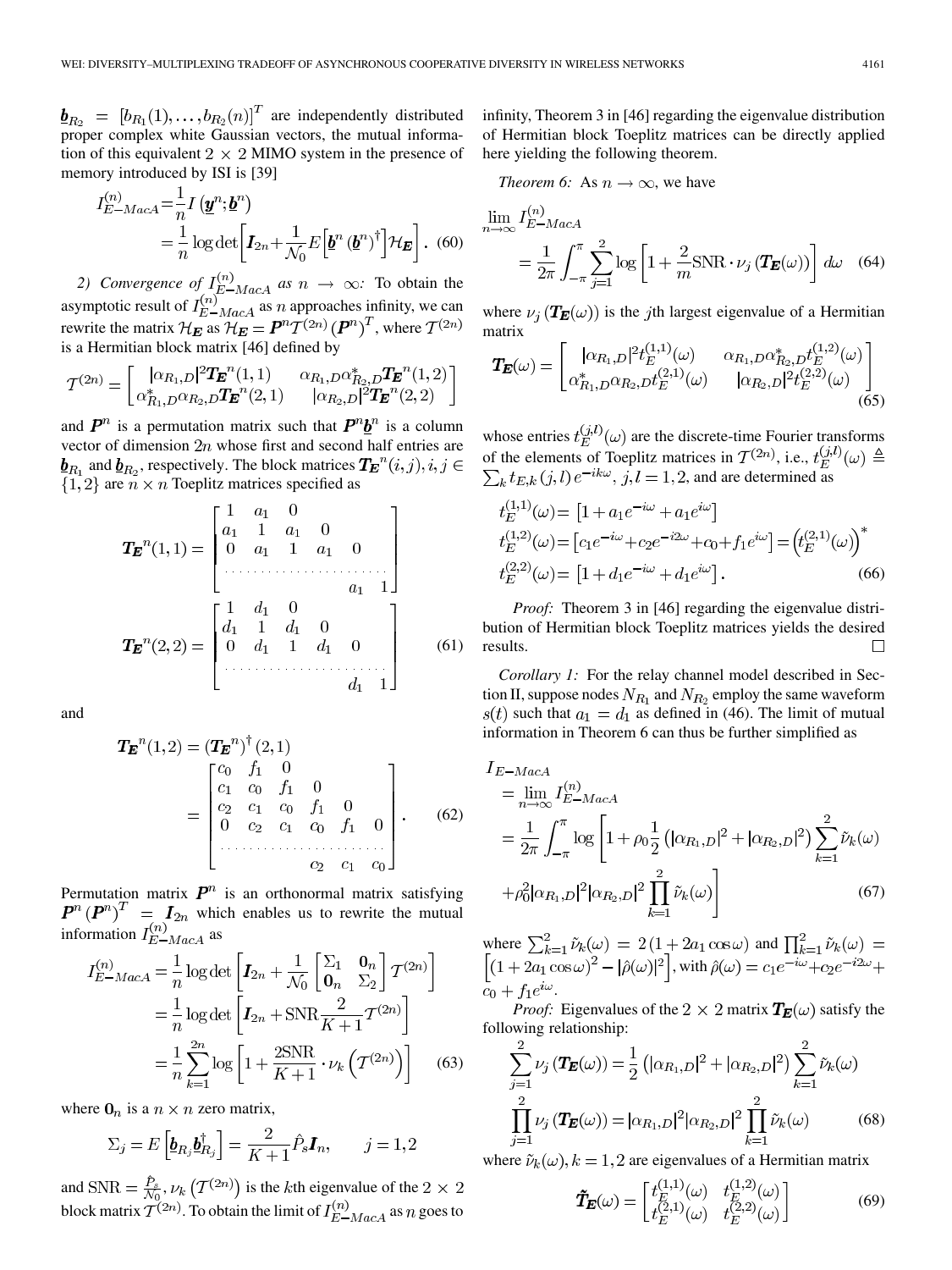and they satisfy

$$
\sum_{k=1}^{2} \tilde{\nu}_k(\omega) = 2\left(1 + 2a_1 \cos \omega\right)
$$

and

$$
\prod_{k=1}^{2} \tilde{\nu}_k(\omega) = \left[ (1 + 2a_1 \cos \omega)^2 - |\hat{\rho}(\omega)|^2 \right]
$$

with  $\hat{\rho}(\omega) = c_1 e^{-i\omega} + c_2 e^{-i2\omega} + c_0 + f_1 e^{i\omega}$ . Under these relationships and Theorem 6, we obtain (1). П

*3) Positive Definiteness of Matrix*  $\tilde{T}_E(\omega)$  and DM Tradeoff *of Asynchronous Coded Scheme:* In this subsection, we show under certain conditions the Hermitian matrix  $\tilde{\mathbf{T}}_{\mathbf{E}}(\omega)$  defined in (69) is positive definite for all  $\omega \in [-\pi, \pi]$  and consequently there exists a positive lower bound  $\lambda_{\min}^{(2)}$  for eigenvalues  $\tilde{\nu}_k(\omega)$ . As a result, the DM tradeoff of this  $2 \times 1$  MISO system employing asynchronous space–time codes is equal to that of a parallel frequency flat-fading channel with two independent users.

*Theorem 7:* When a time-limited waveform  $s(t) = 0, t \notin$  $[0, 2T_s]$  is chosen such that complex signals  $F_1(t, \omega)$  = and are linearly independent with respect to  $t \in [0, T_s]$  for any  $\omega \in [-\pi, \pi]$ , the matrix  $\mathbf{T_E}(\omega)$  is always positive definite for  $\forall \omega \in [-\pi, \pi]$  and there exists positive numbers and  $0 < \lambda_{\text{max}}^{(2)} \leq 10$  such that and  $\lambda_{\max}(\omega) \leq \lambda_{\max}^{(\omega)}$ , where  $\lambda_{\min}(\omega)$  and  $\lambda_{\max}(\omega)$  are the minimum and maximum eigenvalues of the matrix  $T_E(\omega)$ , respectively.

*Proof:* See Appendix D. As shown in Appendix D, a similar conclusion can be reached when  $s(t)$  spans over an arbitrary number of finite symbol periods, i.e.,  $s(t) = 0, t \notin [0, MT_s]$ ,  $M \geq 1$ .

If  $s(t)$  satisfies the condition in Theorem 7, we can upper- and lower-bound the mutual information  $I_{E-MacA}$  in (1) through bounding eigenvalues  $\tilde{\nu}_k(\omega), k = 1,2$  of  $\tilde{\bm{T}}_{\bm{E}}(\omega)$ . The lower bound of  $I_{E-MacA}$  is

$$
I_{E-MacA} \geq \frac{1}{2\pi} \int_{-\pi}^{\pi} \log \left[ 1 + \rho_0 \left( |\alpha_{R_1,D}|^2 + |\alpha_{R_2,D}|^2 \right) \lambda_{\min}^{(2)} + \rho_0^2 |\alpha_{R_1,D}|^2 |\alpha_{R_2,D}|^2 \left( \lambda_{\min}^{(2)} \right)^2 \right]
$$
  

$$
= \sum_{k=1}^2 \log \left[ 1 + \rho_0 |\alpha_{R_k,D}|^2 \lambda_{\min}^{(2)} \right] \triangleq I_{E-MacA}^{(L)}.
$$
 (70)

Similarly, we can upper-bound  $I_{E-MacA}$  by

$$
I_{E-MacA} \le \sum_{k=1}^{2} \log \left[ 1 + \rho_0 |\alpha_{R_k,D}|^2 \lambda_{\max}^{(2)} \right] \triangleq I_{E-MacA}^{(U)}.
$$
\n(71)

The upper bound is not surprising since it means the performance of a  $2 \times 1$  MISO system is bounded from above by that of a multiple-input multiple-output (MIMO) system with two completely separated channels.

The fundamental reason behind the lower bound is because the matrix  $\mathbf{T}_{\mathbf{E}}(\omega)$  is positive definite for arbitrary  $\omega \in [-\pi, \pi]$ . This enables the channel of large block length as character-

ized by (45) to have mutual information at least as large as that of a two-user parallel Rayleigh-fading channel, which takes a form of  $\sum_{k=1}^{2} \log (1 + \rho_0 \kappa |\alpha_{R_k,D}|^2)$ , where  $\kappa$  is a positive constant. Different finite values taken by  $\kappa$ , e.g., either  $\lambda_{\text{max}}^{(2)}$  or  $\lambda_{\min}^{(2)}$ , have no effect on the DM-tradeoff function. Therefore, the channel between two relay nodes and the destination when asynchronous space–time coding is employed is equivalent to a two-user parallel fading channel in terms of the DM tradeoff. This result is summarized by Lemma 5.

*Lemma 5:* When both relay nodes succeed in decoding the source information and employ asynchronous space–time codes across them, the outage probability  $Pr[I_{E-MacA} < R, |\mathcal{D}(s)| = 2]$  behaves asymptotically as

$$
\Pr[I_{E-MacA} < R, |\mathcal{D}(s)| = 2] \\
&\sim \Pr\left[\sum_{k=1}^{2} \log\left(1 + \rho_0 \kappa |\alpha_{R_k, D}|^2\right) < R\right] \tag{72}
$$

where  $\kappa$  is a positive constant.

*Proof:* The proof is straightforward using the lower and upper bounds of  $I_{E-MacA}$  in (70) and (71), respectively.

The overall outage probability counting the direct link between source and its destination, as well as the relay–destination link when  $|\mathcal{D}(s)| = 2$ , can also be determined in a similar manner.

*Theorem 8:* Given asynchronous space–time codes are deployed by relay nodes when  $|\mathcal{D}(s)| = 2$ , the conditional outage probability of  $Pr[I_{A-stc} < R || \mathcal{D}(s)]=2]$  has an asymptotic equivalence the same as that of a parallel channel with three independent paths, i.e.,

$$
\Pr[I_{A-\text{stc}} < R||\mathcal{D}(s)| = 2] \sim \widehat{\text{SNR}}^{-\left(3-2r\right)} \cdot 2\left(r \log \widehat{\text{SNR}}\right)^2 \prod_{k \in \{S, R_1, R_2\}} \tilde{\lambda}_{k, D} \quad (73)
$$

if a time-limited waveform  $s(t) = 0, t \notin [0, 2T_s]$  satisfying the condition outlined in Theorem 6 is employed.

*Proof:* To study the overall DM tradeoff given  $|\mathcal{D}(s)| = 2$ , we also need to bound  $I_{E-SD}$  in (43). By making  $\alpha_{R_2,D} = 0$ in (1), we obtain

$$
I_{E-SD}
$$
  
=  $\frac{1}{2\pi} \int_{-\pi}^{\pi} \log [1 + \rho_0 |\alpha_{S,D}|^2 (1 + 2a_1 \cos \omega)] d\omega$   
=  $\log [1 + \rho_0 |\alpha_{S,D}|^2] + \frac{1}{2\pi} \int_{-\pi}^{\pi} \log [1 + \frac{2\rho_0 |\alpha_{S,D}|^2 a_1}{1 + \rho_0 |\alpha_{S,D}|^2} \cos \omega] d\omega$   
=  $\log (1 + \rho_0 |\alpha_{S,D}|^2) + \log [1 + \sqrt{1 - (\frac{2\rho_0 |\alpha_{S,D}|^2 a_1}{1 + \rho_0 |\alpha_{S,D}|^2})^2} - 1$  (74)

where the last equality is based on the integral (32). Since  $\sum_{k=1}^{2} \tilde{\nu}_k(\omega) = 2(1 + 2a_1 \cos \omega) > 0$ , it always holds for a to satisfy  $|a| < 1/2$ , which justifies the second equation in (74). Therefore, the bounds of  $I_{E-SD}$  are

$$
I_{E-SD}^{(L)} \triangleq \log \left( 1 + \rho_0 |\alpha_{S,D}|^2 \right) - 1 < I_{E-SD}
$$
\n
$$
\leq \log \left( 1 + \rho_0 |\alpha_{S,D}|^2 \right) \triangleq I_{E-SD}^{(U)}.\tag{75}
$$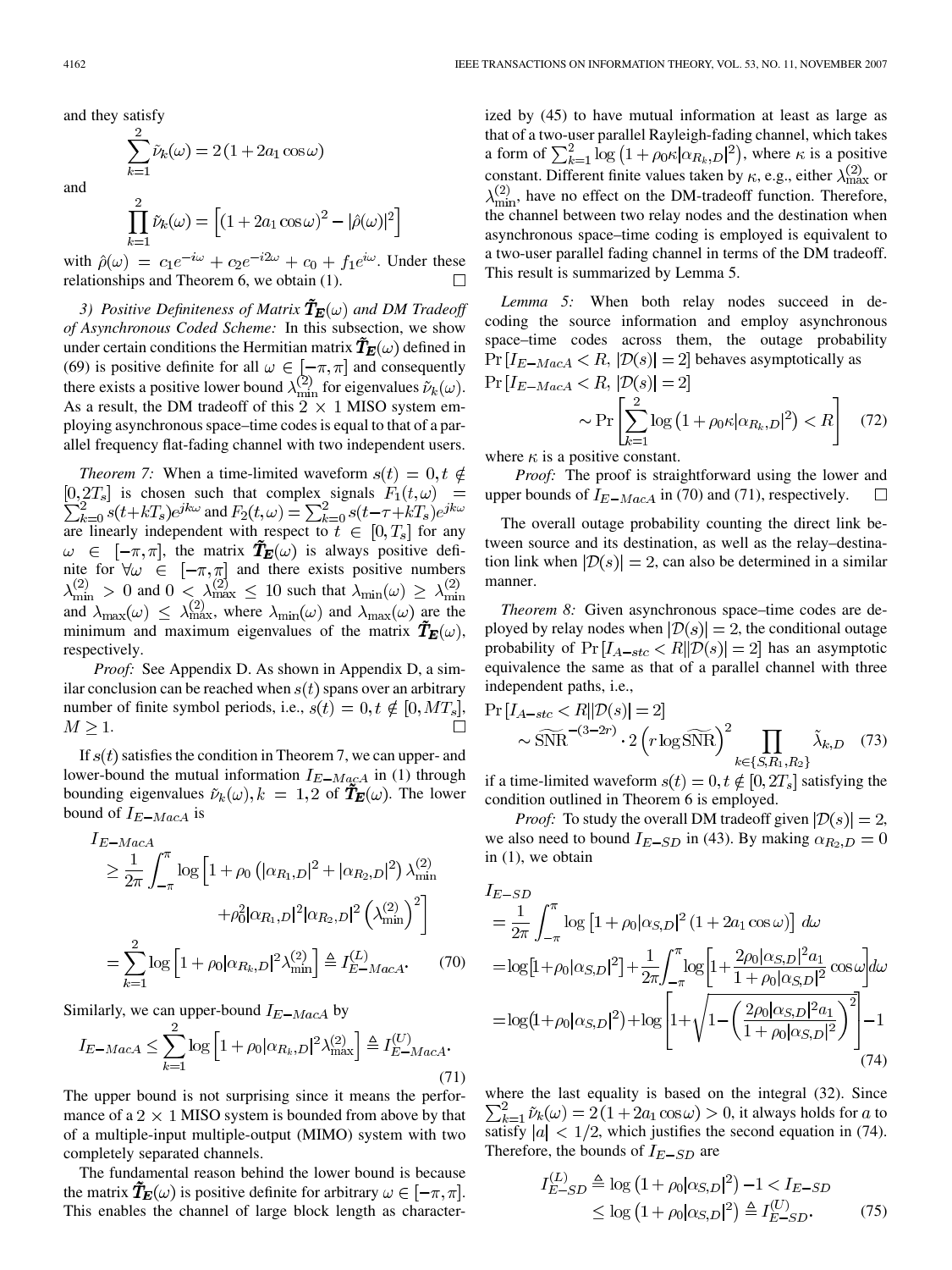Bounds on  $I_{E-MacA}$  and  $I_{E-SD}$  as shown in (70), (71), and (75), respectively, can thus yield bounds on the whole link outage probability  $Pr\left[\frac{1}{2}(I_{E-SD} + I_{E-MacA}) \le r \log SNR\right]$ when relays are all in  $\mathcal{D}(s)$ . Comparing these bounds, we can conclude that the lower and upper bounds of the overall outage probability has the same order of DM tradeoff as a system with three parallel independent Rayleigh-fading channels whose mutual information takes the form of  $\frac{1}{2}\sum_{j=\in\{S,R_1,R_2\}}\log\left[1+\rho_0|\alpha_{j,D}|^2\right].$  Hence, when the decoding set includes both relay nodes, the overall outage probability has the following asymptotic equivalence:

$$
\Pr[I_{A-stc} < R||\mathcal{D}(s)| = 2] \\
 \sim \Pr\left[\frac{1}{2} \sum_{j=\in\{S, R_1, R_2\}} \log\left[1 + \rho_0 |\alpha_{j,D}|^2\right] < R(\text{SNR})\right]. \tag{76}
$$

Following the same approach as in Section III-A, we obtain

$$
\Pr\left[\sum_{j=\in\{S,R_1,R_2\}}\frac{1}{2}\log\left[1+\rho_0|\alpha_{j,D}|^2\right] < R\right] \\
\sim \Pr\left[\widehat{\text{SNR}}^{\sum_{i\in\{S,R_1,R_2\}}(1-\beta_{i,D})^+} < \widehat{\text{SNR}}^{2r}\right] \\
= \int_{\beta_{k,D}\in\hat{A}} \left(\log \widehat{\text{SNR}}\right)^3 \prod_{k\in\{S,R_1,R_2\}} \widehat{\text{SNR}}^{-\beta_{k,D}} \tilde{\lambda}_{k,D} \\
\exp\left\{-\tilde{\lambda}_k \widehat{\text{SNR}}^{-\beta_{k,D}}\right\} d\beta_{k,D} \\
\sim \int_{\beta_{k,D}\in\hat{A}} \left(\log \widehat{\text{SNR}}\right)^3 \prod_{k\in\{S,R_1,R_2\}} \widehat{\text{SNR}}^{-\beta_{k,D}} \tilde{\lambda}_{k,D} d\beta_{k,D} \\
\sim \widehat{\text{SNR}}^{-(3-2r)} \cdot 2 \left(r \log \widehat{\text{SNR}}\right)^2 \prod_{k\in\{S,R_1,R_2\}} \tilde{\lambda}_{k,D} \tag{77}
$$

where

 $\mathbf{r}$ 

$$
\hat{A} = \left\{ \sum_{k \in \{S, R_1, R_2\}} (1 - \beta_{k,D})^+ < 2r, \, \beta_{k,D} \ge 0 \right\} \tag{78}
$$

and the last asymptotic relationship is obtained similarly as (14). Combining (76) and (77) thus completes the proof of Theorem 8.  $\Box$ 

Therefore, if  $s(t)$  lasting for two symbol periods satisfies the condition in Theorem 7, and two relay nodes both successfully decode the source codewords, the rate of the outage probability approaching zero as SNR goes to infinity is  $SNR^{-3+2r}$ ,  $r \in [0, 1/2]$  which is better than SNR<sup>-3+4r</sup> in Lemma 3. This result explicitly demonstrates the benefit of employing asynchronous space–time codes under the presence of relay asynchronism in terms of DM tradeoff.

Having obtained the asymptotic behavior of outage probability when two relay nodes are both in the decoding set  $\mathcal{D}(s)$ , we now shift our focus toward the overall DM tradeoff averaged over all possible outcomes of  $\mathcal{D}(s)$ . We prove next that the overall DM tradeoff is  $d_{A-stc}(r) = 3 - 6r$  which is equal to that for both independent coding based distributed delay diversity and synchronous space–time-coded cooperative diversity schemes.

*Theorem 9:* When the time-limited waveform  $s(t) = 0, t \notin$  $[0, 2T<sub>s</sub>]$  satisfies conditions specified in Theorem 7, the DM tradeoff of asynchronous space–time–time coded approach is

$$
d_{A-stc}(r) = \lim_{\text{SNR}\to\infty} -\frac{\log (\Pr[I_{A-stc} < R(\text{SNR})])}{\log \text{SNR}} \\ = 3(1 - 2r) = d_{\text{stc}}(r), \qquad 0 \le r < 1/2. \tag{79}
$$

*Proof:* When no relay succeeds in decoding or only one of two relay nodes has decoded correctly, the overall capacity takes the form of either  $I_{A-stc} = I_{E-SD}/2$  or  $I_{A-stc} =$  $[I_{E-SD}+I_{E-RD}]/2$ , where  $I_{E-SD}$  was obtained in (74) and  $I_{E-RD}$  has a similar expression as  $I_{E-SD}$  except the fading variable  $\alpha_{S,D}$  is substituted by  $\alpha_{R,D}$  in (74).

We can therefore infer based on the lower and upper bounds in (75) that the conditional outage probability has the asymptotic term determined by  $SNR^{-(3-6r)}$  and  $SNR^{-(3-4r)}$  for  $j = 0$  and  $j = 1$ , respectively, which are the same as both synchronous space–time-coded and independent coding based distributed delay diversity schemes.

Meanwhile, the vanishing rate of

$$
\Pr[I_{A-stc} < r \log \text{SNR}, |\mathcal{D}(s)| = 2]
$$

toward zero is subject to  $SNR^{-(3-2r)}$ , as demonstrated by Theorem 8. However, the performance improvements using asynchronous space–time codes across two relays is not going to be reflected in the overall DM-tradeoff function because the dominant term among  $SNR^{-(3-6r)}$ ,  $SNR^{-(3-4r)}$ , and  $SNR^{-(3-2r)}$ for  $r \in [0, 1/2]$  is SNR<sup>-(3-6r)</sup>. Consequently, we conclude the overall DM tradeoff is  $d_{A-stc}(r) = 3 - 6r$  and thus complete the proof of Theorem 9.

*4) Comparison With Synchronous Approach Under Arbitrary* SNR: In order to further demonstrate the benefits of completely exploiting spatial and temporal degrees of freedom by using asynchronous space–time codes, we investigate the performance improvements in terms of achievable rate for the channel between two relay nodes and destination under an arbitrary finite SNR. We restrict our attentions to a particular case when the baseband waveform  $s(t)$  is limited within one symbol period, i.e.,  $s(t) = 0$  for  $t \notin [0, T_s]$ .

*Theorem 10:* If  $s(t)$  is time-limited within one symbol period and selected to make  $\tilde{T}_E(\omega)$  a positive-definite matrix for all  $\omega \in [-\pi, \pi]$  in (1), the mutual information rate between two relay nodes and destination is strictly greater than that with synchronous space–time-coded approach for any SNR, i.e.,

$$
I_{E-MacA} > \log \left[ 1 + \rho_0 \left( |\alpha_{R_1,D}|^2 + |\alpha_{R_2,D}|^2 \right) \right] = I_{STC}
$$
\n(80)

for any SNR.

*Proof:* Consider the term  $\sum_{k=1}^{2} \tilde{\nu}_k(\omega)$  in (1) which is the sum of eigenvalues of the matrix  $T_E(\omega)$  satisfying . If  $s(t)$  is time-limited within one symbol period and selected to make  $\tilde{\mathbf{T}}_{E}(\omega)$  a positive-definite matrix for all  $\omega \in [-\pi, \pi]$ , we have Trace  $(\tilde{\mathbf{T}}_{\mathbf{E}}(\omega)) = 2$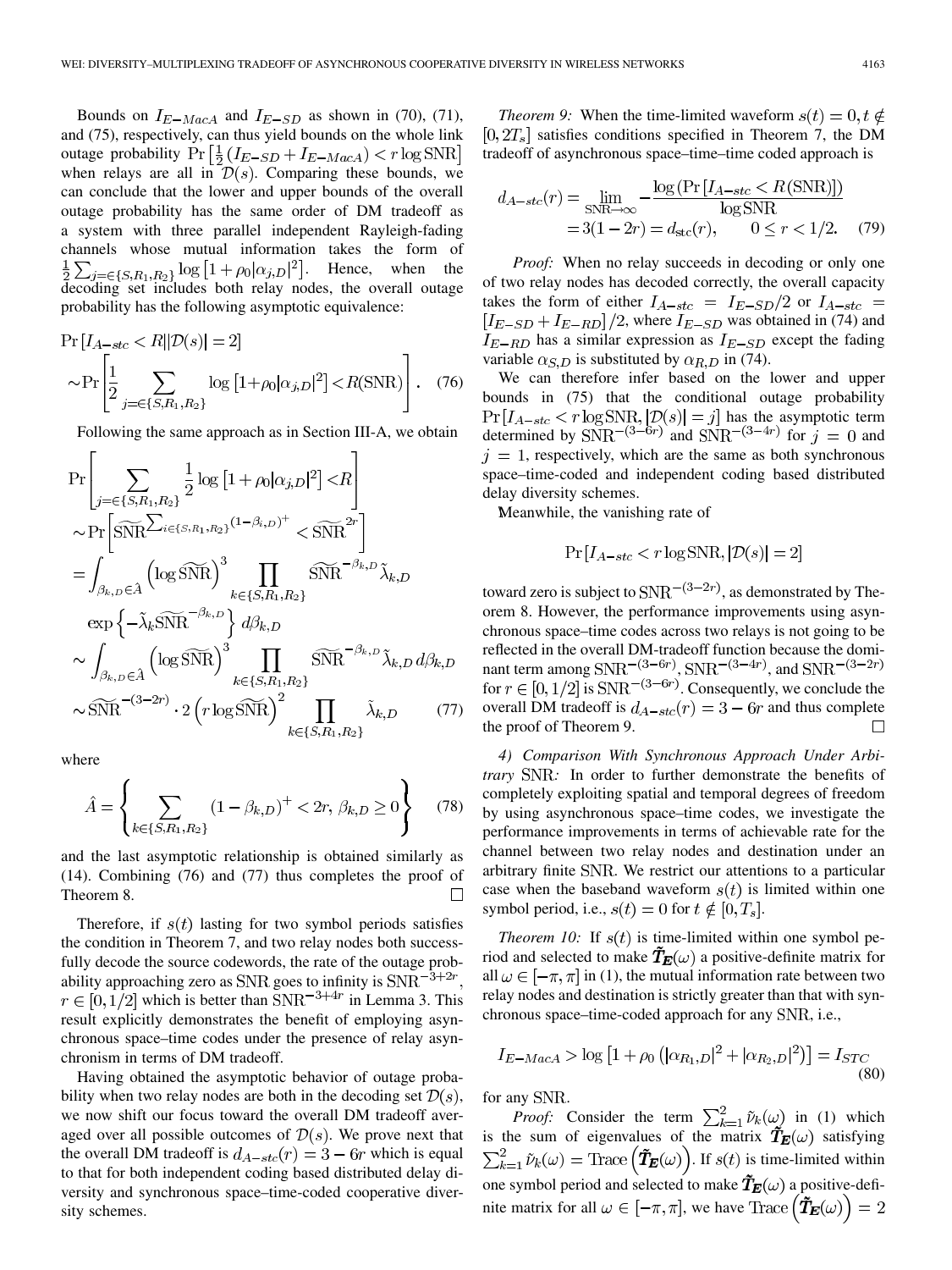and  $\tilde{\nu}_k(\omega) > 0$ , as shown in Appendix D. Under these conditions, we obtain

$$
I_{E-MacA} \n> \frac{1}{2\pi} \int_{-\pi}^{\pi} \log \left[ 1 + \frac{\rho_0}{2} \left( |\alpha_{R_1,D}|^2 + |\alpha_{R_2,D}|^2 \right) \sum_{k=1}^2 \tilde{\nu}_k(\omega) \right] \n= \log \left[ 1 + \rho_0 \left( |\alpha_{R_1,D}|^2 + |\alpha_{R_2,D}|^2 \right) \right] = I_{STC} \n\tag{81}
$$

which demonstrates  $I_{E-MacA}$  is strictly larger than the capacity of a  $2 \times 1$  MISO system employing synchronous space–time codes in a frequency flat-fading channel, i.e., asynchronous space–time codes increases the capacity of the MISO system.

If  $s(t)$  is a truncated squared-root-raise-cosine waveform spanning over  $M > 1$  symbol periods with  $M \in \mathcal{Z}^+$ , it has been shown in Appendix D that if  $Trace(\tilde{T}_{E}(\omega)) \approx 2$  and  $\tilde{\nu}_k(\omega) > 0$  for some M and  $s(t)$ , a similar result as (81) can be obtained as well

$$
I_{E-MacA} > \frac{1}{2\pi} \int_{-\pi}^{\pi} \log \left[ 1 + \frac{\rho_0}{2} \left( |\alpha_{R_1,D}|^2 + |\alpha_{R_2,D}|^2 \right) \sum_{k=1}^2 \tilde{\nu}_k(\omega) \right] \approx \log \left[ 1 + \rho_0 \left( |\alpha_{R_1,D}|^2 + |\alpha_{R_2,D}|^2 \right) \right].
$$
 (82)

Of course, when  $M$  increases, the memory length of the equivalent vector ISI channel increases as well, as shown by (45), which naturally increases the decoding complexity. This manifests the cost incurred for having a better DM tradeoff and higher mutual information than the synchronous space–timecoded scheme. Therefore, a time-limited RMS waveform lasting for only one symbol period is preferred under the bandwidth constraint [42].

*5) Extensions to -Relay Network:* Although the channel model we have focused on in this paper concerns only tworelay nodes, the methodologies and major ideas behind our approaches to attaining DM tradeoff can be applied to cases of relay network with  $N > 2$  relay nodes.

For example, when an asynchronous space–time code is employed across  $N > M > 2$  relay nodes, the mutual information between these  $M$  active relay nodes and destination can be obtained using a similar technique as that in proving Theorem 6. In addition, similar conditions as in Theorem 7 under which we have a strictly positive-definite matrix can be developed as in [44] such that we can also bound the mutual information as we did in (70) and (71). Consequently, we can foresee that the relay–destination link is equivalent to a parallel channel with  $M$ independent links in terms of the DM-tradeoff function. As for the overall DM-tradeoff function, after averaging out all possible outcomes of decoding set of relay nodes, we will arrive at the same conclusion as for the two-relay network due to the same bottleneck caused by an empty decoding set.

#### *D. Bottleneck Alleviation With Mixing Approach*

As demonstrated in Sections III-B and III-C, there exists a bottleneck case dominating the overall DM-tradeoff function. This is mainly caused by the slowly vanishing rate of the outage probability when no relay node succeeds in decoding the source

packets, and consequently, the destination node only has access to the packets sent directly by the source. For all schemes we have proposed, we assume an orthogonal channel allocation strategy in which the source transmits only in the first phase and relays forward packets after they decode the source messages correctly in the second phase. This orthogonal channel allocation is the fundamental reason of why the valid range of multiplexing gain r is confined over an interval  $[0, 1/2]$ .

To address the aforementioned issue of restricted multiplexing gain, dynamic DF (DDF) and nonorthogonal AF (NAF) schemes are proposed in [16], through which the overall DM tradeoff is improved. Both of these two schemes allow the source to continuously transmit during the entire frame. In the DDF scheme, relays do not forward until they collect sufficient energy to decode the source signals. In the NAF scheme, relays forward the scaled received source signals in alternative intervals. The resulting overall DM tradeoffs of these schemes are

$$
d_{\text{NAF}}(r) = (1 - r) + K\left(1 - 2r\right)^+, \qquad 0 \le r \le 1 \tag{83}
$$

and

$$
d_{\text{DDF}}(r) = \begin{cases} (K+1)(1-r), & 0 \le r \le \frac{1}{K+1} \\ 1 + \frac{K(1-2r)}{1-r}, & \frac{1}{K+1} \le r \le \frac{1}{2} \\ \frac{1-r}{r}, & \frac{1}{2} \le r \le 1 \end{cases}
$$
(84)

where K is the number of relay nodes in the system and  $x^+=$  $max(x,0)$ .

*1) One-Relay Case:* First suppose there is only a one-relay node between  $N<sub>S</sub>$  and  $N<sub>D</sub>$  and there are two phases in transmission as assumed in Section II. The proposed mixing strategy works as follows. Assume the channel fading parameter  $\alpha_{S,R}$ can be measured perfectly at a relay node such that it can determine whether there will be an outage given current channel realizations. If there is no outage, the relay node works similarly as described in previous sections by performing DF; otherwise, instead of dropping the received source packets, the relay amplifies and forwards the incoming source signals with an amplifying coefficient  $\beta = \sqrt{\frac{P}{P|\alpha_{S,R}|^2 + N_0}}$  to maintain its constant transmission power. It turns out the overall DM tradeoff can be improved by this simple mixing scheme as shown next.

It has been proved in [8] that the AF and selection DF schemes for a single-relay network have the same DM-tradeoff function:  $d_{\rm AF}(r) = d_{\rm DF} = 2(1-2r)$ , for  $r \in [0,1/2]$ . Applying a similar analytical approach as in Section III-A, the outage probability for a relay channel with only one relay node performing the DF has an asymptotic equivalence consisting of two terms

$$
P_{\text{out}} \sim A \cdot \text{SNR}^{-(2-2r)} + B \cdot \text{SNR}^{-2(1-2r)} \tag{85}
$$

where the first term is contributed by relay's successful decoding and then independent encoding over successive two phases, the second term is due to relay's dropping of the received signals because of its failure in decoding phase,  $A$  and  $B$  are some finite constants. Therefore, the overall DM tradeoff is  $d_{\text{DF}}(r) = 2 - 4r$  due to the dominance of the slope  $2 - 4r$ for  $r \in [0, 1/2]$ .

Under the proposed mixing strategy, the slope in the first term of (85) is not affected when relay succeeds in decoding.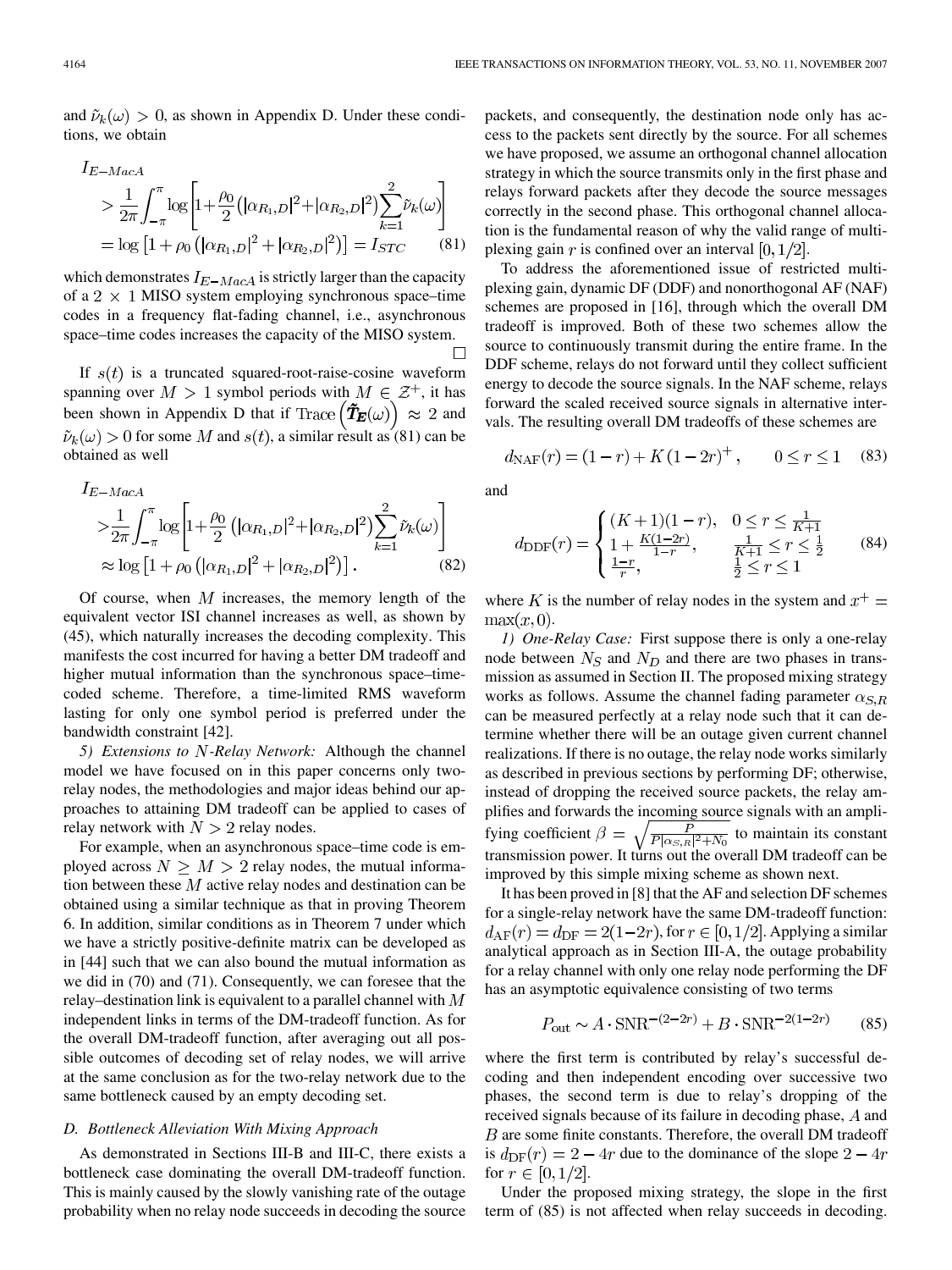

Fig. 2. Diversity–multiplexing tradeoff of cooperative diversity schemes. There is a one-relay node between the source and its destination. Diversity gains

The second term is, however, changed to  $SNR^{-(1-2r)-(2-4r)}$ . where  $(1 - 2r)$  is the slope characterizing the vanishing rate of the probability of  $|\mathcal{D}(s)| = 1$  as derived in (12) in Section III-A, and  $(2 - 4r)$  is the slope for the AF scheme. Therefore, the mixing scheme has an overall DM tradeoff

$$
d_{M-AF,K=1}(r) = \begin{cases} 2 - 2r, & 0 \le r \le 1/4 \\ 3 - 6r, & 1/4 < r \le 1/2 \end{cases}
$$
 (86)

which is strictly greater than  $d_{\text{DF}}(r) = 2 - 4r$  for any  $r \in$  $(0, 1/2)$ , and thus shows the advantage of mixing the AF scheme with theDF scheme.

When  $K = 1$ , the DM tradeoff of NAF is  $d_{NAF}(r)$  =  $f(2-3r, 0 \le r \le 1/2$  from (83). It shows NAF is dominated by mixing amplify and forward (M-AF) for  $0 \le r \le 1/3$ . As for the DDF scheme, the diversity gain is  $d_{\text{DDF}}(r)$  =  $2(1-r) \ge d_{\text{M-AF}}(r)$ . The preceding comparison is illustrated by Fig. 2.

*2) Two-Relay Case:* In this subsection, we generalize the idea of mixing strategy to a two-relay case, where we show that mixing approach can even outperforms the DDF scheme for some subset of multiplexing gain  $r$ . The result is stated in the following theorem.

*Theorem 11:* The overall DM tradeoff  $d_{M-AF,K=2}(r)$  of a two-relay channel under our proposed mixing strategy is

$$
d_{\text{M-AF},K=2}(r) = \begin{cases} 3-2r, & 0 \le r \le \frac{1}{6} \\ 4-8r, & \frac{1}{6} \le r \le \frac{1}{2}. \end{cases}
$$
(87)

*Proof:* The proof relies on the mixing protocol which exploits the DM tradeoff for asynchronous cooperative diversity schemes studied in Sections III-B and III-C. The mechanism of the proposed protocol for this two-relay node M-AF scheme is subject to the outcome of decoding at two-relay nodes.

When both relay nodes fail in decoding, i.e.,  $|\mathcal{D}(s)| = 0$ , only one of them employs AF and the other drops the received signals. In this case, the conditional outage probability has , where  $2(1 - 2r)$  is the absolute slope of the probability of  $\{|\mathcal{D}(s)| = 0\}$  and  $(2-4r)$ is the slope of the outage probability under AF.

If  $|\mathcal{D}(s)| = 1$ , w.l.o.g., suppose  $N_{R_2}$  fails and  $N_{R_1}$  succeeds in decoding. Thereafter,  $N_{R_1}$  performs DF employing a complex Gaussian codebook independent of the source codebook, while node 2 applies AF forwarding a scaled copy of the received signal. The outage probability given one node is in the decoding set has an asymptotic equivalence

$$
P_{\text{out}}||p(s)|=1}(M - AF, K = 2) \sim SNR^{-(1-2r)-l_0(r)}
$$

where  $(1 - 2r)$  is the slope for the probability of  $\{|\mathcal{D}(s)| = 1\}$ and  $l_0(r)$  represents the vanishing rate of the outage probability in an equivalent channel between  $N<sub>S</sub>$  and  $N<sub>D</sub>$  across two relay nodes. Next, we look into the bounds on  $l_0(r)$  under different assumptions on the relative delay  $\tau$  and show  $3-6r \leq l_0(r) \leq$  $3 - 4r$ .

If the relative delay  $\tau$  between two relays is on the order of an integer number of symbol periods, since  $N_{R_2}$  employs the same codewords as the source which is independent of what  $N_{R_1}$  transmits, the slope  $l_0(r)$  is expected to lie between that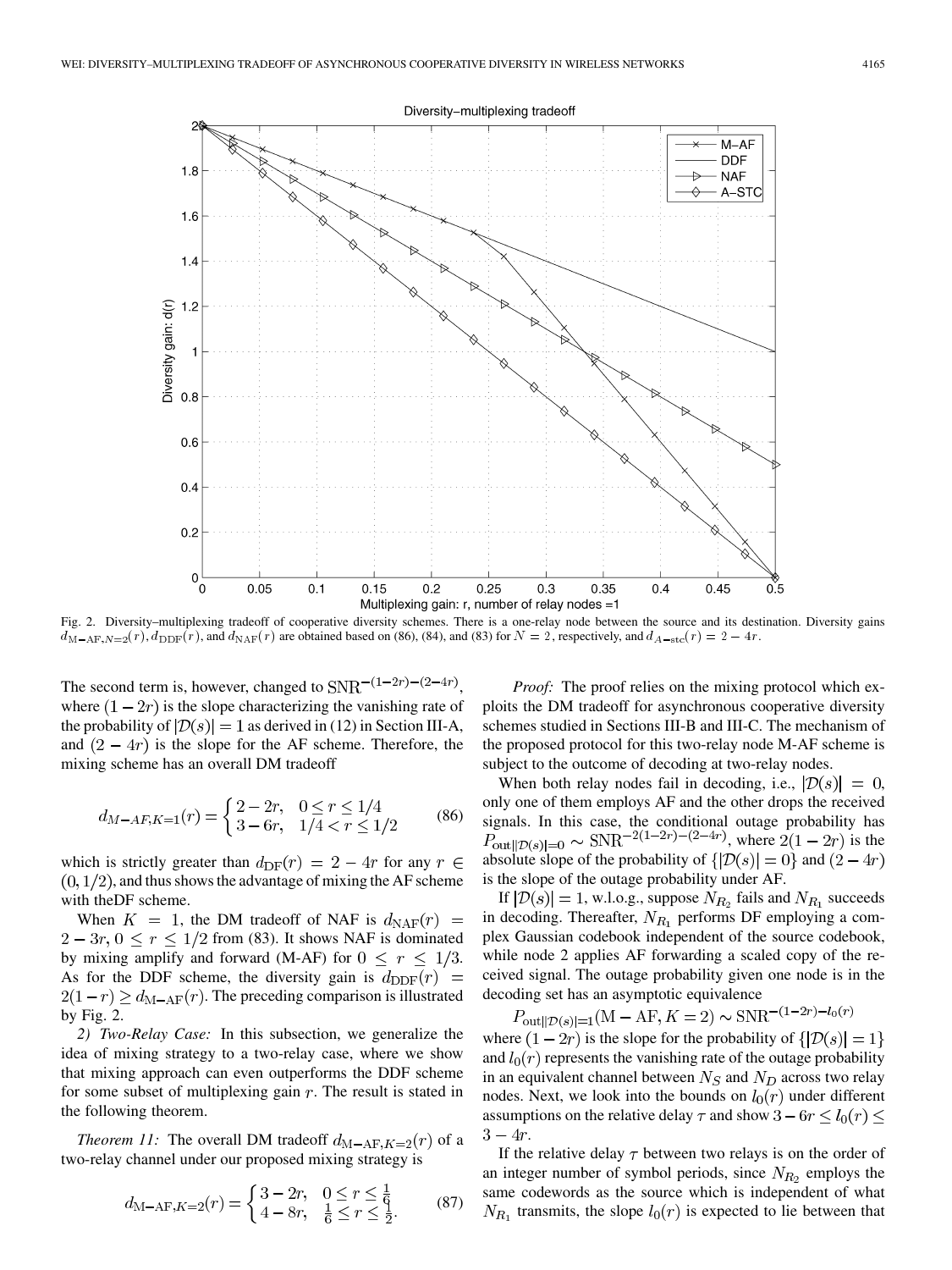

Fig. 3. Diversity–multiplexing tradeoff of cooperative diversity schemes. There are two relay nodes between the source and its destination. Diversity gains tion III-C.

of the repetition coding based distributed delay diversity and independent coding based delay diversity schemes, which are  $3 - 6r$  and  $3 - 4r$ , respectively, as derived in Section III-B. Therefore, we have  $3-6r \le l_0(r) \le 3-4r$  in this case.

If  $|\tau|/T_s$  is a noninteger and  $s(t)$  satisfies the condition specified in Theorem 7, the relay–destination link is equivalent to a two-user parallel flat-fading channel in terms of DM tradeoff. Consequently, the mutual information of the entire link in this case has an asymptotic equivalence the same as  $\frac{1}{2} [I_{\text{AF}} + \log (1 + \rho_0 | \alpha_{R_2,D} |^2)]$ , where  $I_{\text{AF}}$  is the mutual information for an AF scheme taking the form of  $\log |1 + \rho_0(|\alpha_1|^2 + |\alpha_2|^2)|$  as shown in [8], where  $\alpha_1$  and  $\alpha_2$ are independent complex Gaussian random variables. Therefore, we obtain  $l_0(r) = 3 - 4r$ , the asymptotic term characterizing the vanishing rate of the synchronous space–time-coded diversity scheme when two relay nodes are both in the decoding set, as determined by Lemma 3.

From the preceding analysis we obtain  $3-6r \le l_0(r) \le$  $3-4r$ , which leads us to

$$
SNR^{-(4-8r)} \lesssim P_{\text{out}||\mathcal{D}(s)|=1}(M - AF, N = 3)
$$
  

$$
\lesssim SNR^{-(4-6r)}, \qquad r \in [0, 1/2].
$$
 (88)

If two relay nodes both succeed in decoding, i.e.,  $|\mathcal{D}(s)| = 2$ , the overall DM tradeoff is equal to the asynchronous space–time-coded cooperative diversity approach yielding under  $\tau \in (0, T_s)$  and satisfying the condition in Theorem 7.

Putting all cases together, we can determine the overall DM tradeoff averaged over all possible outcomes of the decoding set  $\mathcal{D}(s)$ , which is subject to the dominant term among  $\{SNR^{-(4-8r)}, SNR^{-(4-6r)}, SNR^{-(3-2r)}\}$  subject to . For  $r \in [0, 1/6]$ , SNR<sup>-(3-2r)</sup> is the slowest one, hence,  $d_{\text{M-AF},N=3}(r) = 3 - 2r$ ; for  $r \in (1/6, 1/2]$ , SNR<sup>-(4-8r)</sup> is the dominant one, we have  $d_{M-AF,N=3}(r) = 4 - 8r$ . We thus complete the proof of Theorem 11.

From this case study, we can conclude that the mixing strategy does improve the DM tradeoff over the pure DF approach having  $d_{A-{\rm stc}} = 3 - 6r$ . Moreover, comparing (87) with (84) and (83) for  $K = 2$ , we find the proposed mixing strategy outperforms DDF and NAF for  $r \in [0,1/5]$ , and  $r \in [0, 1/3]$ , respectively, as shown in Fig. 3. This observation demonstrates that in order to improve the overall DM tradeoff for cooperative diversity schemes in relay channels, we need to consider approaches which not only relax the restriction on sources transmitting only half of the total degrees of freedom as DDF and NAF in [16], but also exploit advantages of employing asynchronous coded schemes as demonstrated above using the proposed mixing strategy.

#### IV. CONCLUSION

In this paper, we first show the lower bound of the DM tradeoff developed by [9] is actually the exact value for a synchronous space–time-coded cooperative diversity scheme. We then propose two asynchronous cooperative diversity schemes,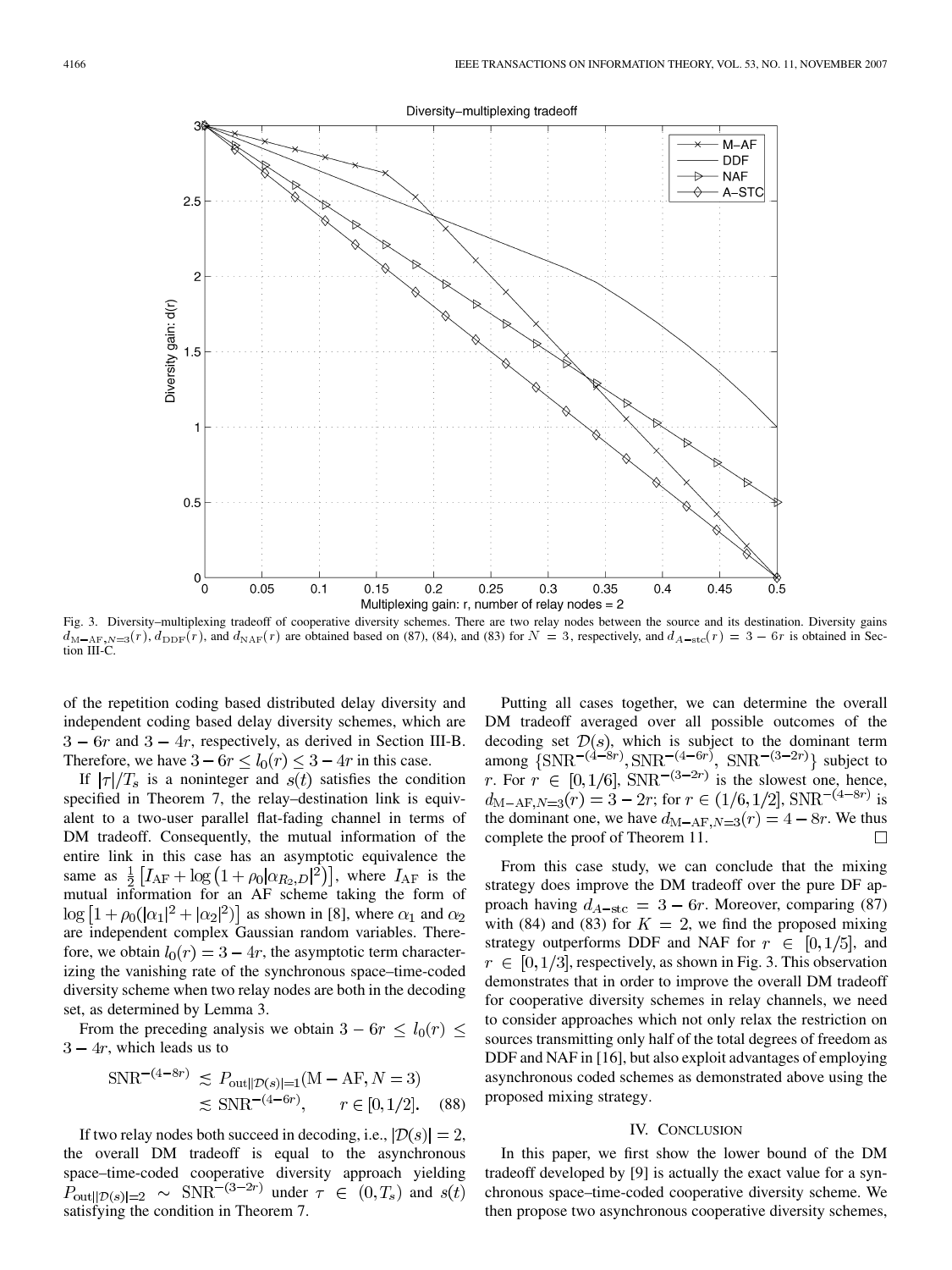

Fig. 4. Numerical comparison of DM-tradeoff functions listed in Table I for  $0 \le r \le 1/2$  and  $\Delta_1 = 3/4$ .

TABLE I THE VANISHING RATES OF OUTAGE PROBABILITIES CONDITIONED ON THE NUMBER OF RELAY NODES AVAILABLE TO FORWARD, DENOTED BY  $|\mathcal{D}(s)|$ . The MULTIPLEXING GAIN IS DENOTED BY  $0 \le r \le 1/2$ . The ACRONYMS ARE DEFINED AS: S-STC, SYNCHRONOUS SPACE—TIME CODED SCHEME (SECTION III-A); ICB-DD, INDEPENDENT CODING BASED DISTRIBUTED DELAY DIVERSITY (SECTION III-B1); RCB-DD, REPETITION CODING BASED DISTRIBUTED DELAY DIVERSITY (SECTION III-B2); ICB-DD-L, INDEPENDENT CODING BASED DISTRIBUTED DELAY DIVERSITY WITH LINEARLY MODULATED WAVEFORMS (SECTION III-B3); A-STC, ASYNCHRONOUS SPACE–TIME-CODED SCHEME (SECTION III-C)

| $\mathcal{D}(s)$                                |                 | S-STC   ICB-DD     | RCB-DD                               | ICB-DD-L | A-STC    |
|-------------------------------------------------|-----------------|--------------------|--------------------------------------|----------|----------|
| $0, 0 \leq r \leq 1/2$                          | $3-6r+3-6r$     |                    | $3-6r$                               | $3-6r$   | $3-6r$   |
|                                                 | $3-4r$   $3-4r$ |                    | $3-4r$                               | $3 - 4r$ | $3 - 4r$ |
|                                                 | $3-4r$          | $\in [3-6r, 3-4r]$ | $\in [3-6r/\Delta_1, 3-6r]$   $3-4r$ |          | $3-2r$   |
| Overall DM-tradeoff $\vert 3 - 6r \vert 3 - 6r$ |                 |                    | $\in [3-6r/\Delta_1, 3-6r]$   $3-6r$ |          | $3-6r$   |

namely, independent coding based distributed delay diversity and asynchronous space–time-coded relaying schemes. In terms of the overall DM tradeoff, both of them achieve the same performance as the synchronous one, which demonstrates that even in the presence of unavoidable asynchronism between relay nodes, we do not loose diversity. Moreover, when all relay nodes succeed in decoding the source information, the asynchronous space–time-coded approach achieves a better DM tradeoff than the synchronous scheme does and performs equivalently to transmitting information through a parallel fading channel as far as the diversity order is concerned. Table I summarizes the results regarding the slope of conditional outage probability with respect to high SNR given  $0 \leq |\mathcal{D}(s)| \leq 2$ number of relay nodes available to forward. The acronyms are defined as: S-STC, synchronous space–time-coded scheme (Section III-A); ICB-DD, independent coding based distributed delay diversity (Section III-B1); RCB-DD, repetition coding based distributed delay diversity (Section III-B2); ICB-DD-L,

independent coding based distributed delay diversity with linearly modulated waveforms (Section III-B3); A-STC, asynchronous space–time-coded scheme (Section III-C). Fig. 4 provides a comparison of slope functions listed in Table I.

In analyzing the asymptotic performance of various approaches, a bottleneck on the overall DM tradeoff in relay channels is identified. It is caused by restricting sources transmitting only in the first phase and relay nodes to employing AF strategy. A simple mixing strategy is proposed to address this issue. By comparing it with the NAF and DDF proposed by [16], we show the mixing strategy achieves higher diversity gain than both DDF and NAF over a certain range of multiplexing gain  $r$  even though we still let source transmit only half of an entire frame.

As observed in Section III-C, employing properly designed  $s(t)$  of a finite duration  $T_s$  can even lead to higher mutual information than synchronous space–time codes for any SNR. This reveals the advantage of fully exploiting both spatial and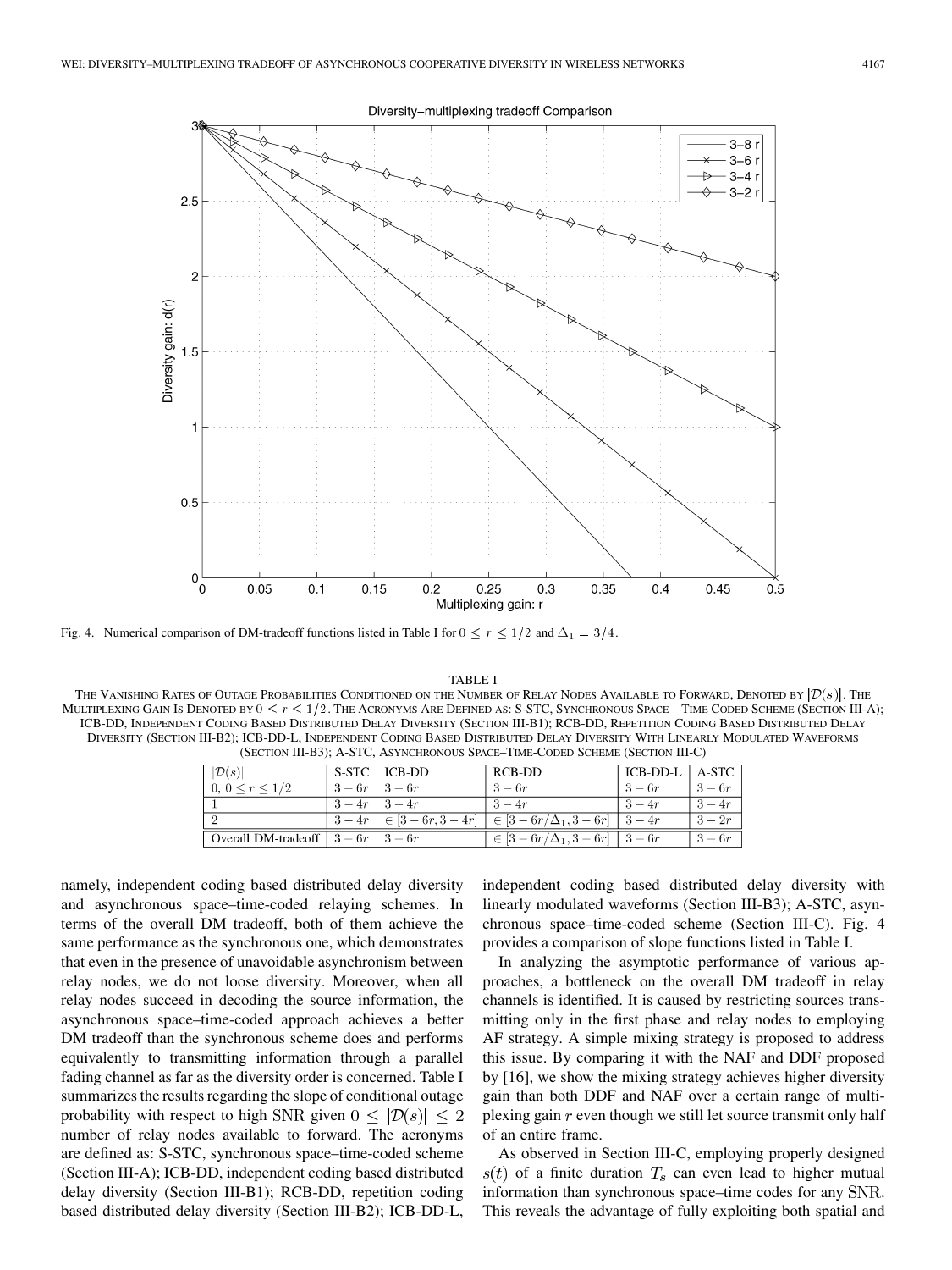temporal degrees of freedom in MIMO systems by employing asynchronous space–time codes even in a frequency-nonselective fading channel. The design of  $s(t)$  and asynchronous space–time codes, as well as the corresponding performance analysis is beyond the scope of this paper and will be addressed in future work.

## APPENDIX A PROOF OF LEMMA 1

*Proof:* For each subset  $A_i$  of  $\tilde{A} = \bigcup_{i=1}^4 \tilde{A}_i$  as defined in Section III-A, we calculate the corresponding integrals in (15) individually.

Over 
$$
\mathcal{A}_1 = \{\beta_{S,D} \ge 1, \beta_{R_1,D} \ge 1\}
$$
, we have  
\n
$$
\int_{\beta_{i,D} \in \tilde{\mathcal{A}}_1} \left(\log \widetilde{\text{SNR}}\right)^2 \prod_{k \in \{S, R_1\}} \widetilde{\text{SNR}}^{-\beta_{k,D}} \tilde{\lambda}_{k,D} d\beta_{k,D}
$$
\n
$$
= \prod_{k \in \{S, R_1\}} \tilde{\lambda}_{k,D} \left[\int_1^\infty \widetilde{\text{SNR}}^{-\alpha} \left(\log \widetilde{\text{SNR}}\right) d\alpha\right]^2
$$
\n
$$
= \prod_{k \in \{S, R_1\}} \tilde{\lambda}_{k,D} \frac{1}{\widetilde{\text{SNR}}^2}.
$$
\n(89)

Over

or

$$
\tilde{\mathcal{A}}_2 = \{ \beta_{S,D} \ge 1, \ 1 - 2r < \beta_{R_1, D} < 1 \}
$$
\n
$$
\tilde{\mathcal{A}}_3 = \{ 1 - 2r < \beta_{S,D} < 1, \beta_{R_1, D} \ge 1 \}
$$

the integral is

$$
\int_{\beta_{i,D}\in\tilde{\mathcal{A}}_{i}} \left(\log \widetilde{\text{SNR}}\right)^{2} \prod_{k\in\{S,R_{1}\}} \widetilde{\text{SNR}}^{-\beta_{k,D}} \tilde{\lambda}_{k,D} d\beta_{k,D} =
$$
\n
$$
\prod_{k\in\{S,R_{1}\}} \tilde{\lambda}_{k,D} \int_{1}^{\infty} \int_{1-2r}^{1} \widetilde{\text{SNR}}^{-\left(\alpha_{1}+\alpha_{2}\right)} \cdot \left(\log \widetilde{\text{SNR}}\right)^{2} d\alpha_{2} d\alpha_{1}
$$
\n
$$
= \prod_{k\in\{S,R_{1}\}} \tilde{\lambda}_{k,D} \frac{\left(\widetilde{\text{SNR}}\right)^{2r} - 1}{\widetilde{\text{SNR}}^{2}}, \qquad i = 2,3. \tag{90}
$$

Over

$$
\tilde{\mathcal{A}}_4 = \left\{ 0 \le \beta_{k,D} < 1, \sum_{k \in \{S, R_1\}} \beta_k > 2 - 2r \right\}
$$

we obtain

$$
\int_{\beta_{i,D}\in\tilde{\mathcal{A}}_{4}} \left(\log \widetilde{\text{SNR}}\right)^{2} \prod_{k\in\{S,R_{1}\}} \widetilde{\text{SNR}}^{-\beta_{k,D}} \tilde{\lambda}_{k,D} d\beta_{k,D}
$$
\n
$$
= \prod_{k\in\{S,R_{1}\}} \tilde{\lambda}_{k,D} \int_{1-2r}^{1} \int_{2-2r-\alpha_{1}}^{1} \widetilde{\text{SNR}}^{-\left(\alpha_{1}+\alpha_{2}\right)} \left(\log \widetilde{\text{SNR}}\right)^{2} d\alpha_{2} d\alpha_{1}
$$
\n
$$
= \prod_{k\in\{S,R_{1}\}} \tilde{\lambda}_{k,D} \left[\left(2r \log \widetilde{\text{SNR}}-1\right) \cdot \left(\widetilde{\text{SNR}}\right)^{-(2-2r)} - \widetilde{\text{SNR}}^{-2}\right]. \quad (91)
$$

Combining  $(89)$ – $(91)$ , we obtain the RHS of  $(1)$ 

$$
\int_{\beta_{i,D}\in\tilde{\mathcal{A}}} \left(\log \widetilde{\text{SNR}}\right)^{2} \prod_{k\in\{S,R_{1}\}} \widetilde{\text{SNR}}^{-\beta_{k,D}} \tilde{\lambda}_{k,D} d\beta_{k,D}
$$
\n
$$
= \prod_{k\in\{S,R_{1}\}} \tilde{\lambda}_{k,D} \left(1+2r \log \widetilde{\text{SNR}}\right) \left(\widetilde{\text{SNR}}\right)^{-(2-2r)} \sim \left(2r \log \widetilde{\text{SNR}}\right) \left(\widetilde{\text{SNR}}\right)^{-(2-2r)} \prod_{k\in\{S,R_{1}\}} \tilde{\lambda}_{k,D} \tag{92}
$$

which completes the proof of Lemma 1.

## APPENDIX B PROOF OF LEMMA 3

*Proof:* To derive the asymptotic equivalence of , w.l.o.g., assume and denote  $y = \sum_{k \in \mathcal{D}(s)} |\tilde{\alpha}_{k,D}|^2$ . The pdf of y is

$$
p(y) = \frac{\tilde{\lambda}_{R_1, D} \tilde{\lambda}_{R_2, D}}{\tilde{\lambda}_{R_1, D} - \tilde{\lambda}_{R_2, D}} \left( e^{-\tilde{\lambda}_{R_2, D} y} - e^{-\tilde{\lambda}_{R_1, D} y} \right), y \ge 0.
$$

Define a normalized random variable  $\beta_{R,D} = -\frac{\log y}{\log \text{SNR}}$  whose pdf is

$$
p(\beta_{R,D})
$$
  
=  $\frac{\tilde{\lambda}_{R_1,D}\tilde{\lambda}_{R_2,D}}{\tilde{\lambda}_{R_1,D} - \tilde{\lambda}_{R_2,D}} \exp \left\{-\lambda_{R_2,D}\widetilde{SNR}^{-\beta_{R,D}}\right\} \cdot \left[1 - \exp\left\{-\left(\tilde{\lambda}_{R_1,D} - \tilde{\lambda}_{R_2,D}\right)\widetilde{SNR}^{-\beta_{R,D}}\right\}\right] \cdot \left(\log \widetilde{SNR}\right) \widetilde{SNR}^{-\beta_{R,D}} \sim \tilde{\lambda}_{R_1,D}\tilde{\lambda}_{R_2,D} \left(\log \widetilde{SNR}\right) \widetilde{SNR}^{-2\beta_{R,D}} \tag{93}$ 

for large SNR and  $\beta_{R,D} \geq 0$ . The conditional outage probability given two-relay nodes are both in the decoding set  $\mathcal{D}(s)$ is

$$
\Pr\left[I_{\text{stc}} < R||\mathcal{D}(s)| = 2\right] \sim \int_{\beta_{i,D} \in \hat{\mathcal{A}}} \left(\log \widehat{\text{SNR}}\right)^2
$$
\n
$$
\widetilde{\text{SNR}}^{-\beta_{S,D} - 2\beta_{R,D}} \prod_{k \in \{S, R_1, R_2\}} \tilde{\lambda}_{k,D} \, d\beta_{S,D} \, d\beta_{R,D} \quad (94)
$$

where

$$
\hat{\mathcal{A}} = \left\{ \underline{\beta} : \sum_{i \in \{S,R\}} (1-\beta_{i,D})^+ < 2r, \beta_{i,D} \geq 0 \right\}.
$$

By employing the same method as the one through which (1) is obtained, it can be shown that

$$
\Pr[I_{\text{stc}} < R||\mathcal{D}(s)| = 2]
$$
\n
$$
2 \sim \prod_{k \in \{S, R_1, R_2\}} \tilde{\lambda}_{k,D} \left(\widehat{\text{SNR}}\right)^{-3+4r} \left[1 - \frac{1}{2} \left(\widehat{\text{SNR}}\right)^{-2r}\right]
$$
\n
$$
\sim 2 \prod_{k \in \{S, R_1, R_2\}} \tilde{\lambda}_{k,D} \left(\widehat{\text{SNR}}\right)^{-3+4r} . \tag{95}
$$

 $\Box$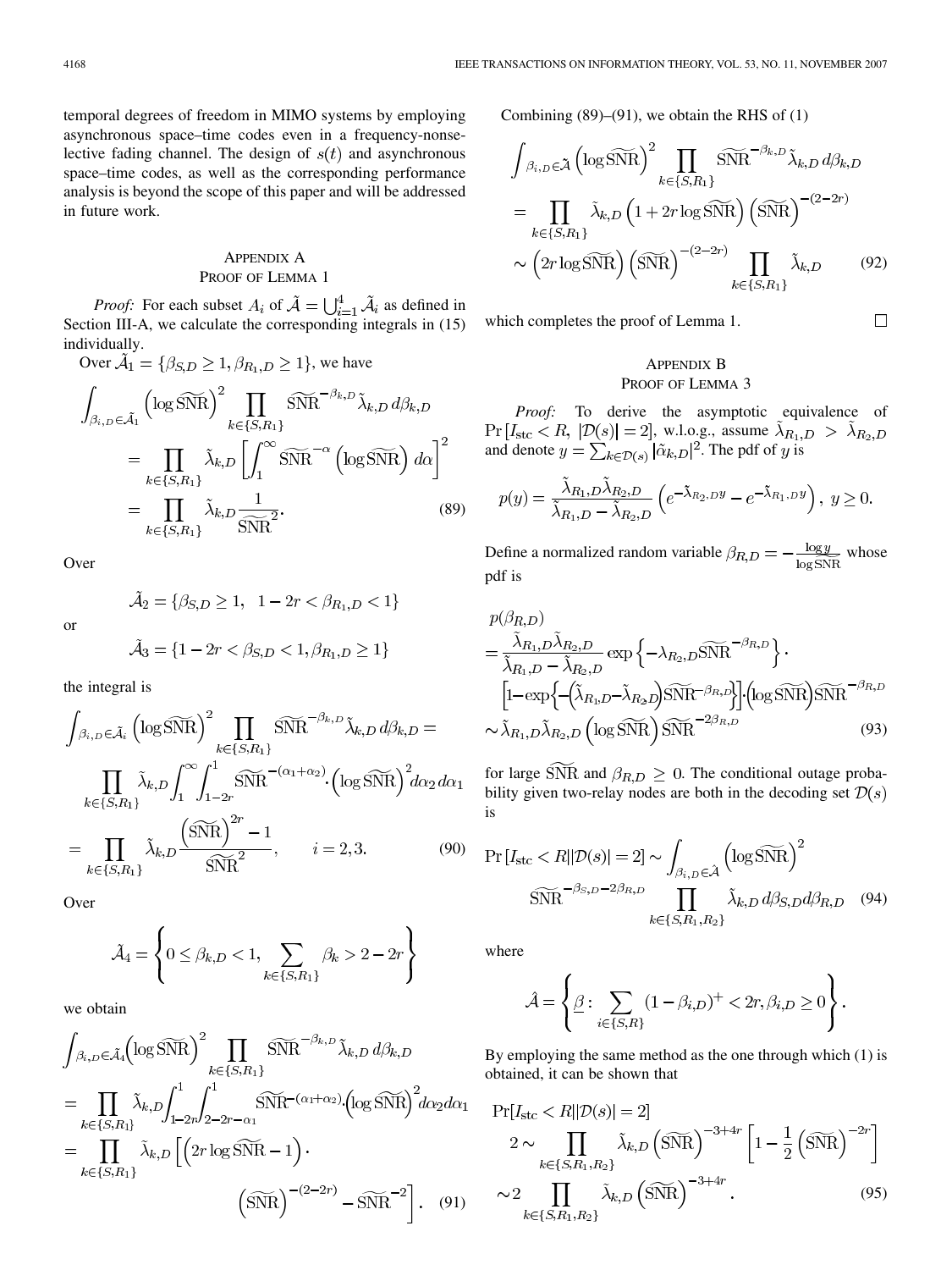$\Box$ 

As for the probability of  $|\mathcal{D}(s)| = 2$ , we have  $\Pr [|\mathcal{D}(s)| = 2] \sim 1$ resulting from (12). Thus, the overall conditional outage probability is

$$
\Pr[I_{\rm stc} < R, \ |\mathcal{D}(s)| = 2] \sim 2 \prod_{k \in \{S, R_1, R_2\}} \tilde{\lambda}_{k,D} \left(\widetilde{\rm SNR}\right)^{-3+4r}
$$

which completes the proof of Lemma 3.

# APPENDIX C PROOF OF THEOREM 5

*Proof:* Given  $|\mathcal{D}(s)| = 2$ , the canonical receiver for the resulting equivalent two-path fading channel consists of a whitened matched filter (WMF) and a symbol rate sampler [47]. The Fourier transform of the impulse response of this equivalent channel is  $F(f) = H(f)S(f)$ , where  $H(f) = \sum_k \alpha_{R_k, D} e^{-j2\pi f \tau_k}$  and  $S(f)$  is the Fourier transform of  $s(t)$ . The mutual information of this two-path fading channel given  $\{\alpha_{R_k, D} = r_k e^{j\theta_k}\}\$ is [47, p. 2597]

$$
I_{2-TDA} = \frac{1}{2\pi} \int_{-\pi}^{\pi} \log\left[1 + \rho_0 |S_{hh}(\omega)|^2\right] d\omega \tag{96}
$$

where  $|S_{hh}(\omega)|^2 = \sum_k h(k)e^{jk\omega}$  is the discrete Fourier transform of  $h(k)$ , which is the sampling output of the matched filter for  $F(t) = s(t)\alpha_{R_1,D} + s(t - \tau)\alpha_{R_2,D}$ , i.e.,

$$
h(k) = \int_{-\infty}^{\infty} F(t) F^*(t - kT_s) dt,
$$

with  $\tau = \tau_2 - \tau_1$  denoted as the relative delay. Without loss of generality, we assume  $\tau \in (0, T_s]$  [42]. Due to the time-limited constraint on  $s(t)$ , we obtain  $h_k = 0$  for  $|k| \geq 2$ , and

$$
h(0) = |\alpha_{R_1,D}|^2 + |\alpha_{R_2,D}|^2 + \rho_{12} (\alpha_{R_1,D} \alpha_{R_2,D}^* + \alpha_{R_2,D} \alpha_{R_1,D}^*)
$$
  
and (97)

$$
h(1) = \alpha_{R_2, D} \alpha_{R_1, D}^* \rho_{21}, h(-1) = \alpha_{R_1, D} \alpha_{R_2, D}^* \rho_{21} \quad (98)
$$

where  $\rho_{12}$  and  $\rho_{21}$  are correlation coefficients of  $s(t)$  determined by

$$
\rho_{12} = \int_0^{T_s} s(t)s(t-\tau) dt \text{ and } \rho_{21} = \int_0^{T_s} s(t)s(t+T_s-\tau) dt.
$$

From Cauchy–Schwartz inequality and  $\int_0^{1/s} |s(t)|^2 dt = 1$ , we have  $|\rho_{12}| < 1$  and  $|\rho_{21}| \leq 1$  for  $\tau \in (0, T_s]$ , and

$$
|\rho_{12}| + |\rho_{21}|
$$
  
\n
$$
= \left| \int_0^{T_s} s(t)s(t-\tau) dt \right| + \left| \int_0^{T_s} s(t)s(t+T_s-\tau) dt \right|
$$
  
\n
$$
\leq \int_0^{T_s} |s(t)| (|s(t-\tau)| + |s(t+T_s-\tau)|) dt
$$
  
\n
$$
\leq \int_0^{T_s} |s(t)|^2 dt \right|^{1/2} \left[ \int_0^{T_s} (|s(t-\tau)| + |s(t+T_s-\tau)|)^2 dt \right]^{1/2}
$$
  
\n= 1. (99)

Substituting  $h(k)$  into  $|S_{hh}(\omega)|^2$  yields

$$
I_{2-TDA}
$$
\n
$$
= \frac{1}{2\pi} \int_{-\pi}^{\pi} \log \left[ 1 + \rho_0 \left( |\alpha_{R_1,D}|^2 + |\alpha_{R_2,D}|^2 + \alpha_{R_1,D} \alpha_{R_2,D}^* \right) \right] d\omega
$$
\n
$$
= \frac{1}{2\pi} \int_{-\pi}^{\pi} \log \left[ 1 + \rho_0 \left( |\alpha_{R_1,D} + \alpha_{R_2,D}(\rho_{12} + \rho_{21}e^{-j\omega})| \right)^2 + |\alpha_{R_2,D}|^2 \left( 1 - |\rho_{12} + \rho_{21}e^{-j\omega}|^2 \right) \right) d\omega
$$
\n
$$
= \frac{1}{2\pi} \int_{-\pi}^{\pi} \log \left[ 1 + a + b \cos(\theta_1 - \theta_2 + \omega) \right] d\omega
$$
\n
$$
= \log \left[ 1 + a + \sqrt{(1 + a)^2 - b^2} \right] - 1 \qquad (100)
$$

where the last equality is from  $(32)$  with a and b defined as

$$
a = \rho_0 \left( |r_1|^2 + |r_2|^2 + 2\rho_{12}r_1r_2\cos(\theta_1 - \theta_2) \right)
$$
  
=  $\rho_0 \left( |\alpha_{R_1,D} + \alpha_{R_2,D}\rho_{12}|^2 + |\alpha_{R_2,D}|^2 (1 - |\rho_{12}|^2) \right)$   
 $b = 2\rho_{21}r_1r_2\rho_0.$  (101)

Given  $|\rho_{12}| + |\rho_{21}| \le 1$ , it can be shown that  $a \ge b$  and  $a \ge 0$ which enables us to bound  $I_{2-TDA}$  in (100) by

$$
I_{2-TDA}^{(L)} \triangleq \log\left[1+a\right] - 1 \le I_{2-TDA} \le I_{2-TDA}^{(U)} \triangleq \log\left[1+a\right].
$$
\n(102)

Define random variables  $X_1 = \alpha_{R_1,D} + \alpha_{R_2,D} \rho_{12}$  and  $\alpha_{R_2,D}\sqrt{1-|\rho_{12}|^2}$ . We can then rewrite

$$
I_{2-TDA}^{(U)} = \log\left[1 + \rho_0(|X_1|^2 + |X_2|^2)\right]
$$

$$
I_{2-TDA}^{(L)} = \log\left[1 + \rho_0(|X_1|^2 + |X_2|^2)\right] - 1.
$$

Clearly, the vector  $[X_1, X_2]'$  is a linear transformation of the random vector  $[\alpha_{R_1,D}, \alpha_{R_2,D}]'$ , i.e.,

$$
\begin{bmatrix} X_1 \\ X_2 \end{bmatrix} = \begin{bmatrix} 1 & \rho_{12} \\ 0 & \sqrt{1 - |\rho_{12}|^2} \end{bmatrix} \begin{bmatrix} \alpha_{R_1,D} \\ \alpha_{R_2,D} \end{bmatrix} = \boldsymbol{B} \begin{bmatrix} \alpha_{R_1,D} \\ \alpha_{R_2,D} \end{bmatrix}
$$

$$
= \boldsymbol{B} \begin{bmatrix} \sigma_{R_1,D} & 0 \\ 0 & \sigma_{R_2,D} \end{bmatrix} \begin{bmatrix} \hat{\alpha}_{R_1,D} \\ \hat{\alpha}_{R_2,D} \end{bmatrix}
$$
(103)

where

and

$$
B = \begin{bmatrix} 1 & \rho_{12} \\ 0 & \sqrt{1 - |\rho_{12}|^2} \end{bmatrix}
$$

and the entries of  $[\hat{\alpha}_{R_1,D}, \hat{\alpha}_{R_2,D}]'$  are i.i.d. complex Gaussian random variables with zero mean and unit variance. Define a upper-triangle matrix

$$
\boldsymbol{A} = \boldsymbol{B} \begin{bmatrix} \sigma_{R_1,D} & 0 \\ 0 & \sigma_{R_2,D} \end{bmatrix}
$$

The matrix **A** can therefore be decomposed as  $A = UD_A U^{\dagger}$ using singular value decomposition, where  $U$  is a unitary matrix and  $D_A$  = diag  $|\sigma_{R_1,D}, \sigma_{R_2,D} \cdot \sqrt{1 - |\rho_{12}|^2}|$  is a diagonal matrix whose diagonal entries are the eigenvalues of the upper-triangular matrix  $\boldsymbol{A}$ . Decomposing  $\boldsymbol{A}$  as such, we obtain  $|X_1|^2 + |X_2|^2 = |\tilde{\alpha}_{R_1}|^2 + |\tilde{\alpha}_{R_2}|^2 \sqrt{1 - |\rho_{12}|^2}$ , where  $[\tilde{\alpha}_{R_1}, \tilde{\alpha}_{R_2}]'$  is a vector having the same joint distribution as  $[\alpha_{R_1,D}, \alpha_{R_2,D}]$ . Given the bounds on  $I_{2-TDA}$ , the overall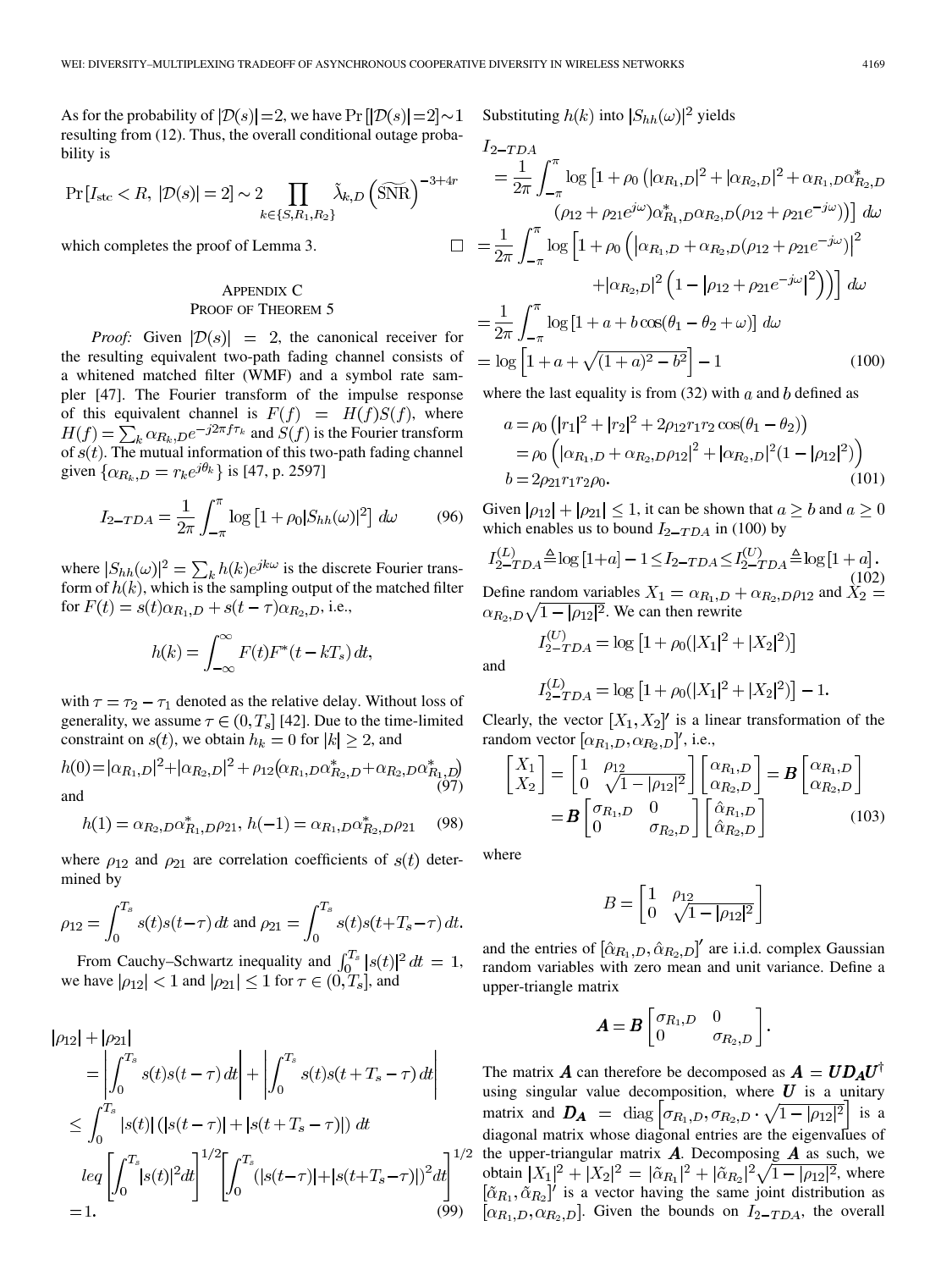mutual information  $I_{L-TDA}$  can be bounded accordingly as , where  $I_{L-TDA}^{(E)}$  and are

$$
I_{L-TDA}^{(L)} = \frac{1}{2} \log \left( 1 + \rho_0 |\alpha_{S,D}|^2 \right) +
$$
  

$$
\frac{1}{2} \log \left[ 1 + \rho_0 |\tilde{\alpha}_{R_1}|^2 + \rho_0 |\tilde{\alpha}_{R_2}|^2 \sqrt{1 - |\rho_{12}|^2} \right] - 1 \quad (104)
$$

and

and

$$
I_{L-TDA}^{(U)} = \frac{1}{2} \log \left( 1 + \rho_0 |\alpha_{S,D}|^2 \right) +
$$
  

$$
\frac{1}{2} \log \left[ 1 + \rho_0 |\tilde{\alpha}_{R_1}|^2 + \rho_0 |\tilde{\alpha}_{R_2}|^2 \sqrt{1 - |\rho_{12}|^2} \right].
$$
 (105)

As shown previously, given  $\int_0^{1_s} |s(t)|^2 dt = 1$ , for any , we have  $|\rho_{12}| < 1$  and thus  $1 - |\rho_{12}|^2 > 0$  which implies the asymptotic behavior of outage probabilities

$$
\Pr\left[I_{L-TDA}^{(U)} < R, |\mathcal{D}(s)| = 2\right]
$$
\n
$$
\Pr\left[I_{L-TDA}^{(L)} < R, |\mathcal{D}(s)| = 2\right]
$$

is similar as the one characterized by Lemma 3 for synchronous space–time-coded cooperative diversity scheme. Therefore, applying the same techniques in proving Lemma 3 yields (5) and thus Theorem 5 is proved.  $\Box$ 

# APPENDIX D PROOF OF THEOREM 7

*Proof:* Denote  $S(t) = [s(t), s(t - \tau)]^T$  and , where  $s(t) = 0, t \notin [0, 2T_s]$ . The matrix  $\tilde{T}_{E}(\omega)$  defined in (69) is

$$
\tilde{T}_{E}(\omega) \n= \sum_{k=-2}^{2} H_{E}(k)e^{-jk\omega} = \int_{-\infty}^{\infty} \underline{S}(t)\underline{S}_{w}^{\dagger}(t) dt \n= \int_{0}^{3T_{s}} \underline{S}(t)\underline{S}^{\dagger}(t) dt + e^{-j2\omega} \int_{0}^{T_{s}} \underline{S}(t)\underline{S}^{\dagger}(t + 2T_{s}) dt \n+ e^{j2\omega} \int_{2T_{s}}^{3T_{s}} \underline{S}(t)\underline{S}^{\dagger}(t - 2T_{s}) dt + e^{j\omega} \int_{T_{s}}^{3T_{s}} \underline{S}(t)\underline{S}^{\dagger}(t - T_{s}) dt \n+ e^{-j\omega} \int_{0}^{2T_{s}} \underline{S}(t)\underline{S}^{\dagger}(t + T_{s}) dt \n= \int_{0}^{T_{s}} \left[ \sum_{k=0}^{2} \underline{S}(t + kT_{s})e^{jk\omega} \right] \left[ \sum_{k=0}^{2} \underline{S}(t + kT_{s})e^{jk\omega} \right]^{\dagger} dt
$$
\n(106)

where the above equations are derived by exploiting the finite duration of  $s(t)$ , as well as the definition of parameters in (46)–(49). As implied by the last equation in (106),  $\mathbf{T}_{E}(\omega)$ is a nonnegative definite matrix. This result can be extended in a similar manner to the case when  $s(t)$  spans over any arbitrary finite  $MT_s$  periods where  $M \geq 1$  is an integer, i.e.,  $s(t) = 0, t \notin [0, MT_s]$ . Define

$$
S_w^{(M)}(t) = \sum_{k=-M}^{M} \underline{S}(t - kT_s)e^{jk\omega}
$$

We obtain

$$
\tilde{\mathbf{T}}_{\mathbf{E}}^{(M)}(\omega) = \int_{-\infty}^{\infty} \underline{S}(t) \left( \underline{S}_{w}^{(M)}(t) \right)^{\dagger} dt
$$
\n
$$
= \int_{0}^{T_s} \left[ \sum_{k=0}^{M} \underline{S}(t + kT_s) e^{jk\omega} \right] \left[ \sum_{k=0}^{M} \underline{S}(t + kT_s) e^{jk\omega} \right]^{\dagger} dt
$$
\n(107)

which is a nonnegative definite matrix for  $M \geq 1$ . Define  $F_1(t,\omega) = \sum_{k=0}^{M} s(t + kT_s)e^{jk\omega}$  and for all  $t \in [0, T_s]$  and  $\omega \in [-\pi, \pi]$ . For a given t,  $F_1(t,\omega)$  and  $F_2(t,\omega)$  are the discrete-time Fourier transforms of sampled signals of  $s(t)$  and  $s(t - \tau)$ at time instants  $\{t + kT_s, k = 0, 1, ..., M\}$ , respectively. If there exists a nonzero complex vector  $b = [b_0, b_1]$  such that for some  $\omega$ , it indicates  $T_E^{(m)}(\omega)$  has a zero eigenvalue for the specified  $\omega$ , and thus, we must have the following linear relationship associated with  $F_i(t, \omega)$ :  $b_0F_1(t,\omega) + b_1F_2(t,\omega) = 0$  for any  $t \in [0,T_s]$ . Therefore, if  $s(t)$  is chosen to make  $F_1(t,\omega)$  and  $F_2(t,\omega)$  linearly independent with respect to t for any given  $\omega, T_E^{(1)}(\omega)$  is always positive definite satisfying  $bT_E^{(m)}(\omega) \overline{b}^T > 0$  for any nonzero  $\underline{b}$  and  $\forall \omega \in [-\pi, \pi]$ . Let

$$
G(\underline{b}, \omega) = \underline{b} \tilde{T}_{\underline{E}}^{(M)}(\omega) \underline{b}^{\dagger}
$$
  
= 
$$
\int_0^{T_s} |b_0 F_1(t, \omega) + b_1 F_2(t, \omega)|^2 dt, ||\underline{b}|| = 1
$$
 (108)

denote a continuous function of  $\underline{b}$  and  $\omega$  defined over a closed and bounded region, where  $||\underline{b}||$  is the Euclidean norm of  $\underline{b}$ . Define

$$
\lambda_{\min}^{(M)} = \inf_{\omega \in [0, 2\pi], ||\underline{b}|| = 1} G(\underline{b}, \omega), \ \lambda_{\max}^{(M)} = \sup_{\omega \in [0, 2\pi], ||\underline{b}|| = 1} G(\underline{b}, \omega).
$$

By Weierstrass' theorem [48, p .654], the greatest lower bound and the least upper bound  $\lambda_{\max}^{(M)}$  of  $G(\underline{b}, \omega)$  are attainable. Therefore, if  $s(t)$  is properly selected as specified above which results in positive definite matrices  $\tilde{\textbf{I}}_{\textbf{E}}^{(M)}(\omega)$ ,  $\lambda_{\min}^{(M)}$  and  $\lambda_{\max}^{(M)}$ are achievable and both of them are positive. In addition,  $\lambda_{\text{max}}^{(M)}$ can be further upper-bounded by some finite constant as shown as follows:

$$
\lambda_{\max}^{(M)}(\omega) = \sup_{||\underline{b}||=1} \underline{b} \tilde{\mathbf{T}}_{E}^{(M)}(\omega) \underline{b}^{\dagger}
$$
  
\n
$$
\leq \text{Tr} \left( \tilde{\mathbf{T}}_{E}^{(M)}(\omega) \right)
$$
  
\n
$$
= 2 \sum_{k=-M}^{M} \int_{-\infty}^{\infty} s(t)s(t - kT_{s})e^{-jk\omega} dt
$$
  
\n
$$
\leq 2 \sum_{k=-M}^{M} \left| \int_{-\infty}^{\infty} s(t)s(t - kT_{s}) dt \right|
$$
  
\n
$$
\leq 2 \sum_{k=-M}^{M} \left| \int_{-\infty}^{\infty} |s(t)|^{2} dt \right|^{1/2} \left[ \int_{-\infty}^{\infty} |s(t - kT_{s})|^{2} dt \right]^{1/2}
$$
  
\n
$$
= 2(2M + 1), \omega \in [0, 2\pi]
$$
 (109)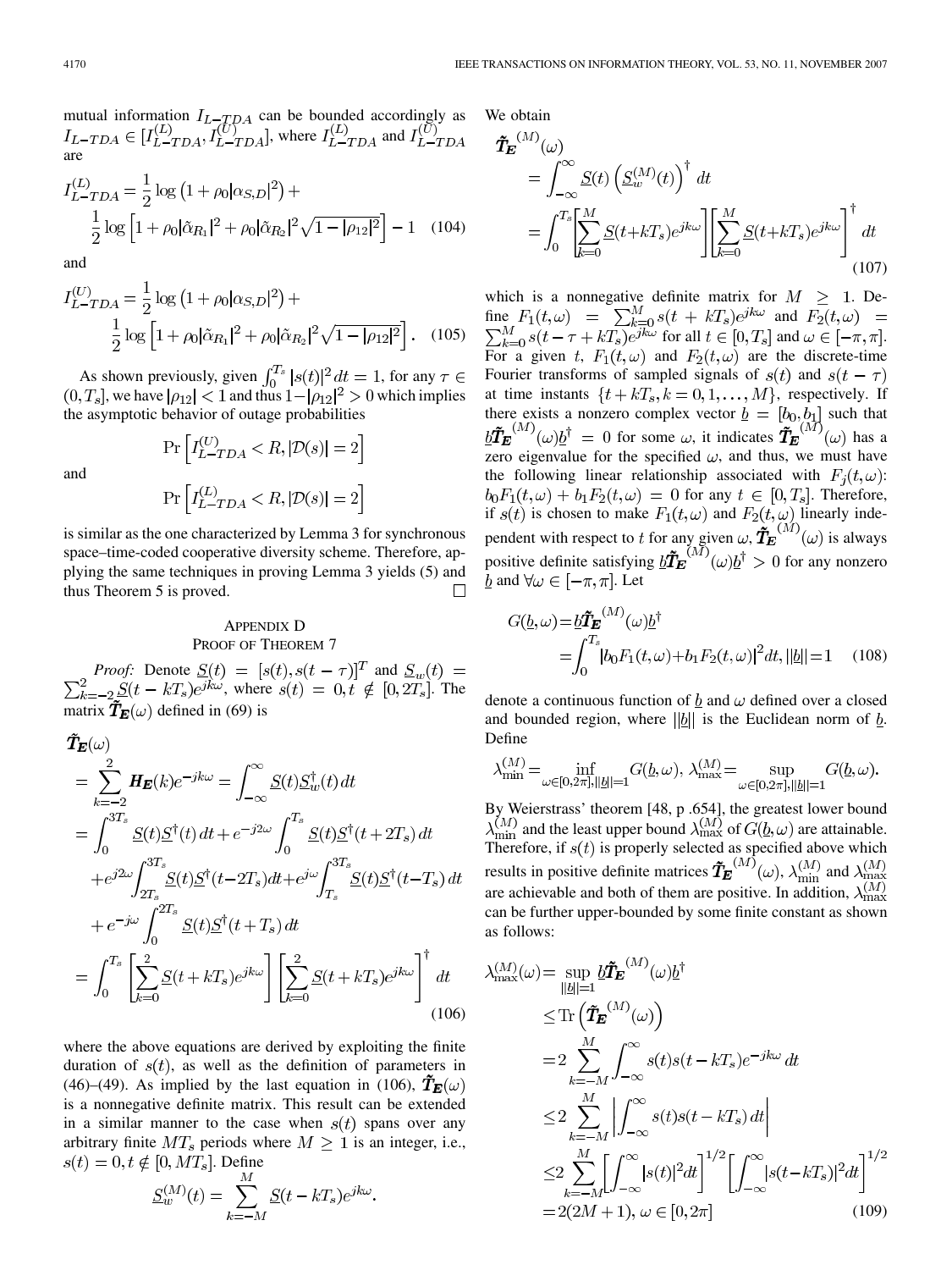where the first and second inequalities are due to the positive definiteness of  $\tilde{T}_{E}^{(M)}(\omega)$ , and Cauchy–Schwartz inequality yields the third inequality. The last equality is because  $s(t)$  has unit energy.

When  $M = 2$ , this proves Theorem 7. When  $M = 1$ , i.e., the waveform  $s(t)$  is confined within one symbol interval, the condition stated in [44, p. 4] is a special case of our result which reduces to the following condition for  $M = 1$ :  $s(t)$ and  $s(t - \tau) + s(t - \tau + T_s)e^{j\omega}$  are linearly independent with respect to  $t \in [0, T_s]$  which is equivalent to  $s(t)$  and  $s(t+T_s-\tau)e^{j\omega}$ , as well as  $s(t)$  and  $s(t-\tau)$  are linearly independent over  $t \in [0, \tau]$  and  $t \in (\tau, T_s]$ , respectively. Also, we can observe from the second equality in (109) that in this case. This fact will be exploited when we compare the mutual information of a MISO channel using asynchronous space–time codes with that employing synchronous space–time codes.

Actually, the condition under which  $\tilde{\textbf{T}}_{\textbf{E}}^{(1)}(\omega)$  is positive definite can be further exposed by looking more closely at the parameters defined in (46)–(49) for  $s(t) = 0, t \notin [0, T_s]$ . In this case, it is straightforward to show that  $a_1 = d_1 = c_2 = f_1 = 0$ for  $\tau_2 \geq \tau_1$ . Therefore, the product of eigenvalues of the Hermitian matrix  $T_E^{(1)}(\omega)$  is

$$
(1 + 2a_1 \cos \omega)^2 - |c_1 e^{-j\omega} + c_2 e^{-j2\omega} + c_0 + f_1 e^{j\omega}|^2
$$
  
= 1 - |c\_0 + c\_1 e^{-j\omega}|^2 \ge 0 (110)

where the inequality can be shown as follows. As defined in (46)–(49),  $c_0$  and  $c_1$  are correlation coefficients of  $s(t)$  determined by  $c_0 = \int_0^{1} s s(t)s(t-\tau) dt$  and . From Cauchy–Schwartz inequality and

$$
|c_0 + c_1 e^{-j\omega}|
$$
  
=  $|c_0 + c_1 e^{j\omega}|$   
=  $\left| \int_0^{T_s} s(t) \left[ s(t - \tau) + s(t + T_s - \tau) e^{j\omega} \right] dt \right| \le$   

$$
\left[ \int_0^{T_s} |s(t)|^2 dt \right]^{1/2} \left[ \int_0^{T_s} |s(t - \tau) + s(t + T_s - \tau) e^{j\omega}|^2 \right]^{1/2}
$$
  
= 1 (111)

where the last equality is because  $s(t - \tau)$  and  $s(t + T_s - \tau)$ have no overlap over  $t \in [0, T_s]$ , and the inequality becomes equality when  $s(t) = C [s(t - \tau) + s(t + T_s - \tau)e^{j\omega}]$ , where  $|C| = 1$  is a constant. This demonstrates only when  $s(t)$  and  $s(t-\tau)+s(t-\tau+T_s)e^{j\omega}$  are linearly independent with respect to  $t \in [0, T_s]$  for any  $\omega \in [-\pi, \pi]$ , we can have a strict inequality in (111) which agrees with the condition on  $s(t)$  in Theorem 7 and thus verifies it from another perspective for  $M = 1$ .

Note that when the waveform  $s(t)$  is a truncated version of a squared-root-raised-cosine waveform [49] spanning over symbol intervals such that  $\int_0^{(M+\mu)/I_s} s(t)s(t-kT_s) dt \approx \delta_k$ , where  $\delta_0 = 1$  and  $\delta_k = 0$  for  $k \neq 0$ , the sum of eigenvalues of the matrix can be approximated as Tr  $(T_E^{(1,1)}(\omega)) \approx 2$ . Again, this property will be exploited when we compare the mutual information of two MIMO systems employing synchronous and asynchronous space–time codes, respectively.  $\Box$ 

#### ACKNOWLEDGMENT

The author would like to thank anonymous reviewers for their valuable suggestions for improving the presentation of this paper.

#### **REFERENCES**

- [1] E. C. van der Meulen, "Three-terminal communication channels," *Adv. Appl. Probab.*, vol. 3, pp. 120–154, 1971.
- [2] T. M. Cover and A. El Gamal, "Capacity theorems for the relay channel," *IEEE Trans. Inf. Theory*, vol. IT-25, no. 5, pp. 572–584, Sep. 1979.
- [3] G. Kramer, M. Gastpar, and P. Gupta, "Cooperative strategies and capacity theorems for relay networks," *IEEE Trans. Inf. Theory*, vol. 51, no. 9, pp. 3037–3063, Sep. 2005.
- [4] L.-L. Xie and P. Kumar, "A network information theory for wireless communication: Scaling laws and optimal operation," *IEEE Trans. Inf. Theory*, vol. 50, no. 5, pp. 748–767, May 2004.
- [5] P. Gupta and P. Kumar, "Toward an information theory of large networks: An achievable rate region," *IEEE Trans. Inf. Theory*, vol. 49, no. 8, pp. 1877–1894, Aug. 2003.
- [6] A. Sendonaris, E. Erkip, and B. Aazhang, "User cooperation diversity—Part I: System description," *IEEE Trans. Commun*, vol. 51, no. 11, pp. 1927–1938, Nov. 2003.
- [7] A. Sendonaris, E. Erkip, and B. Aazhang, "User cooperation diversity—Part II: Implementation aspects and performance analysis," *IEEE Trans. Commun.*, vol. 51, no. 11, pp. 1939–1948, Nov. 2003.
- [8] J. N. Laneman, D. N. C. Tse, and G. Wornel, "Cooperative diversity in wireless networks: Efficient protocols and outage behavior," *IEEE Trans. Inf. Theory*, vol. 50, no. 12, pp. 3062–3080, Dec. 2004.
- J. N. Laneman and G. Wornell, "Distributed space–time coded protocols for exploiting cooperative diversity in wireless networks," *IEEE Trans. Inf. Theory*, vol. 49, no. 10, pp. 2415–2425, Oct. 2003.
- [10] J. Boyer, D. Falconer, and H. Yanikomeroglu, "Multihop diversity in wireless relaying channels," *IEEE Trans. Commun.*, vol. 52, no. 10, pp. 1820–1830, Oct. 2004.
- [11] A. Stefanov and E. Erkip, "Cooperative coding for wireless networks," in *Proc. IEEE Conf. Mobile and Wireless Communications Networks*, Stockholm, Sweden, Sep. 2002, pp. 273–277.
- [12] R. U. Nabar, H. Bölcskei, and F. W. Kneubühler, "Fading relay channels: Performance limits and space-time signal design," *IEEE J. Sel. Areas Commun.*, vol. 22, no. 6, pp. 1099–1109, Aug. 2004.
- [13] T. Hunter and A. Nosratinia, "Coded cooperation under slow fading, fast fading, and power control," in *Proc. Asilomar Conf. Signals, Systems, and Computers*, Pacific Grove, CA, Nov. 2002, pp. 118–122.
- [14] M. Janani, A. Hedayat, T. Hunter, and A. Nosratinia, "Coded cooperation in wireless communications: Space-time transmission and iterative decoding," *IEEE Trans. Signal Process.*, vol. 52, no. 2, pp. 362–371, Feb. 2004.
- [15] M. A. Khojastepour, A. Sabharwal, and B. Aazhang, "On the capacity of 'cheap' relay networks," in *Proc. Conf. Information Sciences and Systems (CISS)*, Baltimore, MD, Mar. 2003.
- [16] K. Azarian, H. El Gamal, and P. Schniter, "On the achievable diversity–multiplexing tradeoff in half-duplex cooperative channels," *IEEE Trans. Inf. Theory*, vol. 51, no. 12, pp. 4152–4172, Dec. 2005.
- [17] R. Pabst, B. Walke, D. Schultz, P. Herhold, H. Yanikomeroglu, H. Mukherjee, S. A. Viswanathan, M. Lott, W. Zirwas, H. Dohler, M. a. Aghvami, D. Falconer, and G. Fettweis, "Relay-based deployment concepts for wireless and mobile broadband radio," *IEEE Commu. Mag.*, vol. 42, no. 9, pp. 80–89, Sep. 2004.
- [18] B. E. Schein and R. Gallager, "The Gaussian parallel relay network," in *Proc. IEEE Int. Symp. Information Theory*, Sorrento, Italy, Jun. 2000, p. 22.
- [19] A. Høst-Madsen and J. Zhang, "Capacity bounds and power allocation for wireless relay channels," *IEEE Trans. Inf. Theory*, vol. 51, no. 6, pp. 2020–2040, Jun. 2005.
- [20] S. M. Alamouti, "A simple transmit diversity technique for wireless communications," *IEEE J. Select. Areas Commun.*, vol. 16, no. 8, pp. 1451–1457, Oct. 1998.
- [21] X. Li, "Energy efficient wireless sensor networks with transmission diversity," *Electron. Lett.*, vol. 39, no. 24, pp. 1753–1755, Nov. 2003.
- [22] D. Goeckel and Y. Hao, "Macroscopic space-time coding: Motivation, performance criteria, and a class of orthogonal designs," in *Proc. Conf, Information Sciences and Systems (CISS)*, Baltimore, MD, Mar. 2003.
- [23] D. Goeckel and Y. Hao, "Space-time coding for distributed antenna arrays," in *Proc. IEEE Int. Conf. Communications (ICC)*, Paris, France, Jun. 2004, vol. 2, pp. 747–751.